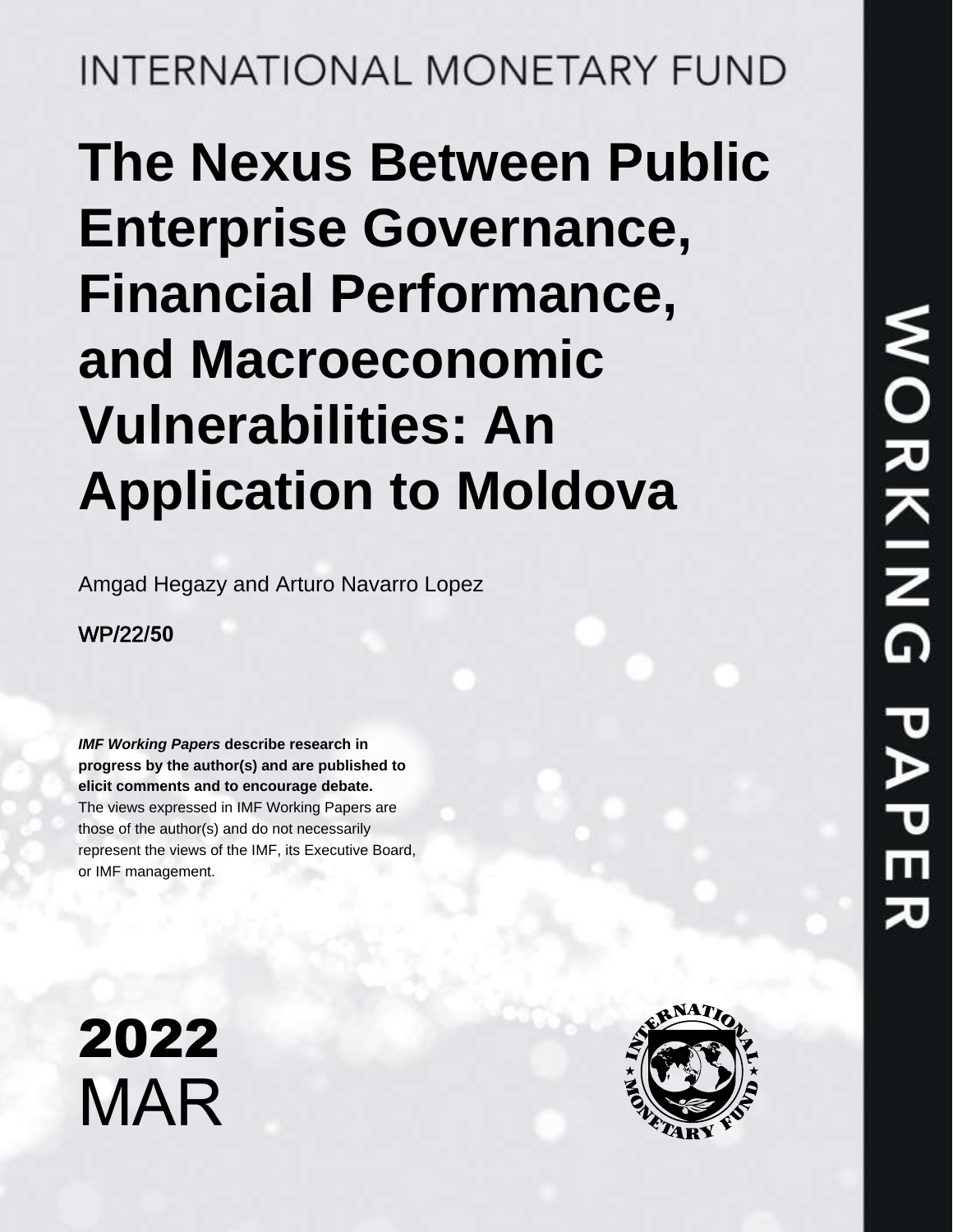© 2022 International Monetary Fund WP/22/50

#### **IMF Working Paper** European Department

#### **The Nexus Between Public Enterprise Governance, Financial Performance, and Macroeconomic Vulnerabilities: An Application to Moldova Prepared by Amgad Hegazy and Arturo Navarro\***

Authorized for distribution by Ivanna Vladkova Hollar March 2022

*IMF Working Papers* **describe research in progress by the author(s) and are published to elicit comments and to encourage debate.** The views expressed in IMF Working Papers are those of the author(s) and do not necessarily represent the views of the IMF, its Executive Board, or IMF management.

**ABSTRACT:** Strong governance frameworks for public enterprises have long been an anchor of stability and efficiency underpinning their financial operations and performance. Cross-country experiences with the adoption of robust legal, regulatory and institutional arrangements—in line with international best practices proved critical in reducing well-known risks and vulnerabilities from such companies, clarifying the role of the state, improving the management of state assets, and ensuring a level playing field for the private sector to prosper. Moldova's large public enterprise sector of over 900 companies faces elevated risks that amplify fiscal and macroeconomic vulnerabilities and undermine market competition, productivity, and private investment. Moldova stands to greatly benefit from strengthening its public corporate governance regime to put its public enterprises on a stronger footing, address vulnerabilities, and improve market structure.

| <b>JEL Classification Numbers:</b> |                                                                                                                                             |
|------------------------------------|---------------------------------------------------------------------------------------------------------------------------------------------|
| Keywords:                          | Public enterprise (SOE) governance, SOE financial performance,<br>macro-fiscal risks from SOEs, SOE reforms, public financial<br>management |
| \$XWKRUY(0DLO\$GGUHVV              | AHegazy@imf.org; ANavarroLopez@imf.org                                                                                                      |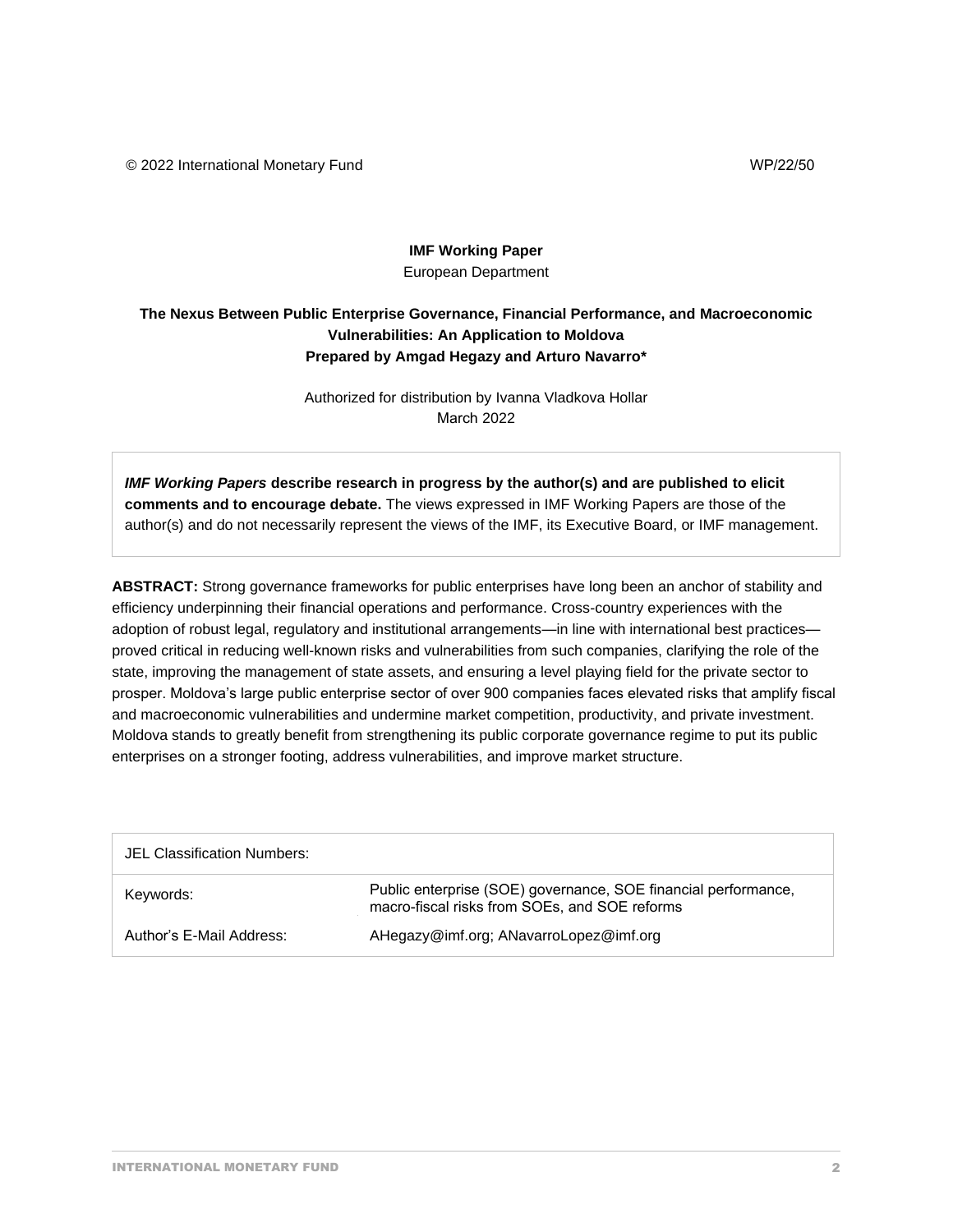**WORKING PAPERS**

## **The Nexus Between Public Enterprise Governance, Financial Performance, and Macroeconomic Vulnerabilities: An Application to Moldova**

Prepared by Amgad Hegazy and Arturo Navarro<sup>1</sup>

<sup>1</sup> We are indebted to Ruben Atoyan, Amanda Sayegh, Ioana Luca and Pasquale Di Benedetta for their support and guidance. We also thank IMF country teams for helpful comments and the authorities of Moldova for having provided the data for public enterprises, without which much of the underlying analysis in this paper would not have been made possible. We are equally thankful to Rodgers Chawani, the IMF Resident Representative in Chisinau, his office, and his team—especially Octavian Scerbatchi—for their unwavering assistance and liaison with the authorities. Due credit goes to Samuel Romero Martinez and Chasta Piatakovas for outstanding research and administrative support.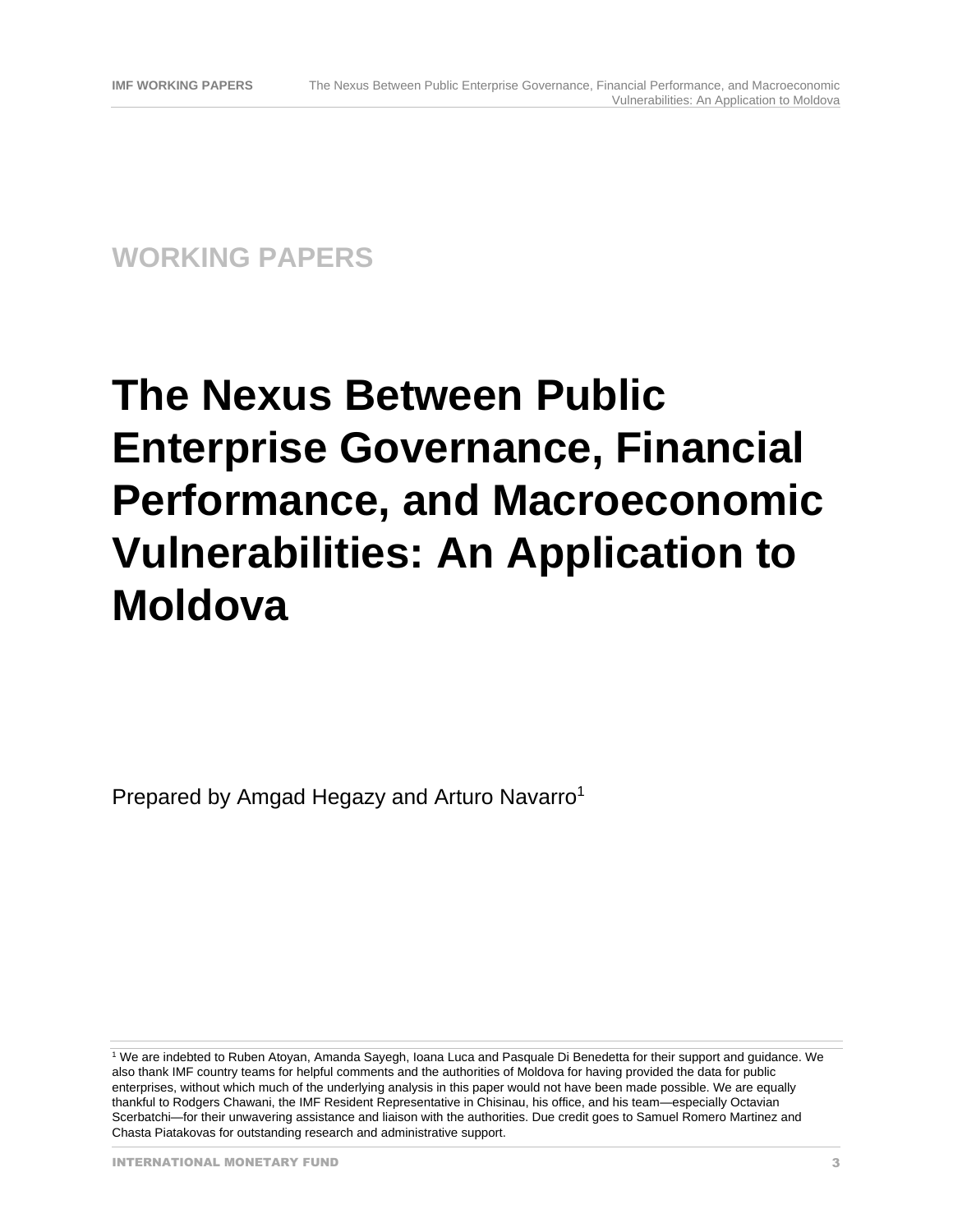### **Contents**

| II. Public Corporate Governance Frameworks and Corporate Perormance: The Nexus Between States           |  |
|---------------------------------------------------------------------------------------------------------|--|
|                                                                                                         |  |
| IV. International Best Practices in Governance of Public Enterprises: How Does Moldova's Existing       |  |
|                                                                                                         |  |
|                                                                                                         |  |
|                                                                                                         |  |
| VI. Stress Testing Public Enterprises and the Links to Macroeconomy-wide Vulnerabilities: The Role of   |  |
| VII. Reforming Moldova's Public Enterprises: A Roadmap to Strengthen Governance  28                     |  |
|                                                                                                         |  |
| <b>BOXES</b>                                                                                            |  |
|                                                                                                         |  |
|                                                                                                         |  |
|                                                                                                         |  |
|                                                                                                         |  |
| 4. Too Big to Fail? Pulling the Plug on the Government's Direct Support Schemes for Public Enterprises: |  |
|                                                                                                         |  |
| <b>ANNEXES</b>                                                                                          |  |
|                                                                                                         |  |
| II. How Does Moldova's Existing Governance Framework Compare to International Best Practices? 33        |  |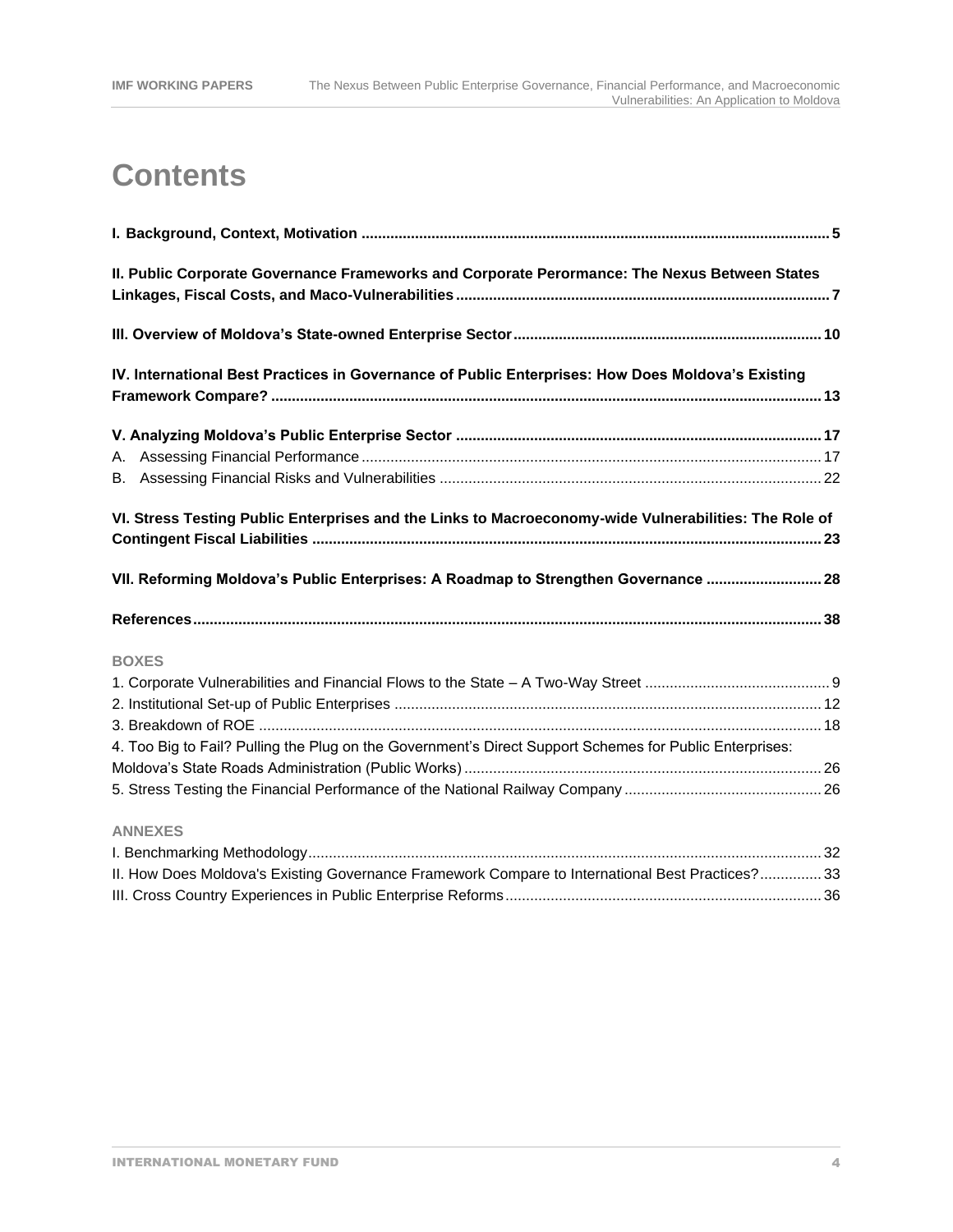### **I. Background, Context, Motivation**

Public enterprises play a central role in many economies and have gained prominence over time. Their significance in many countries' market structures is a reflection of the role they play in the delivery of public policy objectives; namely, the provision of key (essential /useful) public goods and services to society (as an arm of the state). With a heavy presence in systemically important sectors such as utilities, infrastructure, and energy, they contribute significantly to sectoral and overall output. They are also a strategic employer, affecting the lives of many households. The quality of their operations determines net market competitiveness and efficiency as they deliver on the social, economic, and strategic interests of the state.

Yet, governments often face challenges in organizing, managing, monitoring and mitigating their operational risk. International experience shows that the operations of public enterprises pose various well-known risks and vulnerabilities, often attributable to severe underlying weaknesses in their governance frameworks. These include a poorly defined state ownership rationale (objective) behind setting up such companies; a weak legal (regulatory) umbrella that governs their operations; a poor institutional setup; frail checks and balances to ensure that they deliver effectively on their mandates, and undue state intervention (ad-hoc political interference or vested interests). Numerous examples of vulnerabilities are evident in unclear and/or forced policy mandates, complex webs of financial interlinkages with the government, or overly complicated lines of authorities across many agents (internally, e.g., within the companies' management and/or boards, or externally with government ministries, the legislature, etc.). This easily weakens incentives to improve performance and fuels lack of transparency, poor accountability, and corruption.

The result is hampered economy-wide activity and lost growth potential via several channels. Weak financial performance in public enterprises carries significant fiscal and quasi-fiscal risks, inflicts self-fulfilling crises, and underpins a number of negative externalities involving corruption and mismanagement of public sector assets; misallocation of the economy's scarce resources; and undermining market-wide competitiveness and efficiency by weakening the private sector as the main engine of growth (especially in strategic sectors in which public companies operate as natural monopolies/ oligopolies). These challenges weaken the optimal functionality of commodity, services, and labor markets, thereby adversely affecting economy-wide productivity and employment. If left unaddressed, such challenges exacerbate the problem by often forcing governments to continue funding such enterprises despite their poor performance, e.g. via taxpayer money, misuse (abuse) of public funds, or preferential treatment and/or access to government support to sustain a seemingly profitable status in otherwise failing enterprises. Eventually, this culminates in elevated fiscal costs and exacerbates the market dominance of these enterprises.

International best practices reiterate the importance of strengthening corporate governance of public enterprises; guidance from which Moldova stands to greatly benefit. Cross-country experience has shown the extent to which addressing governance-related vulnerabilities stemming from sub-par performance in public enterprises is critical in mitigating their institutional, legal and structural weaknesses. Moreover, strengthening public corporate governance helps to reduce fiscal risks and costs, entrenches macroeconomic stability, and creates a level-playing field for the private sector to develop and prosper, thereby raising overall market efficiency, boosting output, and employment. Moldova need not re-invent the wheel and should rely on international best practices to reform its public enterprise sector, learning from cross-country experiences where relevant (see Annex III).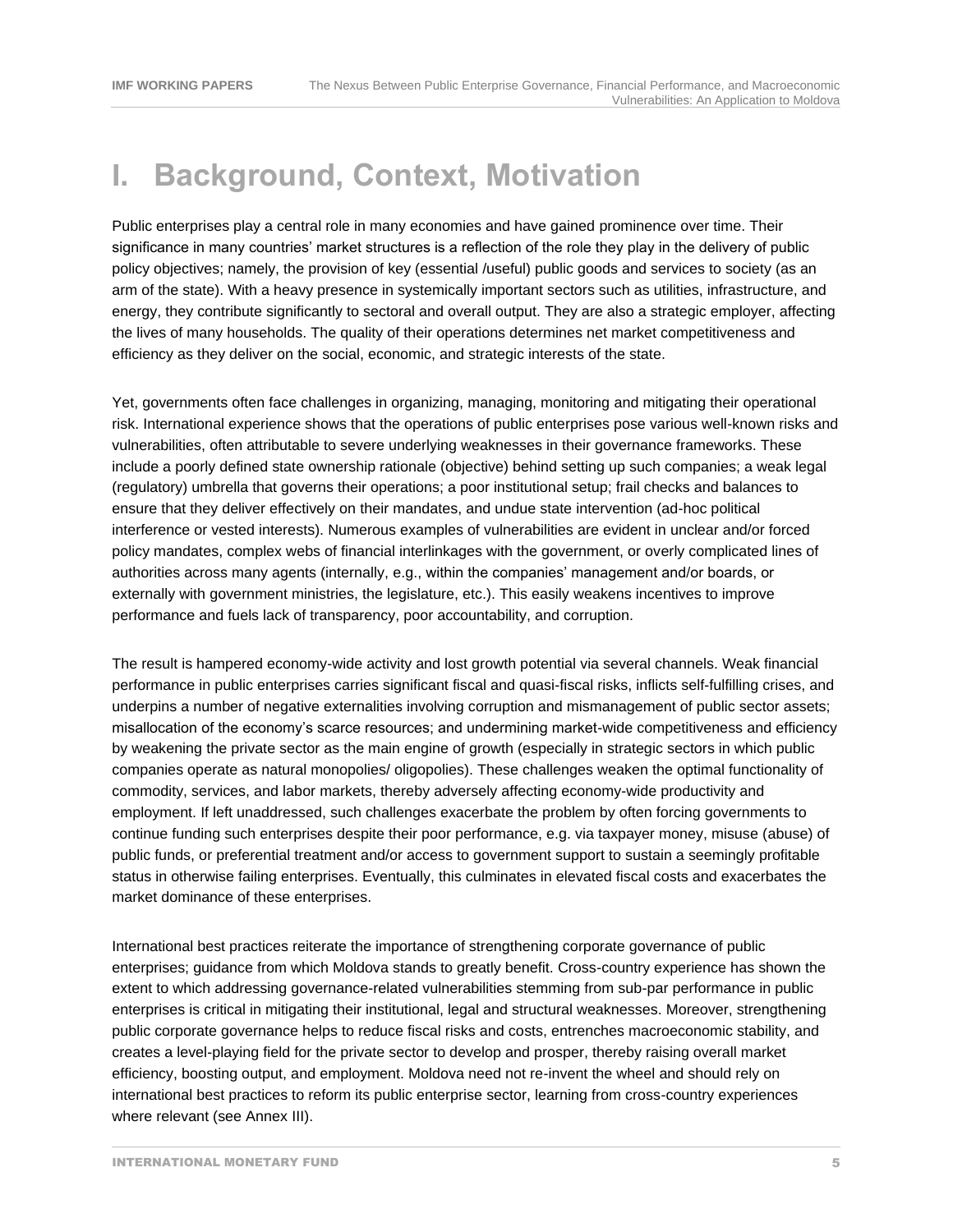The paper is organized into the following sections. Section II discusses the importance of strong public corporate governance frameworks and the extent to which weaknesses in such frameworks affect corporate performance, particularly via linkages with the state through possible fiscal costs, and their broader macroeconomic implications. Section III summarizes Moldova's public enterprise sector in terms of size, scope, coverage, legal framework, and organizational and institutional set-up. Section IV discusses international best practices and principles related to governance of public enterprises, and how Moldova's existing framework compares. Section V provides an in-depth assessment of the financial performance of—and risks in—326 public enterprises in Moldova (for which data are available; roughly one-third of all public enterprises). Section VI presents results of stress tests for individual enterprises as well as for a cohort of enterprises having the largest liabilities to explore the links between corporate risks, fiscal costs and macroeconomy-wide vulnerabilities. Last, Section VII presents a framework and strategy to reform the governance of public enterprises in Moldova and concludes with key recommendations.<sup>2</sup>

 $2$  Limitations on data availability and capacity constraints on the part of the authorities have confined the scope of analysis in this paper, which does not aim to provide an exhaustive analysis of all public enterprises in Moldova, nor an assessment of the links between state-owned companies and public banks (non-existent in Moldova) or a comparison between public and private enterprises. Poor data quality and inconsistencies between financial statements required extensive manual data cleansing on the firm level but are not expected to significantly undermine the accuracy of bottom-line results.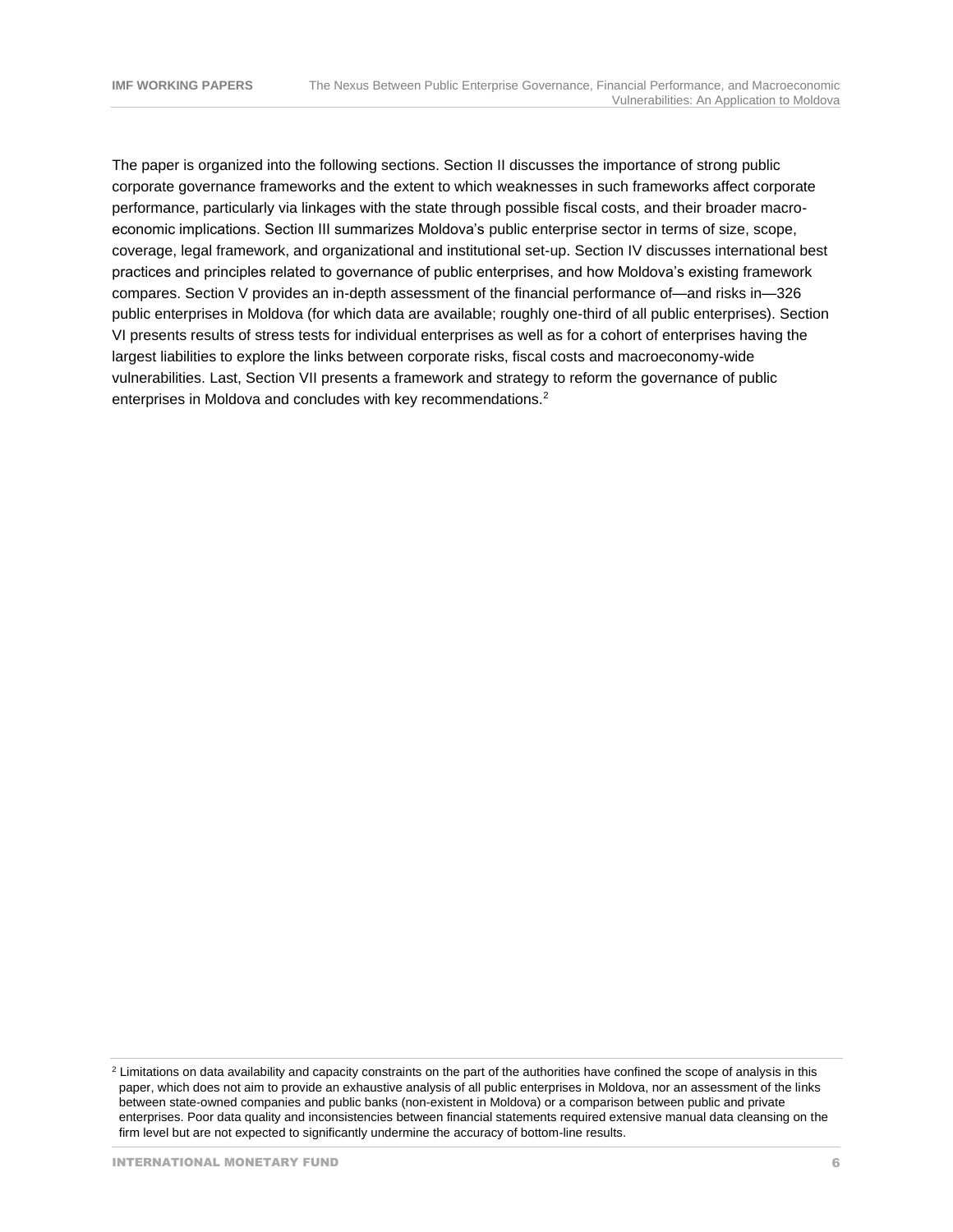### **II. PUBLIC CORPORATE GOVERNANCE FRAMEWORKS AND CORPORATE PERFORMANCE: THE NEXUS BETWEEN STATE LINKAGES, FISCAL COSTS, AND MACRO-VULNERABILITIES**



A strong governance framework for public enterprises establishes the umbrella that determines firm-level,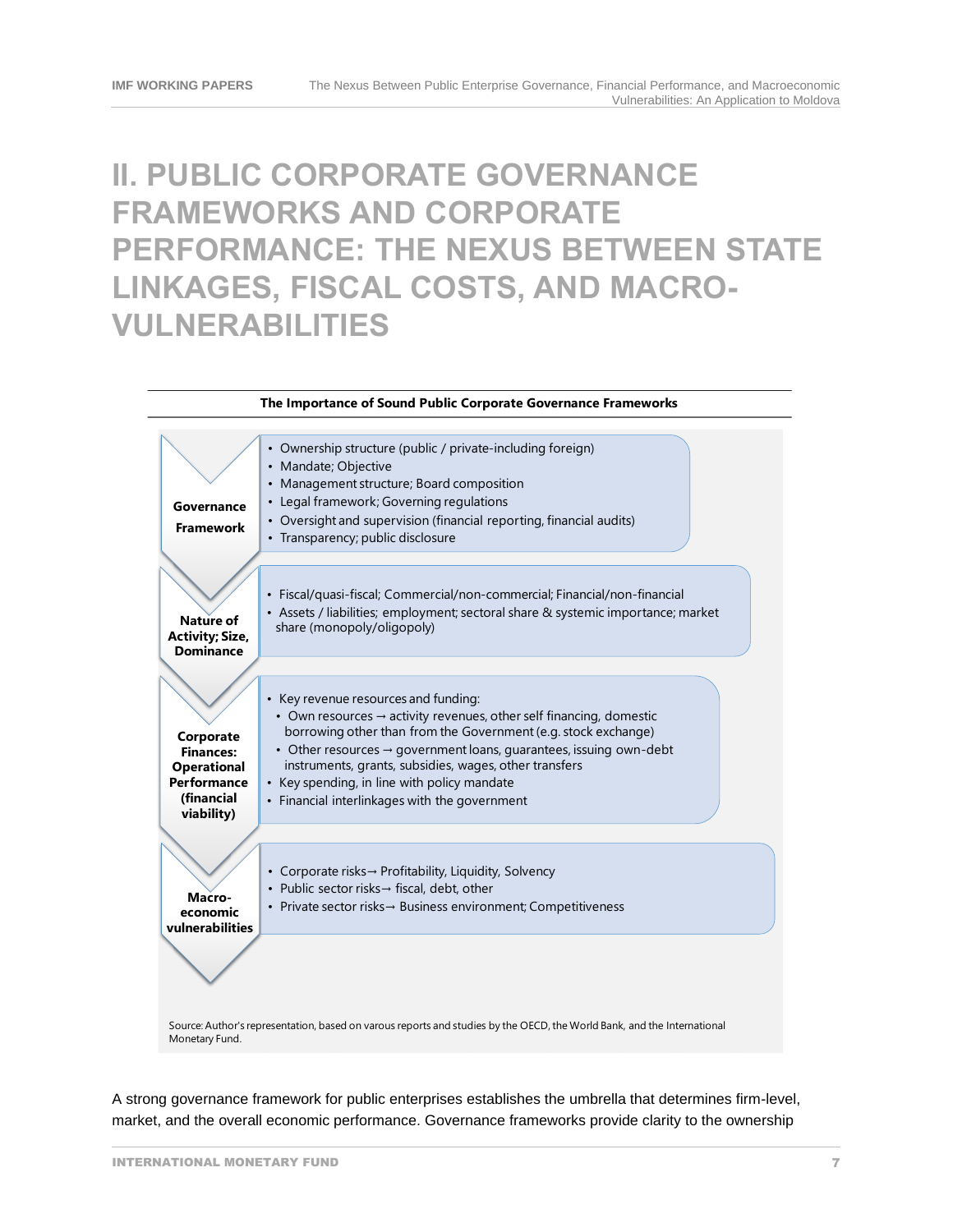structure for public enterprises, in terms of their objective (mandates), their management structure, and the composition of their executive board of directors (BoDs). It also helps identify their legal set-up and other governing regulations. A strong framework provides a clear institutional arrangement within which enterprises operate, e.g., with respect to roles and responsibilities of oversight and supervisory functions such as financial reporting and audit requirements and ensures transparency and public disclosures of enterprise performance. As such, the strength of governance frameworks often ultimately determines the nature of enterprise activities (e.g., fiscal or quasi-fiscal, commercial versus non-commercial, or financial vis-à-vis non-financial); their size (assets and liabilities, employment structure, etc.); and the extent of their dominance (systemic importance and market share). This in turn helps shape enterprise finances and operational performance (or financial viability) depending on how the enterprise manages its own versus borrowed resources—through financial linkages with the state—to execute its operations and fulfill its mandate in line with its policy objective. As such, overall enterprise performance (in terms of profitability, liquidity, and solvency) and associated operational risks can feed into public sector risks (e.g., through fiscal or debt exposures) or private sector risks (e.g., through the business environment and competition). Thus, macro-wide risks can be dependent on enterprise-level performance, which is a function of their activity and the nature of their operations, which in turn is traceable to their governance framework.

Corporate performance and the complex financial interlinkages with the state are a direct source of fiscal risks and costs to the state. On one hand, public corporations often rely on the central government for grants, loans, subsidies, extension of sovereign guarantees, and other forms of transfers to facilitate their operations. Such dependence carries contingent fiscal liabilities, and poses fiscal costs and risks to the state, especially from companies suffering from weak financial performance.<sup>3</sup> On the other hand, fiscal policy conduct by the state can itself affect public corporate performance, e.g. cuts by the state to publicly funded companies' capital allocations (e.g. due to countercyclical policy needs) complicates the execution of companies' budget plans, slows down operations, and raises firm-level risks to profitability, liquidity, or solvency. As a result, poor corporate performance can precipitate future adverse feedback loops to the state via lower tax, dividend, and other forms of transfers to the state.

Addressing risks arising from weak operational performance can be costly to the firm, state, and economy. Low-to-moderate risks at the firm level having minimal impact on company performance are often manageable, especially if risks are adequately addressed or dissipate over time. However, elevated risks that materialize and are persistent—depending on their severity and complexity—tend to expose vulnerabilities that further undermine firm performance, necessitating prompt government intervention. And in the event of inaction, firmlevel challenges can possibly spill over to fuel systemic (sector-wide) risks, making these costlier to address.<sup>4</sup> Such circumstances inhibit market efficiency and competitiveness and have macro-fiscal implications due to the nature of the state's involvement in the operations of these enterprises (see section VI on stress testing).

<sup>&</sup>lt;sup>3</sup> The materialization of contingent liabilities has implications on debt sustainability of public companies. A significant shock would increase debt levels notably, though such risks are difficult to quantify precisely owing to lack of adequate data (IMF, March 2020).

<sup>4</sup> Especially if the companies are part of a chain (e.g., upstream versus downstream) or have horizontal/vertical or forward/backward financial or operational linkages which can be detrimental to the whole sector if one company collapses.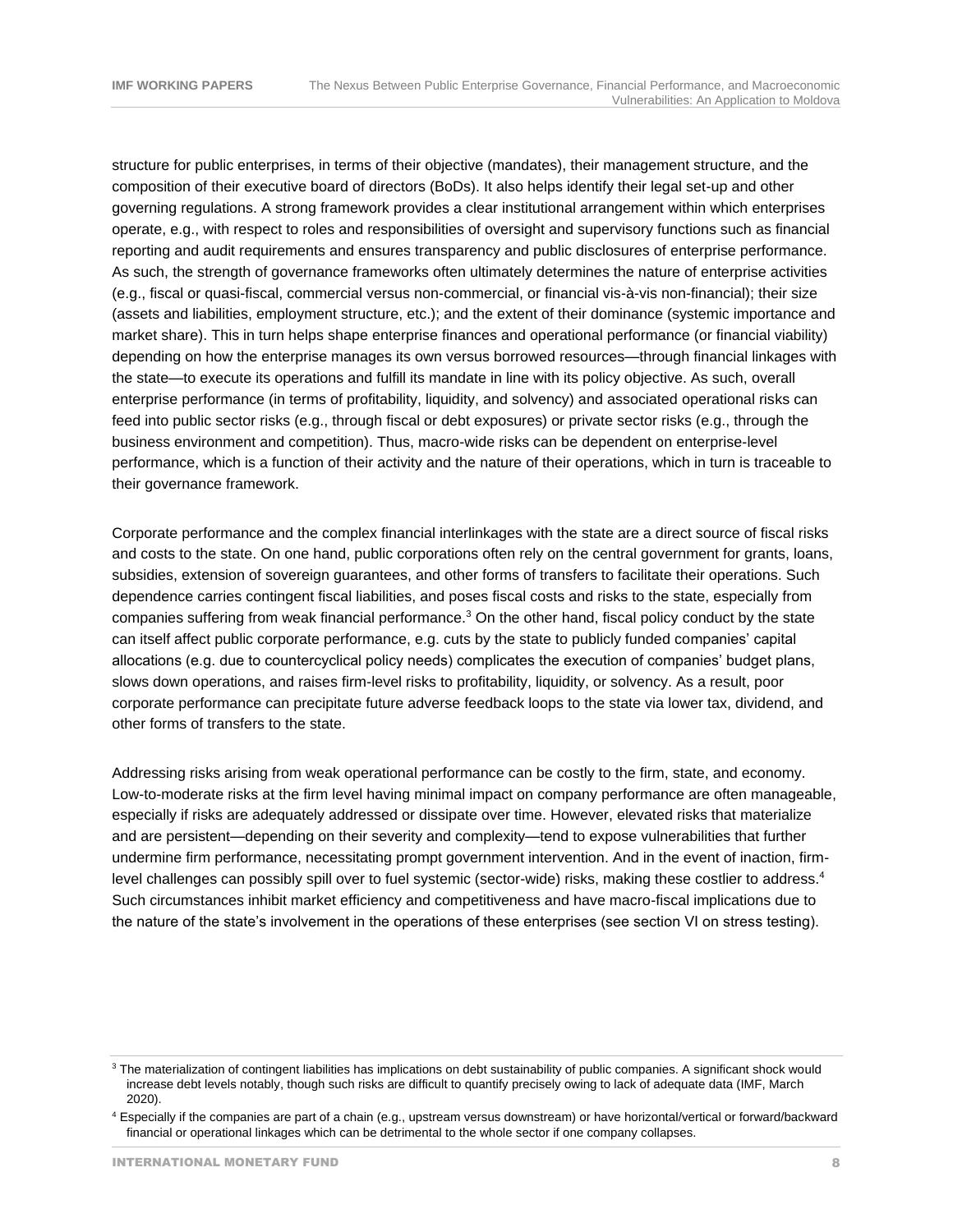#### **Box 1. Moldova's Corporate Vulnerabilities and Financial Flows to the State – A Two-Way Street**

Indebtedness is a clear hindrance to the operational performance and to the solvency of public enterprises and sectors, especially where financial flows to the state are concerned. The total debt and arrears outstanding on companies for which data is available amounted to 7.3 percent and 3.3 percent of GDP, respectively, as of end-2018. A sizable amount of debt is held by a handful of large firms (by size of assets and liabilities) in a number of key sectors that provide essential goods and services, like the energy, public works, telecommunications, and transportation sectors. The elevated (heavy) debt burdens in these enterprises ultimately weighs on their performance and raises their vulnerabilities. High insolvency risks may hamper the ability of such companies to deliver on fiscal obligations to the state (pay taxes, fees, etc.). Examples of companies that have a two-way relationship with the state in terms of financial flows (i.e. receive aid and pay taxes) are the electricity company Termoelectrica (recipient of on-lent loans), the state road administrator (a large recipient of state subsidies), wine company Milesti Mici (a recipient of state guaranteed debt), and Orhei water and sanitation company (recipient of both on-lent loans and subsidies).

On-lending to public enterprises seems to have added little value to their performance, as evident from their elevated risk profiles, based on available data for four key companies in strategic sectors (energy and transportation).

Net financial flows from the government to public enterprises can be high, constituting a large fiscal drain on state finances. The lack of a comprehensive dataset covering the net financial flows between all public companies and the state prevents such analysis in the case of Moldova. However, the net impact of intergovernmental financial transactions on the state can be sizeable (e.g., in Georgia, these added 6 percent of GDP to general government expenditures over a period of five years covering 2014–18).



In Moldova, the deficiencies in public enterprise governance frameworks are an important factor in the weak performance of public enterprises. Concerns over shortcomings in Moldova's governance framework for public companies are well- documented and help explain how they undermine financial performance and weaken incentives to improve efficiency. Sub-par company performance has been ascribed to high perceptions of corruption due to mismanagement of corporate portfolios; poor transparency and disclosure practices; political interference in company decisions and forced policy mandates; inadequate supervision and opaque lines of authority; and the prevalence of monopolistic / oligopolistic practices that introduce market inefficiencies (distortions) that weaken the private sector. Such challenges are often linked to a lack of clarity on the state's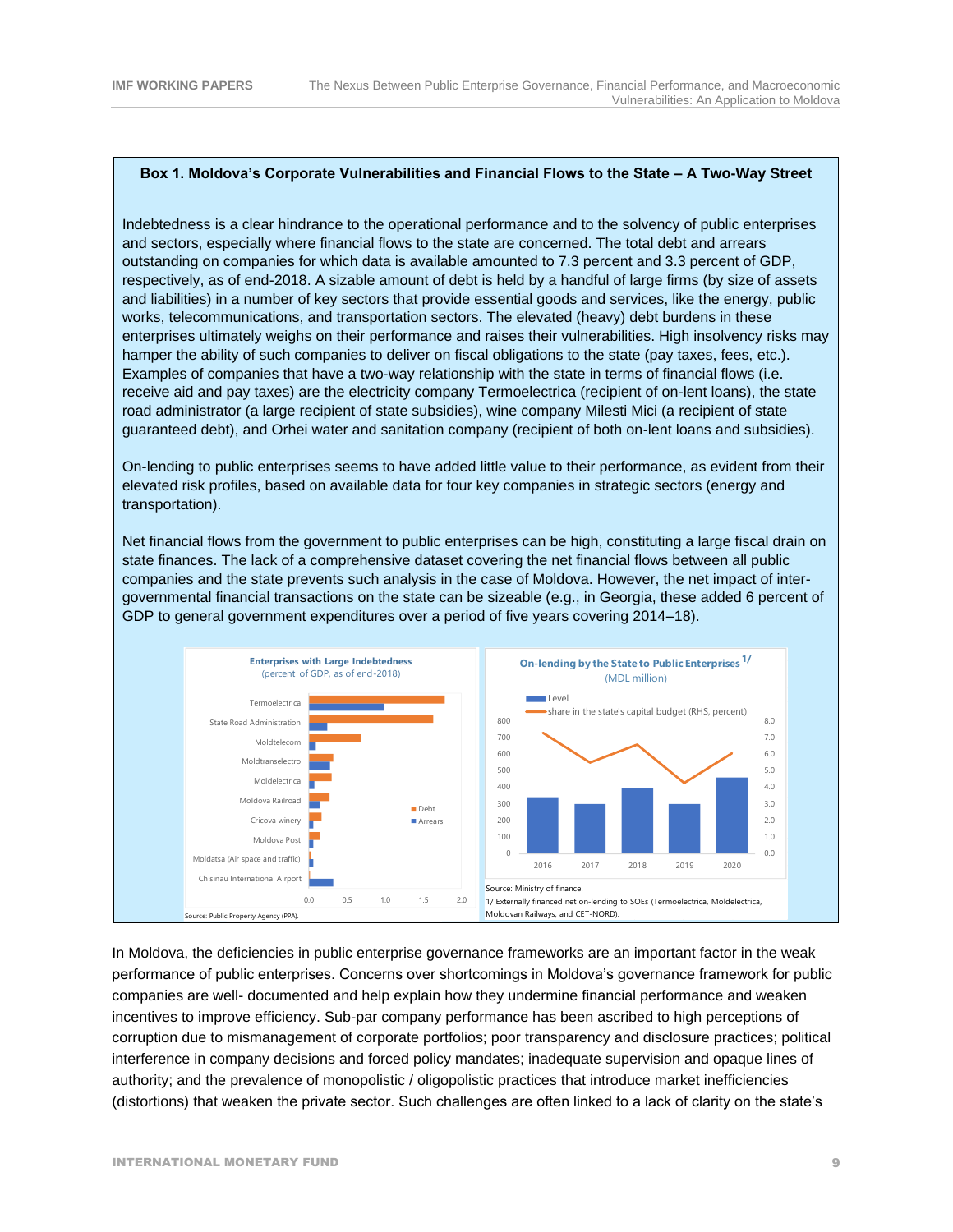overall ownership policy and lack of control over the extent to which public corporations adhere to institutional, legal, and operational requirements.<sup>5</sup>

### **III. Overview of Moldova's State-owned Enterprise Sector**

#### **Size, Scope, Coverage**

The public enterprise sector has a sizeable footprint of over 900 companies, one-third of which operate at the central government level and the remainder at the sub-national level (municipal or local government). Its

combined assets were valued at about 21 percent of GDP (US\$2.5 billion), concentrated in four key sectors: public works, energy, telecom and transportation. In 90 percent of the enterprises operating at the central level, the controlling share of the state was 100 percent (full control/ownership); only 44 companies had state participation below 50 percent.<sup>6</sup> In addition, companies at the central level hired almost 40 employees (as of 2018—about 4 percent of total national employment).<sup>7</sup> This dominance and penetration in the economy in terms of employment and shares is reportedly more than twice the average in other Eastern European countries in the region.<sup>8</sup> Companies enjoy a heavy strategic footprint in almost all sectors, with 15 companies reportedly listed on the stock exchange (as of 2016).<sup>9</sup>

Enterprises with the largest assets had the biggest liabilities and operated at the central level of government. The largest five enterprises in terms of assets operate at the central government level in a number of strategic sectors (State road administration, Termoelectrica, Moldtelecom, Moldova Railways, and another electricity company Red-Nord). Their assets (and outstanding liabilities) constituted roughly 6–7 percent of total assets and total liabilities out of the 326 companies for which data is available. By comparison, companies operating at the subnational (municipal or local) level are much smaller companies, with only three enterprises having liabilities exceeding MDL 100 million (liabilities of the largest company are below MDL 500 million).





<sup>5</sup> See relevant reports by the World Bank, Moldova's 2020 Article IV Consultation report (IMF), and Moldova's Country Governance Assessment report (IMF).

<sup>&</sup>lt;sup>6</sup> Based on 2018 data provided by the Public Property Agency (PPA). No information is available regarding the controlling share of the state in municipal companies.

 $7$  No information is available regarding employment in public enterprises operating at the sub-national level of government.

<sup>8</sup> The Word Bank Group (April 2019).

<sup>9</sup> EBRD (2020).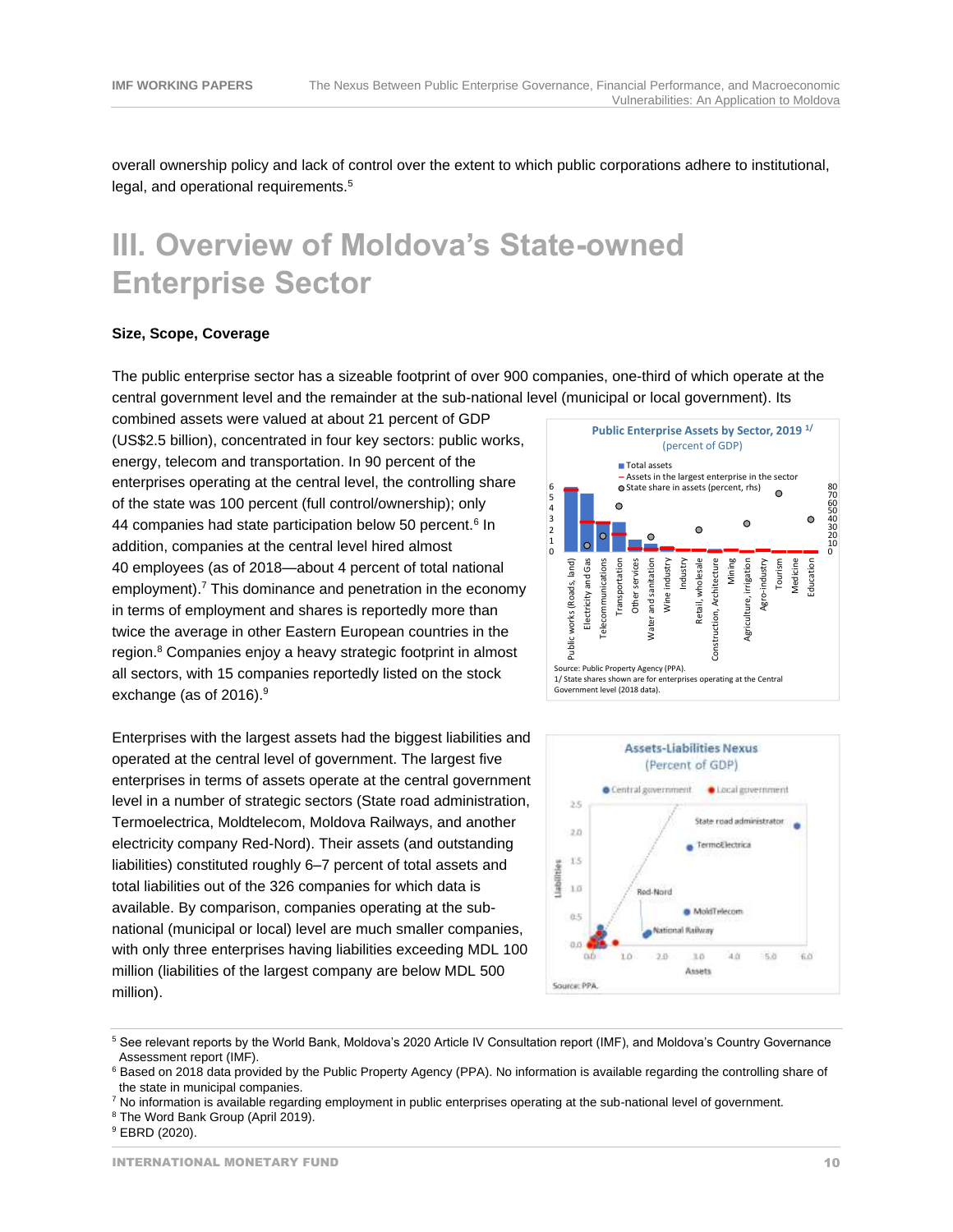Total net worth improved in 2019 driven by growth in equity in most sectors at the central government level, but masks worse performance at the sub-national level. While net worth dropped slightly as a share of GDP from 2018 to 2019, it grew 5 percent annually, thanks to the expansion in the balance sheets of four sectors with the largest equity positions. However, one-fifth of all companies suffered *negative equity;* the majority of which are at the local level. Many of these companies incurred sustained net losses that eroded retained earnings, causing their overall equity position to shrink.



A sizeable number of enterprises seem to have breached minimum net asset position requirements relative to their statutory capital. Contrary to the law on Joint-Stock Companies (JSCs) requirements on companies' capital, five enterprises had the value of net assets lower than their statutory capital—besides another 28 stateowned enterprises all at the central government level. This is on top of 92 other enterprises operating at the sub-national government.

#### **Organization, Legal Framework, Institutional Arrangements**

State ownership of public enterprises follows a centralized model. Companies are incorporated according to three legal forms: state-owned enterprises (SOEs), joint-stock companies (JSCs) and limited liability companies (LLCs). Enterprises are entitled to participate in the establishment of associations or (going) concerns and to open bank accounts in Moldova and abroad. State ownership follows a centralized model founded (and supervised) by the Public Property Agency (PPA); a central administrative authority subordinated to the Government.<sup>10</sup>

Three key laws govern the operations of public enterprises: Law 246 (2017) on state owned enterprises and municipal enterprises; Law 1134 (1997) on joint stock companies; and Decision 902 (2017) on the organization and functioning of the PPA. Other relevant laws include Law 149 (2012) on Insolvency, Law 183 (2012) on Competition, and Moldova's Civil Code 1107–XV (2002).

<sup>&</sup>lt;sup>10</sup> The interests of JSCs (operating at sub-national/municipal level of government) are represented by the Congress of Local Authorities from Moldova, a non-governmental organization.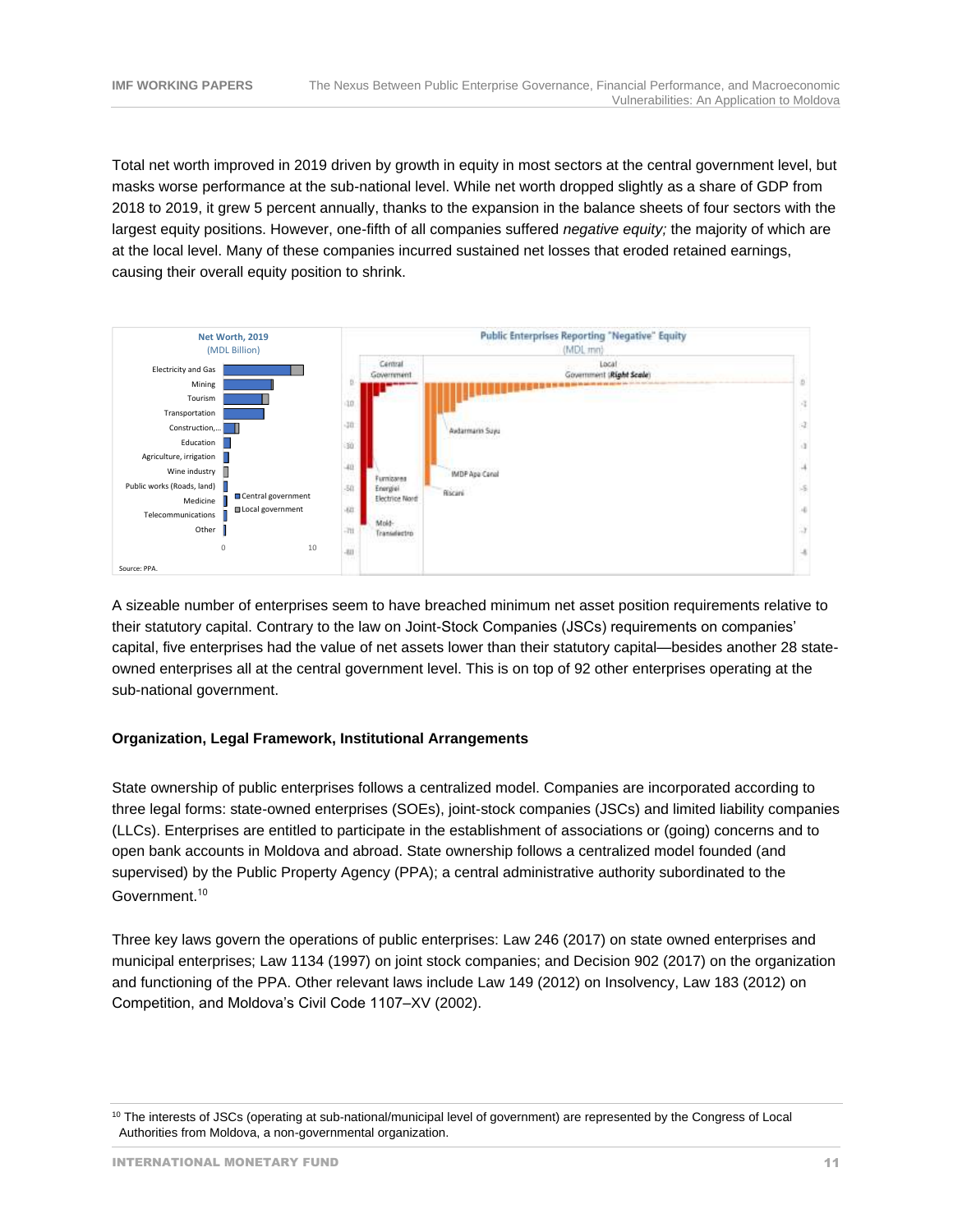Four management bodies jointly govern public enterprises. The founder (PPA), the board of directors (BoD) of each company, the administrator (executive body), and the board of auditors (BoA, or commission of censors) jointly manage companies in the sector (Box 2).<sup>11</sup>

#### **Box 2. Institutional Set-up of Public Enterprises**

Among its key functions, the *PPA* approves statutes of enterprises, regulates the BoD and appoints the BoA, appoints and revokes the chairman and the members of the BoD and members of the BoA, and establishes monthly remuneration for senior management. Members of BoDs are appointed by the PPA for 2 years, with eligibility for reappointment.<sup>1</sup> The PPA also decides on the annual deductions from net profits to be transferred to state/local budgets and approves the distribution of annual net profits. It has authority to raise or lower the share capital of companies, and to agree to pledge state assets as collateral for bank loans.<sup>2</sup> The PPA also presents to MoF the auditor's report on SOEs.

#### **For SOEs:**

The *Board of directors* approves business plans, sets performance indicators of the enterprise and evaluation criteria, approves annual finances including personnel and salary fund, ensures transparency of procurement related procedures, and selects the administrator (by competition) as well as the audit entity. The BoD also presents to the founder (PPA) (i) proposals to improve management, (ii) modify share capital, (iii) streamline the enterprise's activity, and (iv) its annual performance report. Meetings of the BoD are convened by its president and/or at the request of at least 1/3 of its members, not less than once in a quarter. Members of the BoD may sit on boards of other enterprises (not exceeding three). BoD decisions are adopted by majority vote.<sup>3</sup>

The *Administrator* is in charge of daily operations, executing and implementing decisions by the PPA and BoDs. S/he is effectively in charge of the "integrity, efficient use and development of the enterprise's assets" and alerts the BoD of deficiencies and proposes remedies. <sup>4</sup> The administrator presents to the BoD quarterly financial reports and to the PPA and BoD annual financial statements and the audit report. S/he also submits for approval to the BoD the proposal on the distribution of annual profits. Administrators are appointed for a term of up to five years.

The *Board of auditors* may comprise representatives of the PPA and of the central public administration authorities (at least three people). It undertakes bi-annual audits and may undertake unannounced audits.

The chairman of the BoA presents the audit report to the administrator and to the BoD. The audit report includes an evaluation/assessment of activity/performance relative to the preceding year. Members of the BoA can participate in the meetings of the BoD and have an advisory vote. Members must be qualified in accounting, finance, or economics/jurisprudence. They are appointed for up to 2 years.<sup>5</sup>

- $<sup>1</sup>$  Law 246, Article 8.</sup>
- <sup>2</sup> Law 246, Article 4.
- <sup>3</sup> Law 246, Articles 7 and 8.
- <sup>4</sup> Law 246, Article 9.
- <sup>5</sup> Law 246, Article 10.

<sup>11</sup> Law 246 on SOEs and Municipal Enterprise (2017), Chapter III, Article 6.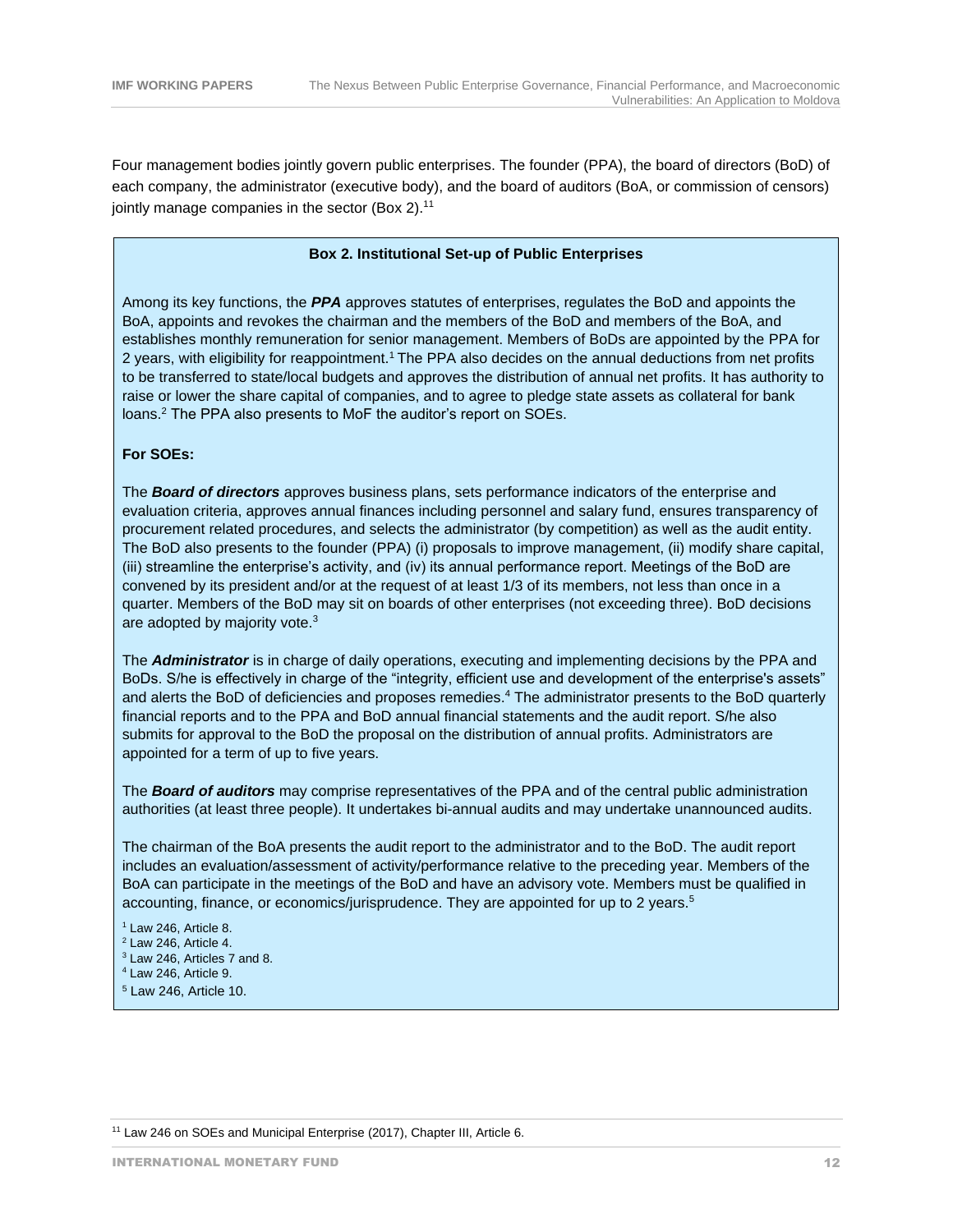#### **Box 2. Institutional Set-up of Public Enterprises (concluded)**

#### **For JSCs:**

*Law 1134 (1997)* establishes the framework governing the functioning of companies with respect to their registration procedures, aims and activities, statutory capital requirements, and obligations and rights of shareholders (e.g., owning 5, 10, or 25 percent of company shares).

Members of the **BoD** are elected for a term not exceeding 4 years (but with unlimited renewal) and can hold position of a member of a board in no more than 5 different companies at any time. Ordinary board meetings are held quarterly (to examine quarterly performance reports presented by the administration of the enterprise).

The *auditing commission* is appointed for 2–5 years and is accountable to the general meeting of shareholders. Members of the audit commission must have qualification criteria in accounting, finance, or economics. Audits are performed at the commission's own initiative, at the request of shareholders holding 10 percent of voting shares, or by a decision by the general meeting of shareholders or by the BoD. Audit safeguards include a prohibition on an auditing firm to be an affiliate of the enterprise or its management, as well as to conclude any other contracts apart from the audit with the enterprise.

Sources: Law No. 246 regarding the state enterprise and the municipal enterprise, and Law No. 1134 on joint stock companies.

### **IV. International Best Practices in Governance of Public Enterprises: How Does Moldova's Existing Framework Compare?**

#### **International Best Practices**

Corporate governance of state-owned companies aims to achieve three broad objectives. According to guidelines by the OECD, the World Bank Group, and others, international best practices broadly aim to *"(i) professionalise the state as an owner; (ii) make SOEs operate with similar efficiency, transparency and accountability as good practice private enterprises; and (iii) ensure that competition between SOEs and private enterprises, where such occurs, is conducted on a level playing field".* <sup>12</sup> These objectives overarch the following key principles:

• **Ownership rationale as an overriding principle.** This calls for the need for governments to provide a rationale for the creation of public companies to carry out public policy mandates, and to ensure that such rationale is enshrined in legislation (and facilitates the termination of companies once the rationale ceases).<sup>13</sup>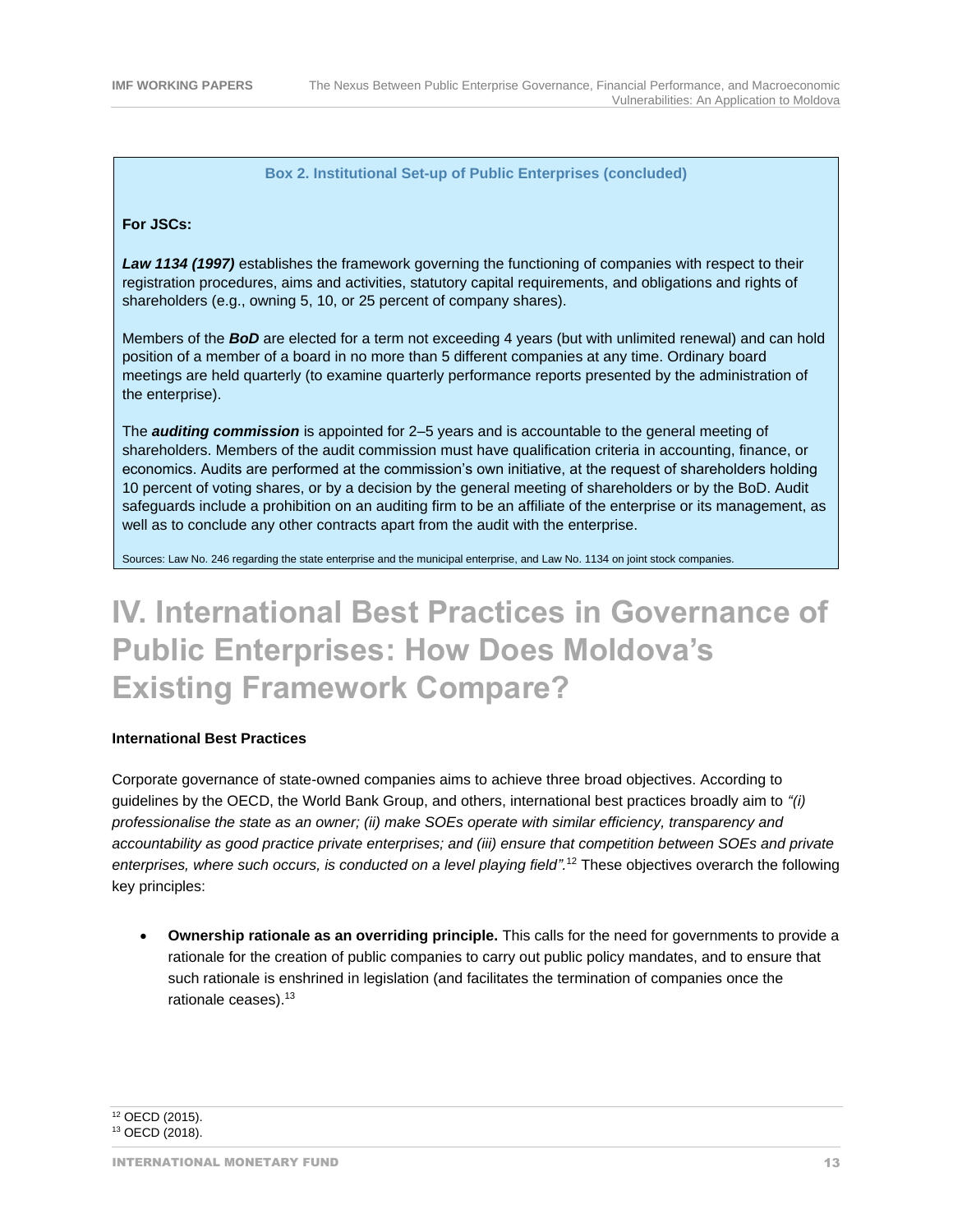- **Criteria to determine if an entity can (or should) be classified as a state-owned company.** Key criteria here are weather it meets the definition of an institutional unit, charges economically significant prices, and its dependence on regular financial assistant from the government.<sup>14</sup>
- **Grant companies full autonomy** in executing their operations, **respect their independence, avoid intervention, and avoid redefining objectives** in opaque manners.
- **Hold accountable the entity that exercises ownership rights on behalf of the state and ensure its endowment with the competencies and capacity** to carry out its duties effectively.
- **Clarify responsibilities of BoDs.** Company boards should be tasked with a clear mandate enshrined in legislation and held responsible for effectively executing their functions. They should establish company strategy and oversee management and exercise independent, objective, policy judgment.
- **Hold BoDs accountable** for companies' financial performance, especially vis-à-vis deviations from pre-set performance targets. Accountability should include regular impartial performance assessments and reviews of their efficiency and effectiveness in overseeing company operations, as well as ensuring transparency over their participation in the boards of any other companies.
- **Combat corruption and mitigate conflicts of interest.** BoDs should adopt and implement strong internal controls, ethics, and compliance measures including those aimed at combating fraudulent or corrupt activity and ensure compliance with international commitments applicable to the company and any of its subsidiaries. To limit political interference, the legal framework should ensure the independence of members of BoDs to safeguard the enterprise and its shareholders against any material vested interests, as well as guarantee the establishment of necessary mechanisms to avoid conflicts of interest. This includes ensuring that the selection (nomination) of BoDs is transparent, wellstructured and merit-based, with appropriate (transparent) remuneration to attract, retain and motivate managers that work in the interest of the enterprise. In addition, public enterprises should be prohibited from being used as vehicles to finance political activities (e.g., from involvement in contributions to political campaigns).
- **Strengthen corporate disclosure and transparency.** Best principles in this area are vital to mitigating all other weaknesses common to any corporate governance framework as far as responsibility, accountability and addressing corruption are concerned. Adhering to standard regular disclosure and reporting requirements applicable to companies' financial statements is key, including any intra-governmental financial flows and transactions that may carry significant fiscal risks (costs) and affect contractual commitments towards the state (e.g. public-private partnerships). In addition to internal audits, best practices call for subjecting financial statements annually to an independent external audit, and to require the "ownership entity" to publish a comprehensive high-quality annual report on public companies' performance. Mandated disclosures of annual appraisals of BoDs' performance, their remuneration (and that for senior management), besides publishing companies' governance, voting, and ownership structures are critical.
- **Safeguard a level playing field with private sector firms.** This broadly refers to the review—and adoption—of principles of non-discriminatory nature or non-preferential treatment of public enterprises to avoid giving public companies undue advantages over those in the private sector. These include granting by the state of exemptions from general laws, taxation or other regulations, reexamination of direct state financial support or preferential (below-market cost) access to finance, or other measures or benefits provided to such companies, e.g. receiving inputs at subsidized prices or under more favorable conditions. Public companies should be subjected to similar rules of the game as far as their

<sup>&</sup>lt;sup>14</sup> See IMF's Government Finance Statistics Manual (GFSM) 2014, and IMF Georgia TA report (July 2020).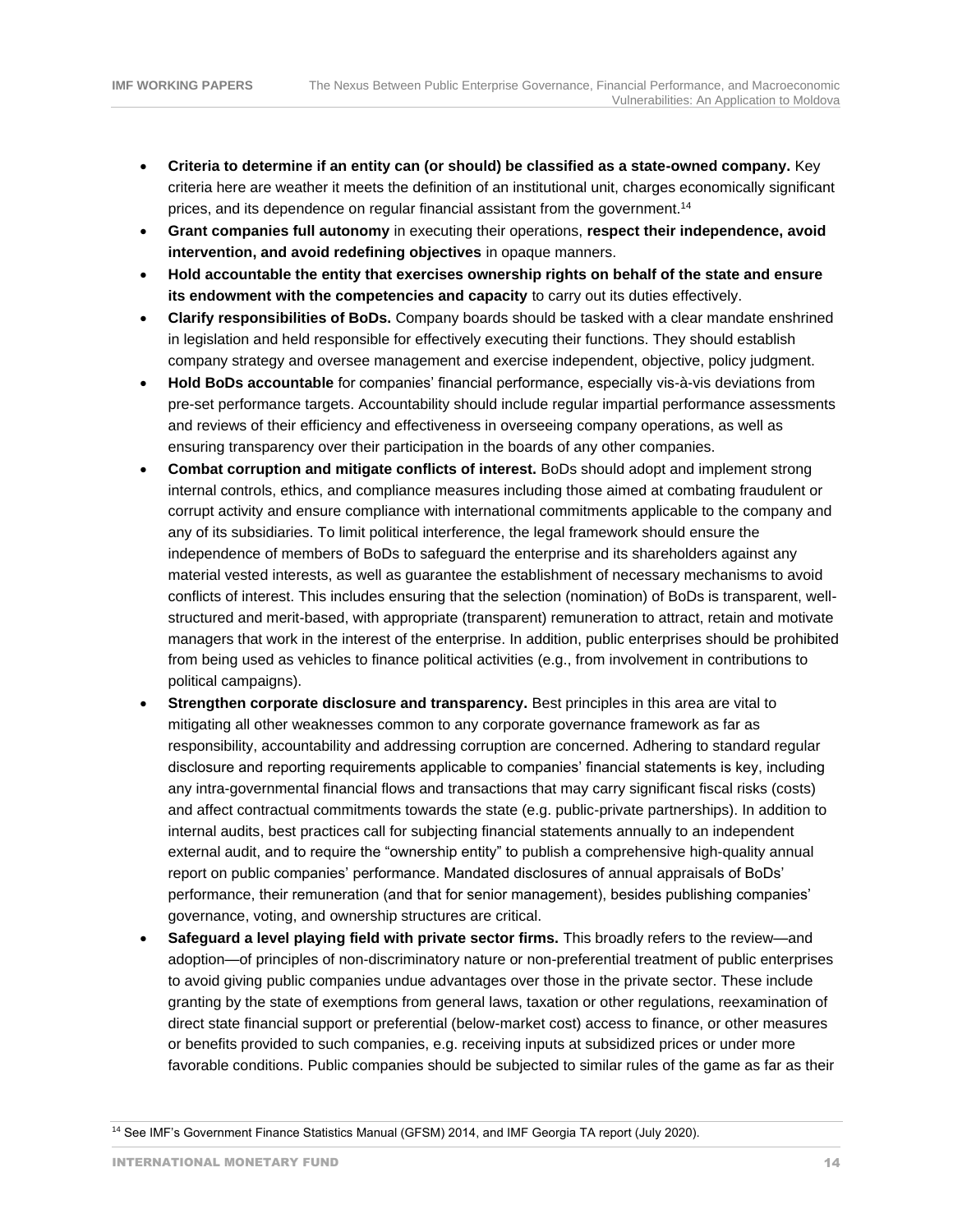participation in public procurement is concerned (ensuring competitive and transparent procedures). There is also an argument that public enterprises should be expected to achieve rates of returns that are broadly compatible with those attainable in the private sector. Last, due access to legal recourse by shareholders in public corporations to protect their rights in a manner similar to that extended to private firms is an important element of the level playing field.

#### **How Does Moldova's Existing Framework Compare?**

Moldova has elements of a public corporate governance regime. It follows a centralized model with one state body (the Public Property Agency; see section III) that exercises ownership rights on behalf of the state and has adopted laws over time to help guide the regime governing the operations of public corporations. According to a self-assessment survey, Moldova's legal and institutional framework fares above average on an SOE governance index relative to other countries in central, eastern, and south-eastern European economies.<sup>15</sup>

However, shortcomings are evident on several fronts—legal, institutional, and operational—calling for a thorough review of the existing governance framework (Annex II). For example, the lack of a corporate governance code and the lack of independence of company directors; pending clarifications related to internal controls and audit processes in public companies as part of supporting secondary legislations; perceptions of corruption that are at odds with legal requirements; and fragmented institutional arrangements for company oversight (e.g. between PPA, MoF and line ministries) are among many factors undermining Moldova's governance framework.<sup>16</sup> Annex II compares Moldova's governance regime to international best practices and highlights some areas where governance-related weaknesses can be strengthened. In particular:

- **An absence of a comprehensive state-ownership policy and strategy** document that ultimately defines the objective for state ownership and the rationale behind establishment and termination of public corporations (including the criteria to determine their legal form as public corporations versus other general government units, criteria for extension of state aid, etc.).<sup>17</sup>
- **Weak enforcement and less-than-ideal implementation of laws and regulations in practice, despite appearing to be comprehensive on paper.** One example relates to audits, where there appears to be three layers of audit (internal company audit, external expert audit, and audit performed by the court of audit) that are not applicable to all public companies.
- **Legislation that does not clearly safeguard independence of company boards. Heavy participation by the state on company boards** also calls into question their independence.
- **Poorly defined organizational arrangements and institutional set-ups that blur the respective roles and responsibilities between the state (MoF, line ministries), the PPA, and company boards** as far as oversight, managerial, and ownership functions intersect, **and between enterprises and the MoF, external donors, and other levels of government**, adding to confusion over the appropriate lines of authority and hindering accountability.
- **Overly stretched mandate of the PPA amid capacity constraints** that undermine its ability to execute its functions efficiently and effectively.

 $15$  Moldova ranks 6<sup>th</sup> highest (out of 20 countries in the region) in a composite index measuring SOE governance that covers ownership policy, financial oversight, and fiscal and policy interactions. See IMF (November 2019).

<sup>&</sup>lt;sup>16</sup> Moldova's Country Governance Assessment report (IMF).

<sup>17</sup> IMF Country Report No. 20/240.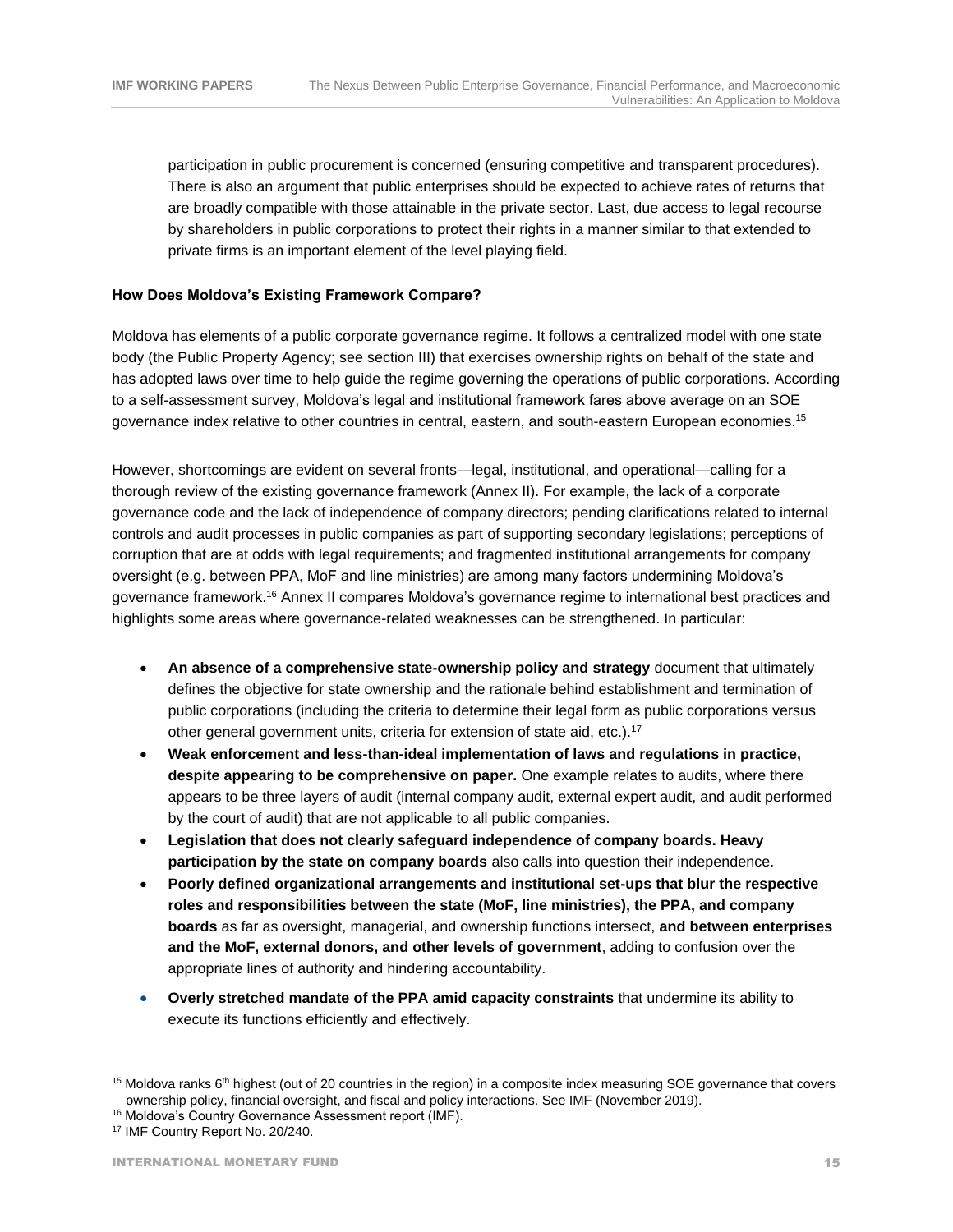• **Limitations on the quality and availability of data on all public enterprises at all levels of government** undermine a solid understanding of the complex financial transactions between enterprises and the state and prohibit a comprehensive assessment of fiscal costs (risks). Data constraints also reaffirm concerns over the lack of proper record keeping and accounting standards, fueling perceptions of corruption and poor transparency and disclosure practices.

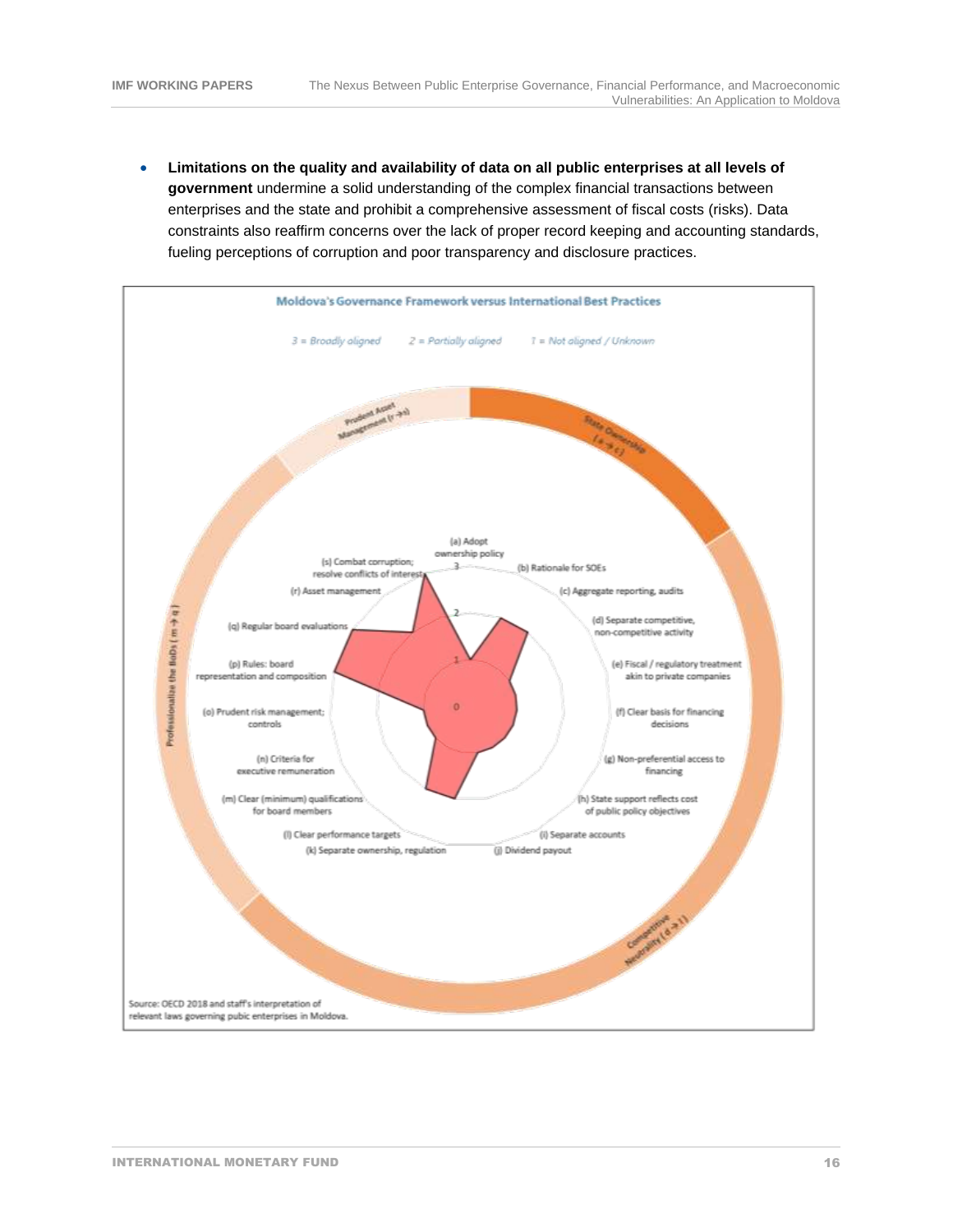### **V. Analyzing Moldova's Public Enterprise Sector**

#### **A. Assessing Financial Performance**

The SOE health check toolkit developed by the IMF's Fiscal Affairs Department (FAD) is used to assess the financial performance of 326 public enterprises in Moldova in 2019, based on official data from financial statements provided by the Public Property Agency (income statements and balance sheets). The toolkit assesses performance through standard financial ratios covering profitability, liquidity and solvency metrics on the company level, which are then aggregated. It assigns risks in each of these metrics using pre-set benchmarks tailored to Moldova (Annex I).

#### **Profitability**

Profitability was very poor; 60 percent of public companies incurred net losses and seven sectors faced recurring losses. Net income was negative in 195 companies out of the 326 under study, dragged down by over 150 companies that posted losses at the sub-national level (particularly in water, other services and agriculture activities). The net profits achieved by enterprises at the central government level were wiped out by losses incurred by sub-national companies, driving the sector as a whole to suffer a minor loss in 2019 (compared to a slight net profit in 2018). Out of a total of 16 sectors, four at the central government level and 8 at the subnational level posted overall losses, and seven sectors carried over persistent losses from 2018.<sup>18</sup>

- *ROA averaged 5 percent overall but exhibited considerable variation across sectors and government levels.* Despite achieving a 5 percent average return on assets (ROA), great disparities prevailed at the sectoral level; the strong ROA performance in the retail, education, mining and energy sectors was starkly diminished by much poorer performance in a large number of companies operating in two other strategic sectors (water and agriculture). ROA averaged 5 percent at the central government level where large companies in terms of asset size operate—suggesting somewhat efficient asset management to generate earnings in some companies—but recorded negative 2 percent for the much smaller sub-national companies (returns on public assets should ideally equal the government's cost of borrowing plus a risk premium to be commercially sustainable).
- *ROE performance came in much worse,* visibly lower than ROA across all sectors, and much worse in the case of activities with the poorest net-income bottom-line. ROE was low at 1.3 percent for companies at the central government level, but averaged negative 10 percent at the sub-national level, a reflection of companies' severe negative equity positions (equity erosion). ROE is best examined in the context of company indebtedness (see *solvency* assessment and Box 3).<sup>19</sup>

<sup>&</sup>lt;sup>18</sup> There are no indications in the data to suggest that larger companies benefit from economies of scale, or that companies posting the largest profits are consistently the largest in terms of asset size. <sup>19</sup> EBRD (2020).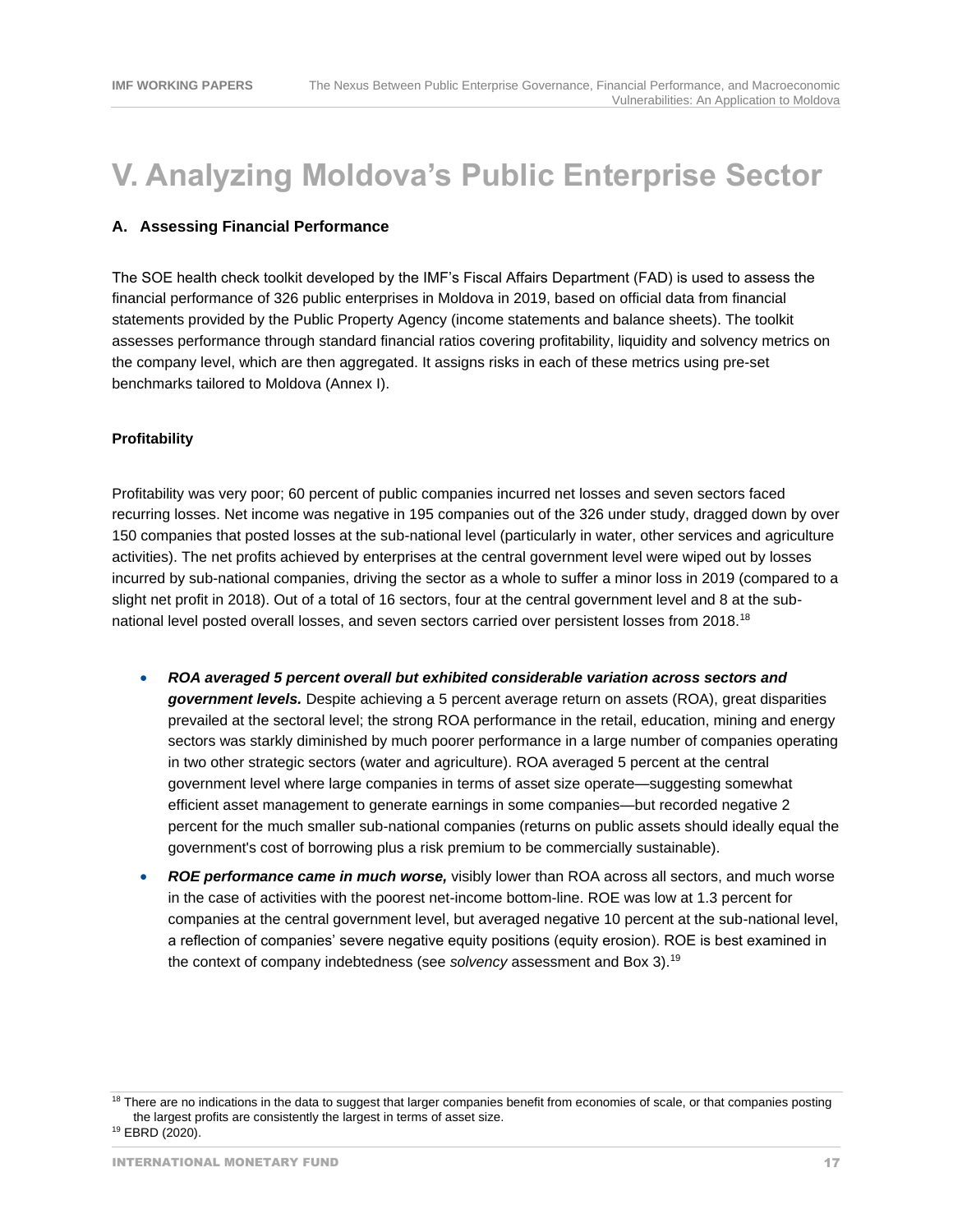

#### **Box 3. Breakdown of ROE**

Return on equity can be deciphered into its key sub-components using common *dupont analysis* to determine the driving forces affecting financial performance. This is achieved by breaking down ROE into the product of three explanatory elements: financial leverage; asset efficiency; and operating efficiency.

*Financial leverage* is high in Moldova in many companies and a key contributor to overall ROE. Commonly known as the equity multiplier, the ratio of company assets to equity is an alternative measure of indebtedness indicating the degree of aggressiveness of funding of company operations through "own"

versus "borrowed" funds. Financial leverage is high in many public enterprises across many sectors (yellow bars in box figure). High ratios of the equity multiplier typically point to a larger balance sheet gap between assets and own capital, reflecting bigger company liabilities (e.g. long-and short-term debt) to finance operations.

*Asset efficiency* is a strong driver of profitability*.* An indicator of asset turnover—defined as sales revenue to assets—it measures the extent to which a company's assets generate sales revenue. The better an enterprise manages its assets, the more efficient it operates and can generate revenue streams. In Moldova, this is a key driver behind ROE performance in many sectors, in particular education, mining, construction, medicine, and retail activities (grey bars in box figure).



*Operating efficiency* in Moldova is hampered by loss-making enterprises. Measured by net profit margins defined as net profit to total revenue—it reveals how much each dollar in revenue collected translates into profit, helping to assess if enough profits are generated from sales and if overhead and operating costs are being contained. Loss-making companies suffer from operational "inefficiencies" which drag down ROE ratios, as is clear for six sectors in Moldova, especially in the water sector.

Source: PPA and author's calculations.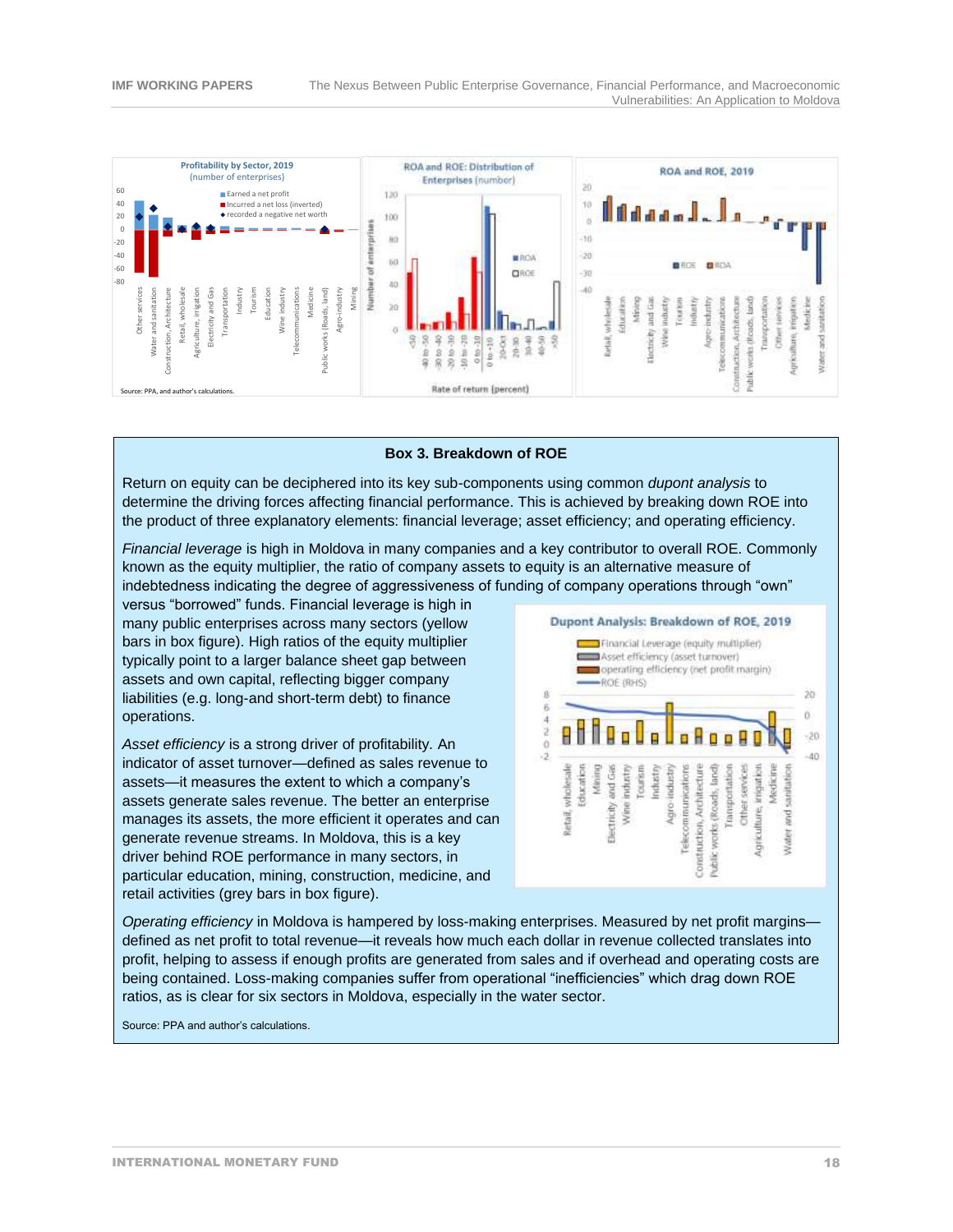Cost recovery in many public companies was subpar, especially at the sub-national level**.** The ratio—which

measures the ability of companies to generate adequate revenue to cover operating expenses—hovered only mildly above "1" in 10 sectors, indicating the ability of companies in these sectors to maintain their assets and operate sustainable in the absences of supplementary funding (although with a high degree of variation across companies and industries). Nevertheless, six sectors home to numerous enterprises had poor cost recovery ratios; significantly below 1 in agriculture and water activities. More sectors at the local level struggled to achieve cost recovery in their operations relative to those at the central level of government.



#### **Key factors affect profitability**

High labor costs in many companies significantly curtail profitability**.** Data shows that a third of the 326

enterprises pay salaries that exceed 75 percent of their total expenses, with 47 enterprises paying salaries comprising over 90 percent of their total expenses. Labor costs also absorb almost 15 percent on average of total enterprise revenue; 14 companies are burdened with salary costs that exceed their revenue intake. Labor costs are particularly high in sectors such as transportation, electricity and gas, telecommunications and other services that are also large employers, indicating potential challenges in their cost structures, cost (mis)management, and/or adverse impact from overstaffing due to targeted employment policy mandates in some companies.<sup>20</sup> The salary burden is costlier in companies operating at the sub-national government level (the share of salaries to expenses and to revenue are over 60 percent and over 40 percent,



respectively, compared to 36 percent and 15 percent at the central government level, respectively).

Large, directed state subsidies mask actual financial performance. Profitability in a number of cases is dependent to a great degree on direct state support. Total subsidies extended to only four public enterprises (operating at the central government level) reached 1.5 percent of GDP, of which the overwhelming amount was granted to one state company managing roads (the state roads administration). That subsidy exceeded the enterprise's operating revenue by 20 percent; implying that the company would have otherwise incurred sizeable losses in the absence of such support (Box 4). Two of the other companies had in fact realized losses despite being



<sup>20</sup> The PPA annual report 2019 points to significant variation in salary structures across sectors and enterprises; from the highest average salary of almost 33 thousand Lei to the lowest average salary of less than 1,400 lei.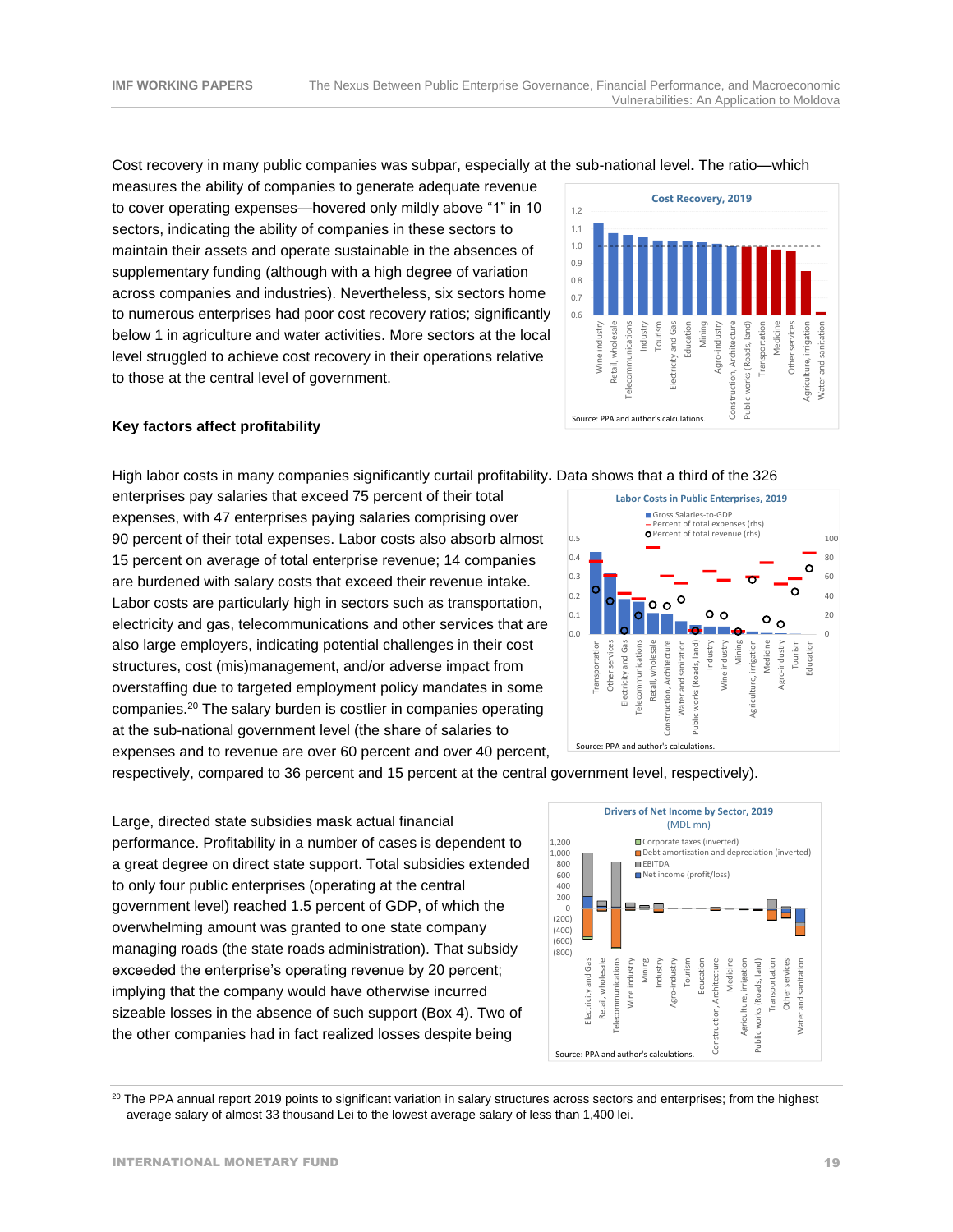directly subsidized by the state. Such examples point to severe operational weaknesses and inefficiencies and highlight the extent to which company finances can be hampered without the state's involvement in their operations.

Sizeable depreciation and amortization costs in key sectors dampen profitability prospects. While corporate taxes paid by companies are not inhibiting, three sectors bear the brunt of depressed profit margins due to significant debt amortization and depreciation costs, resulting from the high debt burden facing enterprises in these sectors (Box 1).

#### **Liquidity**

The *net liquid assets position* of public enterprises was broadly adequate overall, but masks underlying discrepancies. Net liquid assets—defined as the ratio of liquid assets to liquid liabilities—measures the "immediate" liquidity status of a company and its ability to both pay off short-term obligations as well as weather sudden downturns in activity without the need for excessive additional financing to sustain its operations. All sectors appear broadly liquid except for two sectors facing liquidity shortfalls (telecommunications and water). However, the net liquid assets position at the sub-national level was negative, much weaker than at the central government where liquid assets more than covered liquid liabilities by a large margin.

• **The current liquidity ratio in all but four sectors was adequate, albeit with weaker performance at the sub-national level.** The current ratio—defined as current assets to current liabilities—is an indicator of short-term liquidity of a company that measures its ability to meet short-term liabilities (falling due within a year) from selling short-term assets. On average, all sectors had current ratios above "1", implying good short-term liquidity. While some sectors had ample liquidity exceeding "2" (such as transportation, construction, industry and trade), other sectors had insufficient liquidity (telecommunications, agriculture, tourism and water activities).



• *However, debtor and creditor turnover were high,* **suggesting liquidity constraints**. The number of days it takes to pay bills or collect claims is another useful indicator of companies' liquidity positions. While data is fragmented, *Debtor turnover*, which measures how fast a company is paid by its customers, was high at 2 months on average (for enterprises for which data are available), signaling that many companies possibly face increasing liquidity challenges. *Creditor turnover*, a measure of the speed with which companies pay their suppliers, came in worse at over 4 months, indicating slow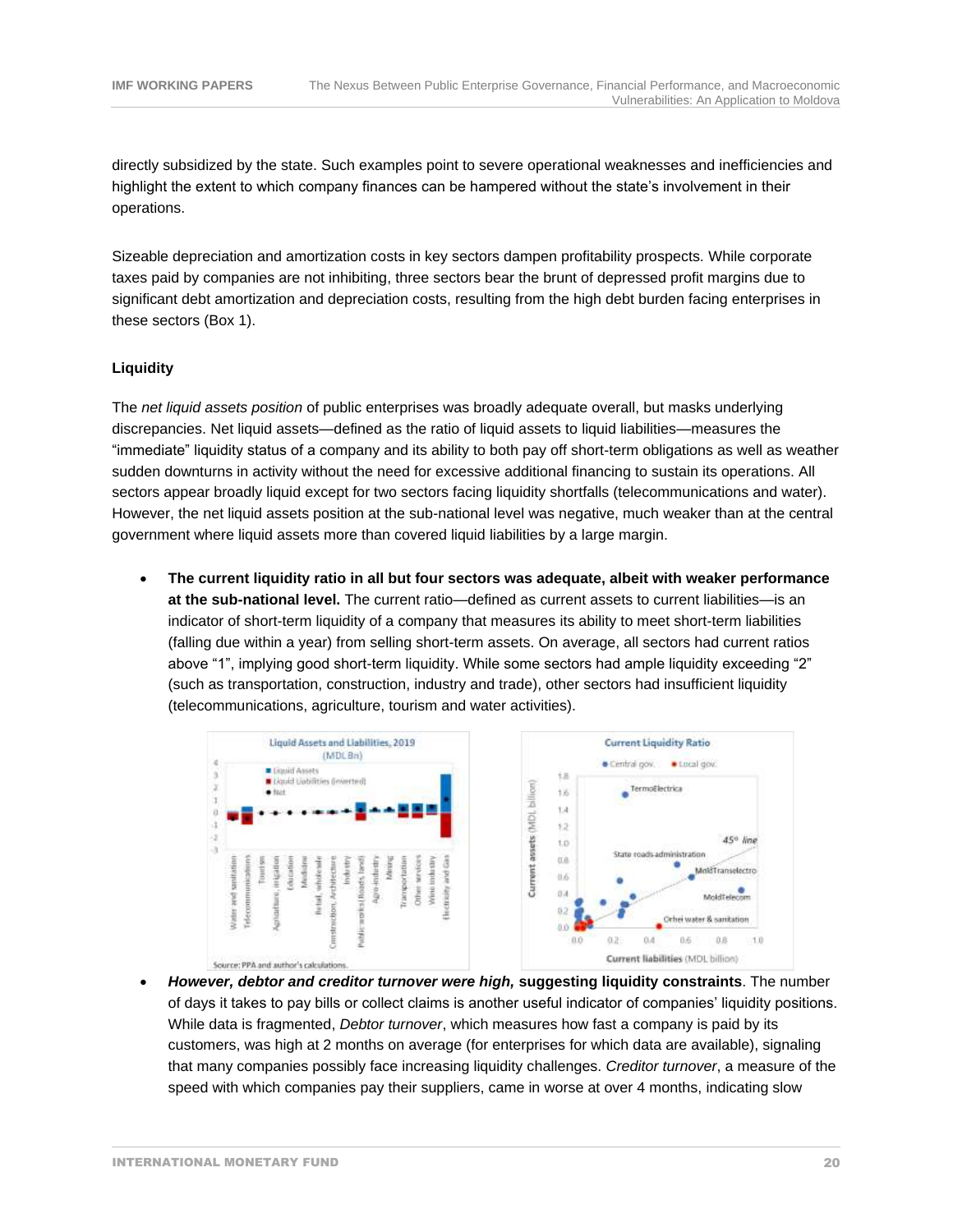repayment for company inputs; likely indicating underlying weak financial conditions. Many companies had extremely high ratios (outliers).<sup>21</sup>

#### **Solvency**

The *solvency* of public enterprises in Moldova is a major weakness at all levels of government. The lossmaking nature and negative equity positions in numerous public companies highly undermines their solvency prospects, i.e., heavy debt burdens that curtail their ability to pay off debt obligations under already constrained operations. The real solvency status may be worse than presented, given the quality and accuracy of company data for short and long-term debt.

• *Debt-to-assets* **were manageable overall yet hide severe divergences across companies.** A key

indicator of solvency—the level of indebtedness relative to a company's asset size—was manageable for most sectors (less than 0.5; considered a moderate ratio), although it was higher in water services, agro-industry, electricity, and agriculture at the central government level, in addition to the construction and telecommunications at the sub-national level. The majority of companies had manageable ratios, with the exception of 9 companies whose debt exceeded their assets (among which two companies had debts three-tofour times the size of their assets).

• *Debt-to-equity* **ratios were elevated and are more concerning, especially in companies with negative equity.** Many sectors suffered from excessive (double digit) ratios, such as agro-industries, water sector, retail, agriculture and construction, indicating the degree of their dependence (reliance) on external funding resources to finance ongoing operations. The picture was notably worse at the sub-national level and is unquestionably worse considering the level of indebtedness against the negative equity positions in many enterprises, which indicates overleveraging and/or undercapitalization. As expected, the ratio significantly differs across sectors depending on their capital intensiveness (where debt/equity ratios may be higher).



• *Debt-to-profits (EBITDA)* **were extremely high and particularly worrying in the case of lossmaking enterprises.** Another important measure of enterprise solvency that assesses a company's debt burden and its ability to pay off debt in the future reveals worrying results for many companies, especially for those in the public works sector such as the state roads administrator (Box 4). The indebtedness in five other sectors was 20-to-50 times the size of their earnings, highlighting severe

 $21$  Forty-six enterprises recorded debtor or creditor turnover exceeding 1,000 days.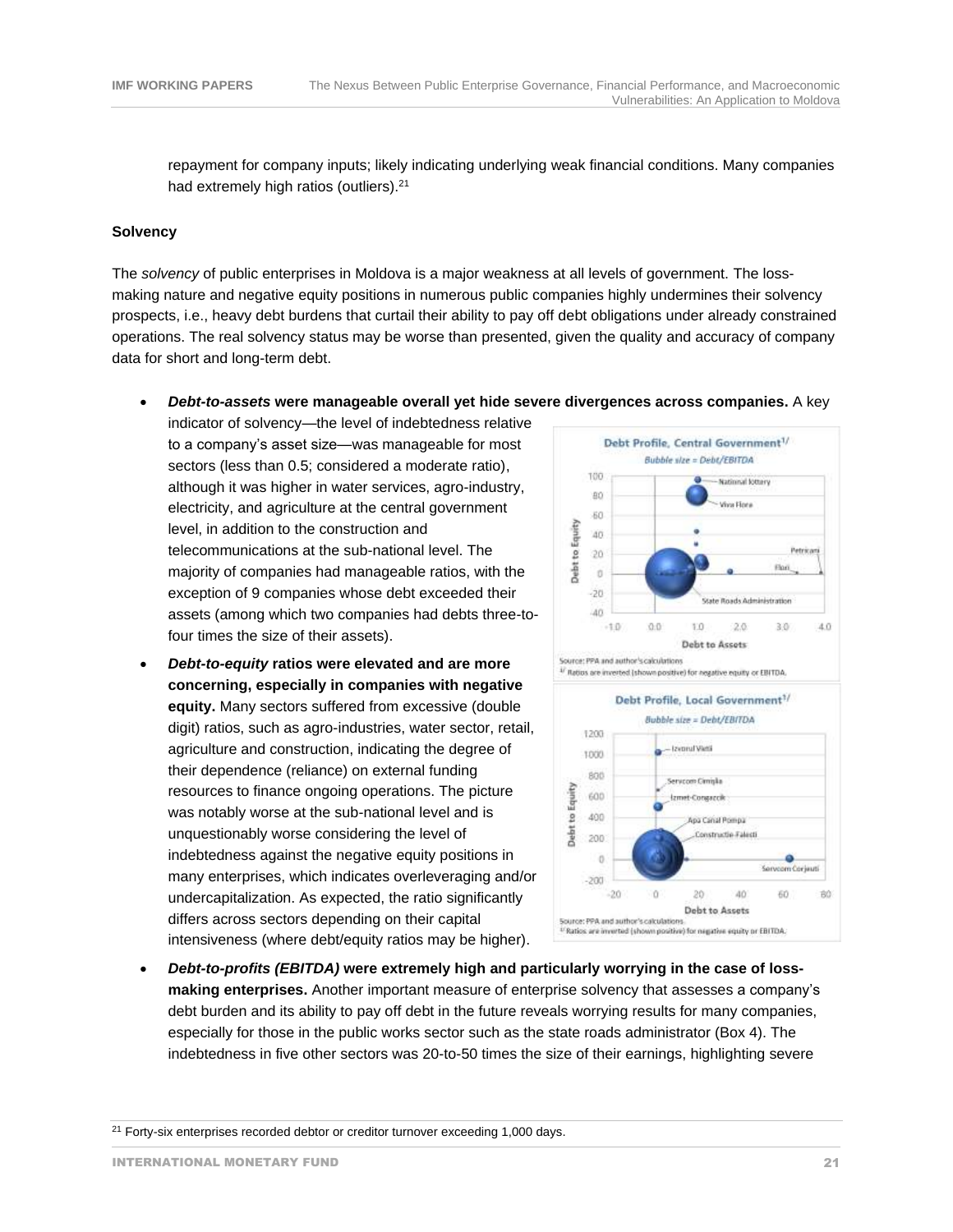signs of financial instability and potential insolvency (the inability of a debtor to honor its payment obligations).

#### **B. Assessing Financial Risks and Vulnerabilities**

Overall, Moldova's 326 public enterprises under study face a "High" overall level of financial risk, both at the central and sub-national level of government.

- *Profitability* **r***isk: "Moderate" overall, but "High" at the sub-national level.* 200 enterprises faced "high" or "very high" risks to their profitability, three-quarters of whom operated at the sub-national government level, scoring "high" risks in ROA, ROE and in cost recovery. Sectorally, eight sectors had a significantly higher share of companies facing elevated risks, making them more vulnerable from an operational standpoint: a reflection of weak financial performance.
- *Liquidity risk: "High" overall, but "Very high" at the sub-national level.* 102 enterprises suffered from "high" or "very high" risks to their liquidity positions, among which two-thirds at the sub-national level who faced "very high" risks according to their current ratio and creditor turnover indicators (in addition to aggregate negative net liquidity positions). Sectorally, eight sectors had 30 percent or more of their companies exposed to elevated liquidity risks.
- *Solvency risk: "High" overall and at all levels of government.* 128 enterprises faced "high" or "very high" solvency risks, three-quarters of whom operated at the sub-national level, scoring "very high" risks in relation to the level of their indebtedness relative to their equity and to net earnings (income). Eight sectors had a third or more companies facing potential insolvency.

A large share of public enterprises face combined or multiple financial risks. In Moldova, that number is 250 companies, representing over three-quarters of the sample under study. Among these companies, 44 stand out as the most vulnerable "core" group who are confronted with "high" or "very high" risks in all financial indicators covering their profitability, liquidity, and solvency. This core group includes 14 companies at the central level of government, among which are three companies operating in the energy sector (production, supply, transmission, distribution, etc.) and who are also



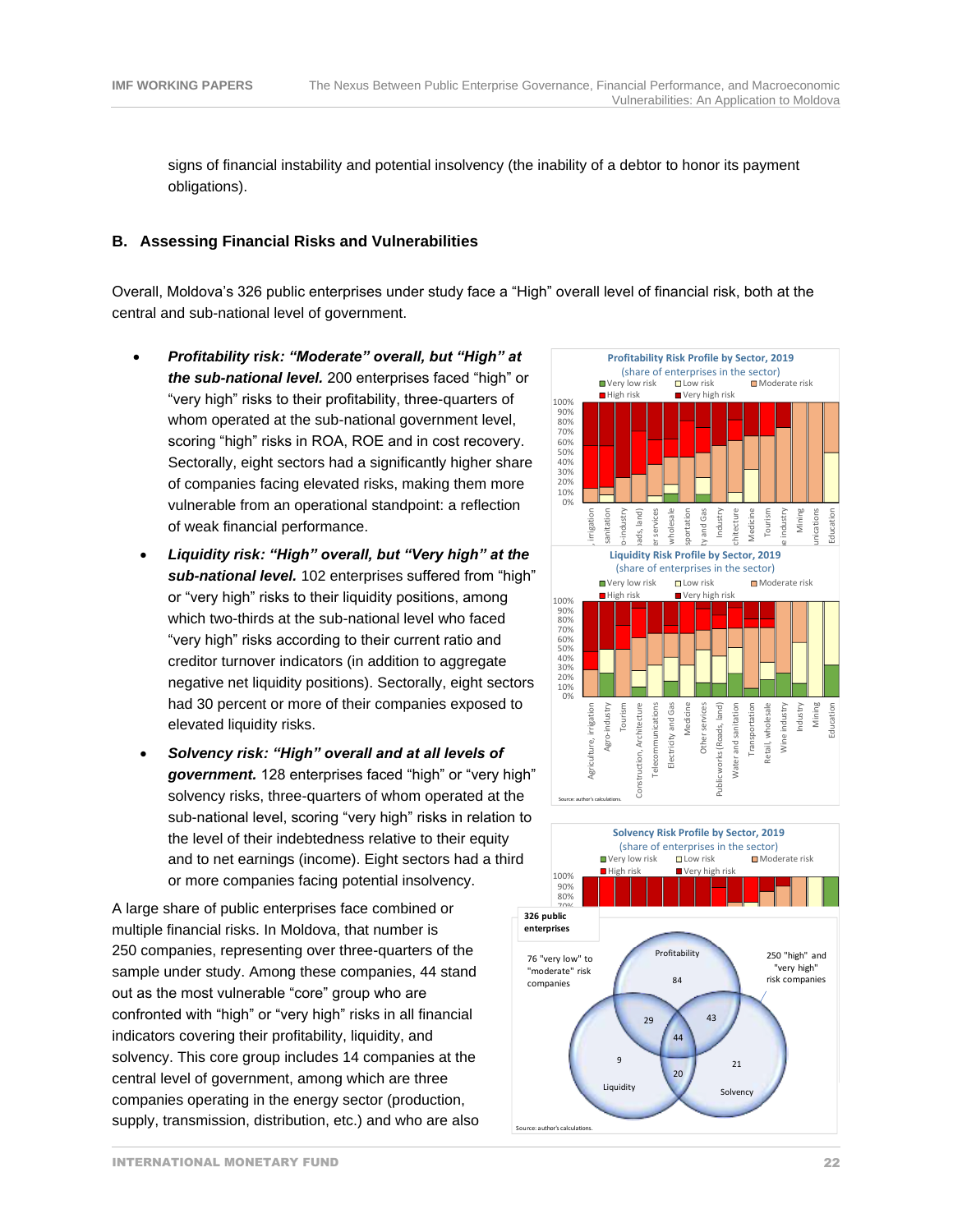among the largest companies in terms of the size of their outstanding liabilities. At the sub-national level, the same core group includes 30 companies, among which one company operates in the water and sanitation sector and is also a large company by liability size. This core group's liabilities make up over 13 percent of the 326 public companies' liabilities, or 1 percent of GDP.

Another concern relates to the worsening risk profiles in over 15 percent of public enterprises in Moldova prior to the COVID-19 pandemic. While 40 companies managed to reduce their overall financial risk in 2019 relative to 2018 (such as the Cricova wine company), 50 companies saw their riskiness rise in the same year just before the pandemic hit (including two electricity companies). While data for 2020 was unavailable, the impact of the pandemic on public enterprise performance is likely to have been severe—heightening existing vulnerabilities while introducing new ones—potentially exposing the whole sector to deeper scarring effects and contributing to a further buildup of fiscal and macro-economic risks.



### **VI. Stress Testing Public Enterprises and the Links to Macroeconomy-wide Vulnerabilities: The Role of Contingent Fiscal Liabilities**

Public corporate risks, fiscal costs, and macroeconomic vulnerabilities are intertwined. Public enterprises exhibiting poor performance are a direct burden on the state via their dependence on the state's treasury (budget) for survival. They pose higher fiscal costs in the event of their failure, particularly when they carry large contingent liabilities. Higher fiscal costs in turn fuel unsustainable public debt trajectories which can destabilize financial markets—including by squeezing out credit for the private sector and raising government borrowing costs to prohibitive levels when financing is available. And where financing is constrained or limited, the government will have no choice but to undertake severe cuts to other productive spending or to raise revenue abruptly; ultimately precipitating in a lack of confidence in the economy. The macroeconomy-wide repercussions from these scenarios are multifaceted, potentially resulting in both domestic and external imbalances. First, economic growth, employment and the general price level will all be affected. Second, other costs and externalities can be incurred by the state due to a sudden lack of the government's ability to deliver on its public policy objectives—namely, the provision of vital public goods and services to citizens through these enterprises (i.e., a severe supply shock). For instance, compensating for the commodity shock via more expensive imports may lead to large losses in foreign currency that culminate in exchange rate pressures. In addition, the social costs to the state from labor market dynamics and unemployment should not be understated (e.g., mitigating measures to cover costs of unemployment benefits or severance packages paid to the employees of these enterprises or their re-training). As such, a shock that starts at the company level and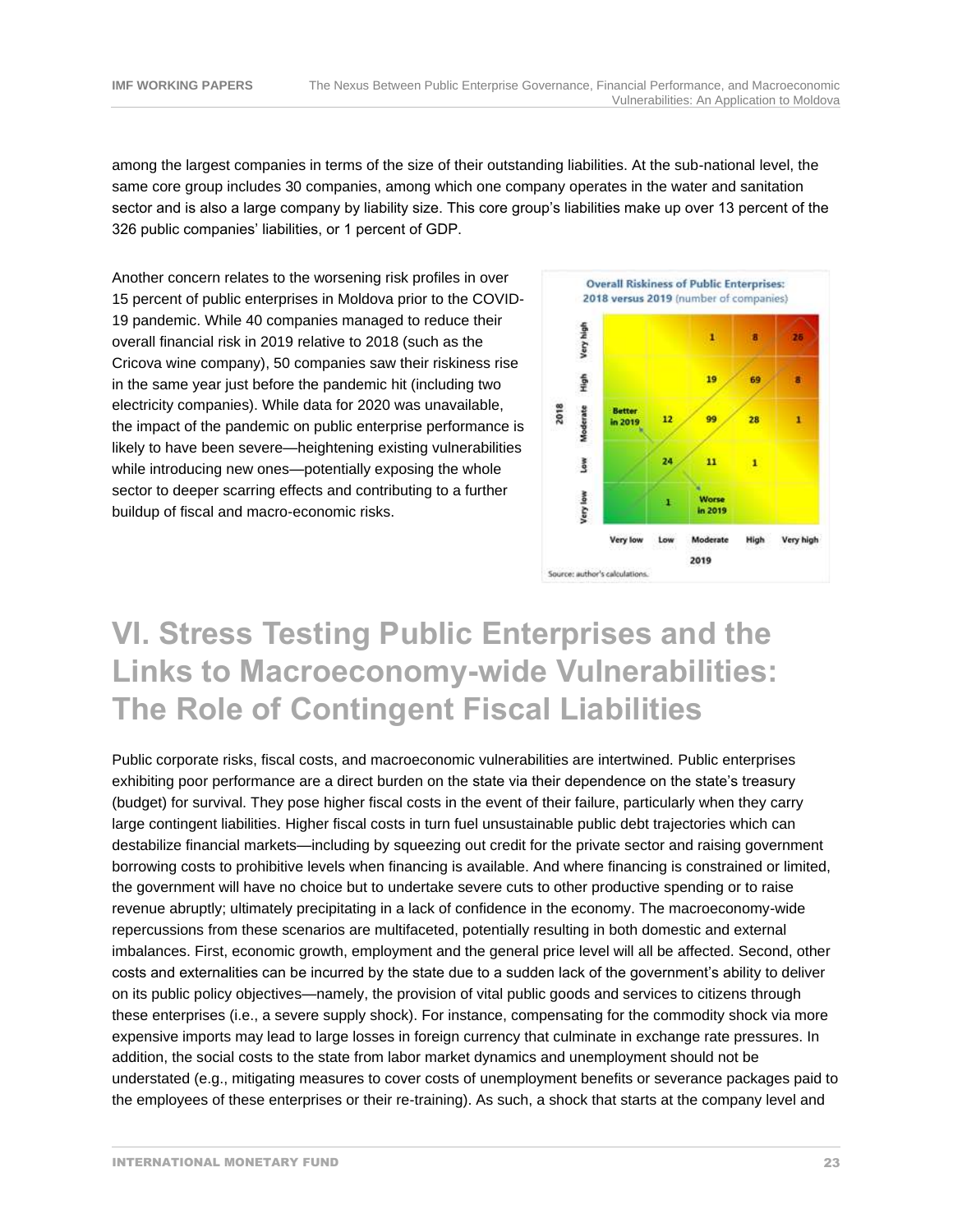reverberates through the financial, commodity, household, and labor markets can morph into an economic crisis.

#### **Stress Testing the Enterprises with the Largest Liabilities**

Underlying financial vulnerabilities are acute in the largest companies having the biggest outstanding liabilities,

a direct source of fiscal risk. Another way to analyze public corporate risks is to look at companies that have the largest liabilities across several sectors, as these tend to be the more vulnerable in the event of incurring sizeable losses, lack of liquidity, or insolvency because they often require the most substantial bailout (fiscal) costs via state intervention. Among the group of companies with the largest liabilities (15 in total, whose liabilities amount to over 6 percent of GDP or 88 percent of the liabilities of all enterprises covered), all had at least one "high" or "very high" risk, except for the largest company (the state road administration, with liabilities equivalent to 2.1 percent of GDP). Several other enterprises in this group also suffered multiple (combined) elevated risks, further accentuating their operational vulnerabilities.



With such risks and vulnerabilities in mind, a simple stress testing tool is employed to model the impacts of growth and liquidity shocks in 2021 on the baseline finances of these 15 companies.**<sup>22</sup>** The first shock—an economy-wide growth shock—assumes a 1.5 percentage points weaker economic growth recovery from the pandemic in 2021 (relative to the baseline) coupled with a weaker leu (10 percent). The second shock adds the impact of a liquidity shock on top of the growth shock by imposing a liquidity constraint defined as a 30 percent share of receivables potentially materializing; a risk that needs to be provisioned for and that negatively affects companies' financial statements. Results indicate an immediate deterioration in profitability indicators, coupled with weaker liquidity positions and debt indicators in the years ahead for this group of enterprises.



#### **Macroeconomic Vulnerabilities from Contingent Public Liabilities**

<sup>22</sup> Based on the IMF's Fiscal Affairs Department *SOE Fiscal Risks and Stress Test* tool.

INTERNATIONAL MONETARY FUND 24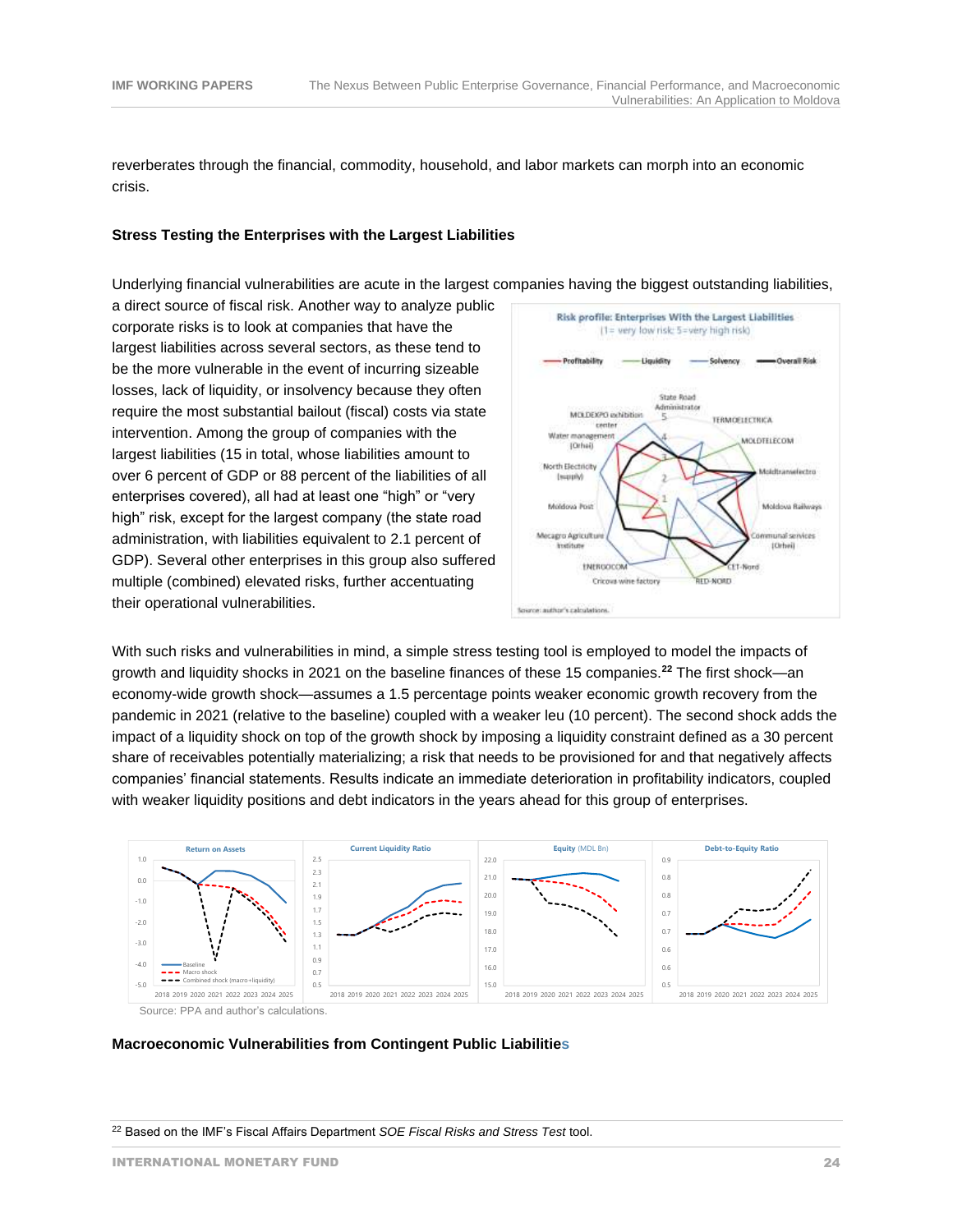A failure of these 15 enterprises carries significant fiscal costs to the state and poses severe macroeconomic repercussions. A worst-case scenario under a modeled shock that foresees the government assuming the liability burden of the 15 companies would add about 8 percentage points of GDP to public debt in the year of the shock (2021) and 16 percentage points of GDP to debt over the next 5 years. This includes the additional burden on the state of absorbing their economic losses that is estimated at a cost of 0.7 percent of GDP in 2021 and 1.4 percent of GDP cumulatively over the medium term.23 While these estimates remain conservative—by excluding other forgone financial flows to the state from these enterprises (e.g. tax and dividend transfers or tariff collections)—they are sizeable, and highlight the extent to which macroeconomic repercussions from fiscal risks driven by a materialization of enterprises' contingent liabilities in one year translates into permanent scarring of overall macroeconomic activity. Notwithstanding the range of other possible repercussions on the economy noted earlier, the results from such a scenario reiterate the urgency in carefully reforming these enterprises. In particular, the cases of the electricity companies and the National Railway Company merit further scrutiny (Box 5).



 $^1$  The modeled shock assumes higher interest payments on debt, as well as the impact of cuts in productive fiscal spending in 2021 on real economic activity, which—together with lower economic growth from squeezed private sector credit—feed back to lower tax revenues via a second-round effect.

 $23$  Costs due to economic losses are calculated relative to the baseline scenario.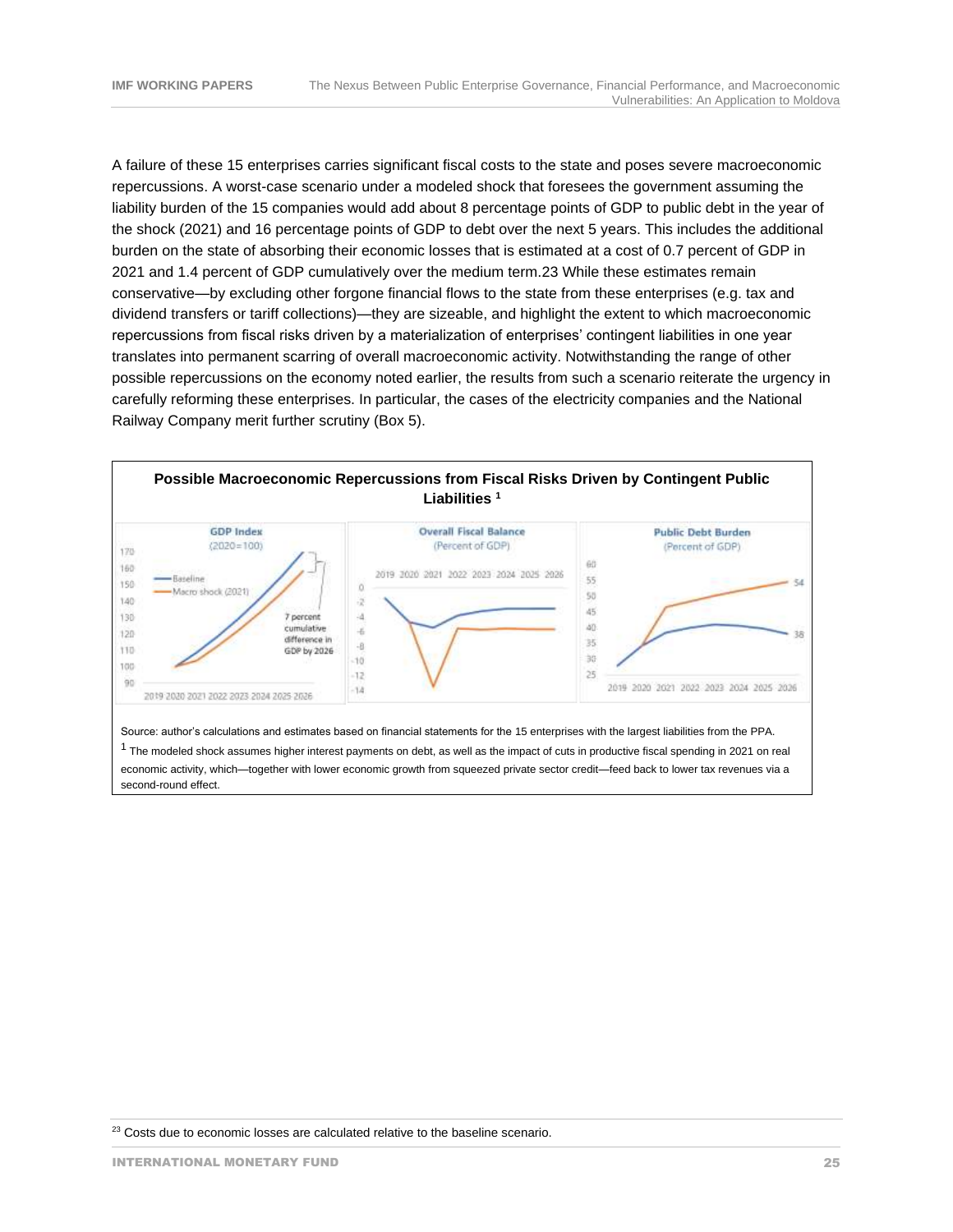#### **Box 4. Too Big to Fail? Pulling the Plug on the Government's Direct Support Schemes for Public Enterprises: Moldova's State Roads Administration (Public Works)**

The State Roads Administration company is by far Moldova's largest SOE, managing the biggest chunk of state assets worth almost 6 percent of GDP and employing about 170 staff. It is a recipient of sizable government subsidies amounting to 1.4 percent of GDP. The company's financial statements for 2019 reported a net income of MDL 0.8 million, inclusive of the state's direct subsidies to support its operations.

Stress testing the company's financial performance by removing direct state support reveals clear underlying operational weaknesses that mask seemingly profitable, liquid and solvent positions and exposes severe hidden fiscal costs and risks that could materialize, both for the company and for the state. In the absence of such support, the company would have faced a huge loss hampering its cash flow operations and impacting its performance, potentially precluding it from meeting its existing and future obligations i.e., triggering possible defaults on its current and other payments (a situation in which imminent liquidity and solvency risks materialize). Alternatively, the company may have been forced to resort to either fire asset sales, borrow from the local market at a prohibitively high cost, or tap into its reserves (which would have depleted/wiped out 40 percent of the its equity), ultimately requiring a costly capital injection through state intervention.

While the company provides an important public service in a systemically important sector, it does so at a price, calling into question the costs/benefits and rationale for its operations. Experience in other countries points to large fiscal costs of resolving failing SOEs. As such, a deeper cost-benefit analysis and examination of the rationale behind the existence of this and similar public enterprises in Moldova could focus on addressing a few valid questions, including: (a) why the state needs to subsidize otherwise failing companies through a continuous lifeline of direct government support (i.e. rationale for state ownership), especially in the presence of alternate market structures; (b) the opportunity cost related to the provision of such large public funds (especially to one single company), and the mechanisms underlying its financing (including via external funding channels that may carry a high debt burden for the state); (c) the extent to which the state is efficiently and effectively managing a large share of its public assets; (d) market efficiency and level playing field considerations related to competitiveness of public enterprises; and (e) the degree and aptitude of managerial oversight over the company's operations. Overall, revisiting the role of governance frameworks within which this and similar companies operates deserves merit.

Source: PPA and author's calculations based on the IMF's Fiscal Affairs Department *SOE Fiscal Risks and Stress Test* tool.

#### **Box 5. Stress Testing the Financial Performance of the National Railway Company**

The financial performance of Moldova's Railway Company was mixed. It is the second largest in Moldova (by asset size), managing state assets worth 1.6 percent of GDP and employing around 7,600 staff, and a recipient of on-lent external financing from the state for its projects. In 2019, while sales revenues increased and cost of goods sold declined, the company still incurred a large cumulative net loss for a second year in a row, alongside a reduction in equity (net worth). Overall financial performance was mixed; on profitability, the positive rate of return on assets was met by a negative ROE, maintaining its high profitability risk. Its liquidity position fared better, scoring a moderate risk due to strong current and quick ratios and a positive net liquid asset position. Last, risks of insolvency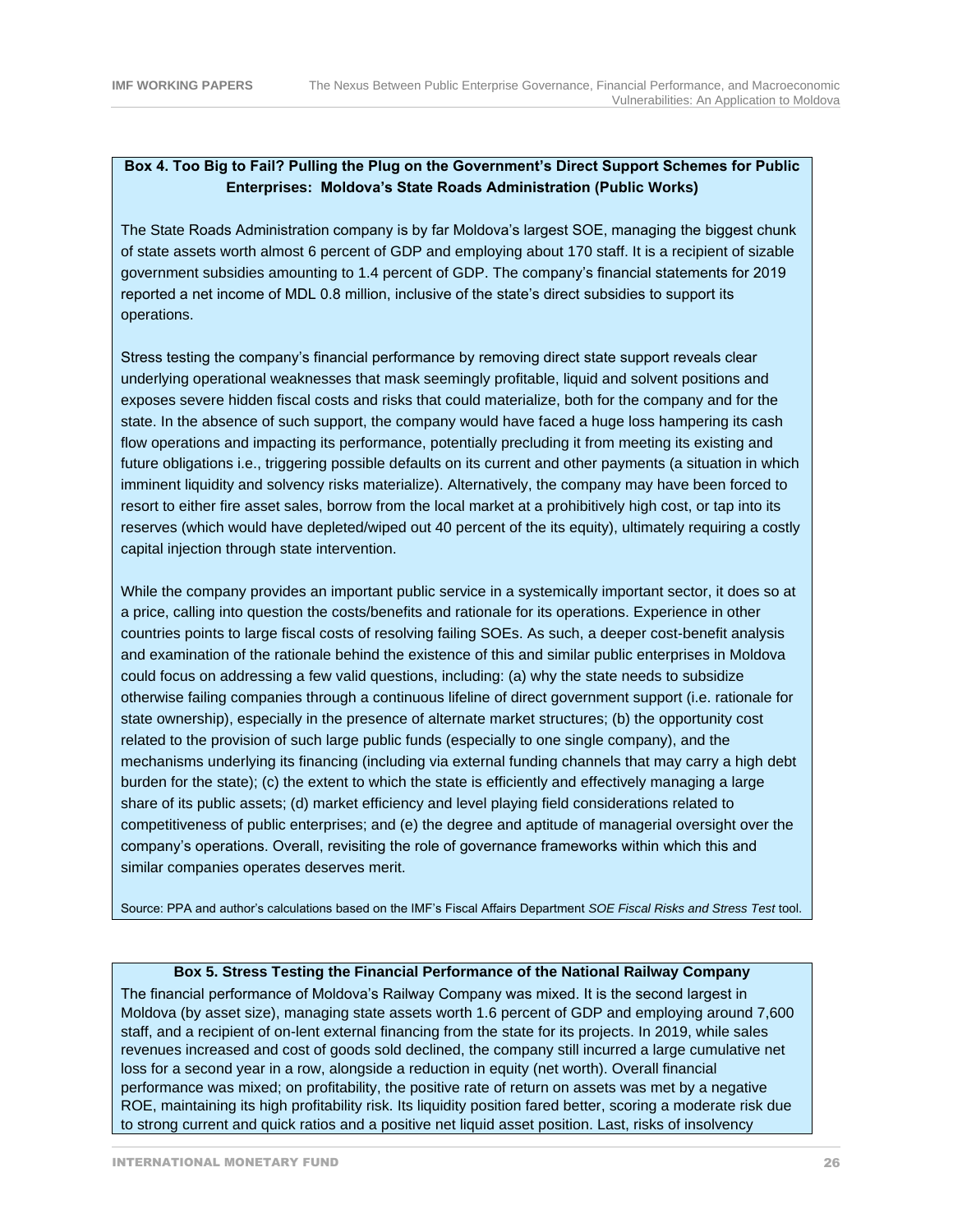#### **Box 5. Stress Testing the Financial Performance of the National Railway Company (concluded)**

remained very low, as debt remained subdued relative to assets and to equity (the company reduced long-term debt in 2019 relative to other companies after sharply increasing in 2018 and reigned in longterm debt in 2019 relative to other companies after sharply increasing in 2018 and reigned in its shortterm liabilities). In March 2021, salary arrears were reported, and the company's staff were advised to take voluntary leave with less than full remuneration, partly reflecting the impact of COVID restrictions on consumer travel demand. Noteworthy here are the historic challenges faced by the company including reported poor investments and mismanagement—which have affected the quality of the rail service through slower speed capacity and inadequate tariff setting, besides other freight-related obstacles.

Results of similar stress tests that expose the company to potential macroeconomic and liquidity shocks point to underlying vulnerabilities. Results indicate moderate vulnerabilities to the company's performance under the growth shock, especially on key profitability and liquidity indicators. However, the combined liquidity-macro shock yields more pronounced results, as expected, highlighting stronger risks to the company's performance. Both shocks underscore the permanent nature of losses that could affect company operations beyond the immediate year. This reiterates the importance of strengthening the company's governance framework, including through improved oversight of—and a stronger role played by—its executive board, mitigating operational risk by setting clear forward looking financial targets and ensuring implementation of prudent risk management practices, and enhancing managerial accountability over the use of public funds (including those on-lent) to improve the management of state assets and reduce vulnerabilities in such a vibrant sector.



Source: PPA and author's calculations based on the IMF's Fiscal Affairs Department *SOE Fiscal Risks and Stress Test* tool.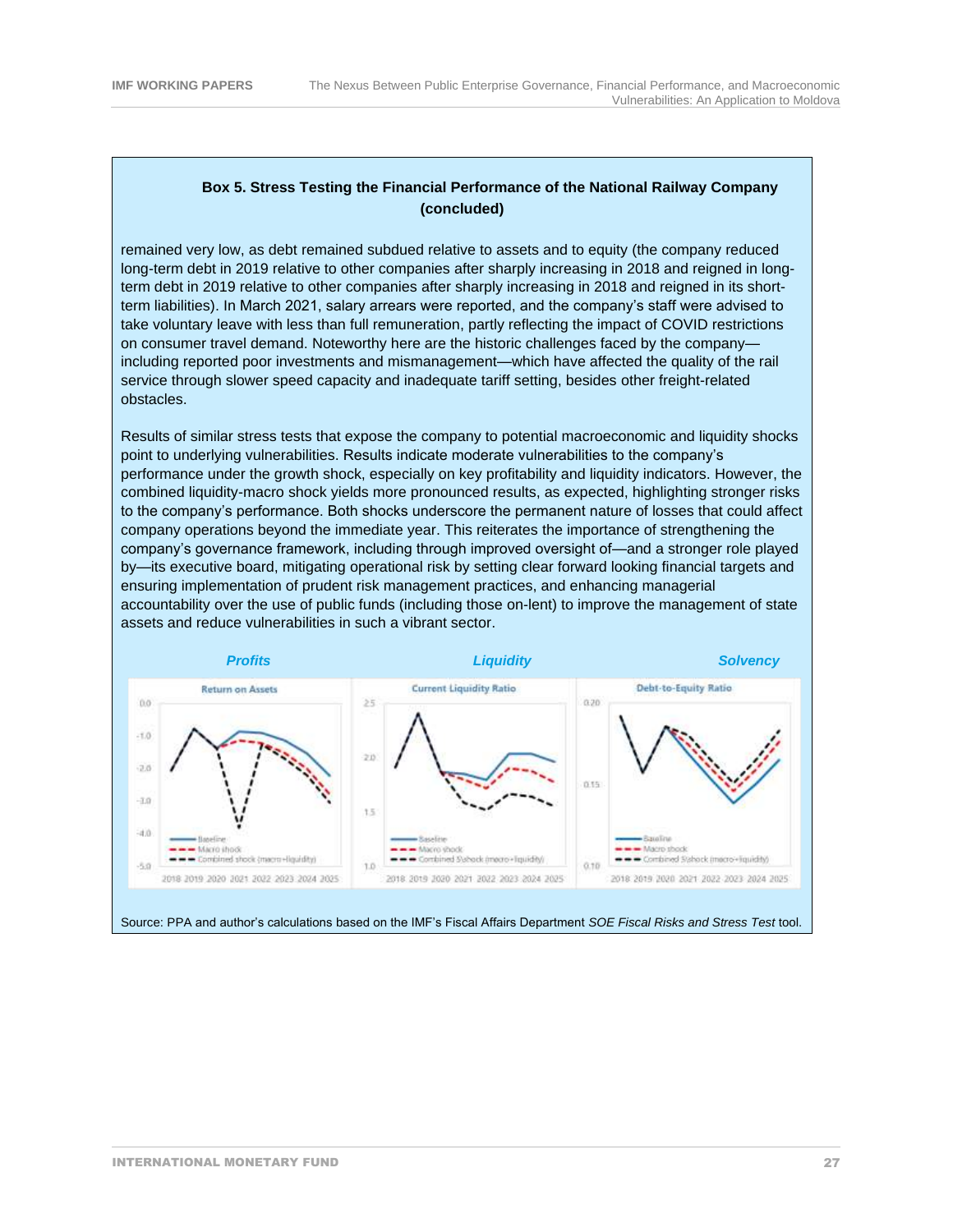### **VII. Reforming Moldova's Public Enterprises: A Roadmap to Strengthen Governance**

Establishing a clear roadmap will serve to anchor reforms. Five interrelated areas in line with international best practices can be identified in Moldova's case. Strengthening public enterprise governance practices at all levels of government calls for concerted reform efforts in each of these areas:



i. **Develop and adopt a clear state ownership rationale and policy strategy document** that supports clear stated public policy objectives for these companies (including rationale and criteria establishing their existence/termination, criteria for classifying companies as public enterprises, their legal form, defining commercial versus non-commercial mandates, financial or non-financial functions, choice of sectors, etc).<sup>24</sup> The ownership policy and rationale should be reviewed and updated thereafter (e.g. see experiences from Sweden, Finland, Germany, Netherlands, Norway, and Switzerland).<sup>25</sup>

INTERNATIONAL MONETARY FUND 28

<sup>24</sup> According to an IMF TA report on GFS (August 2020), *"…the classification of entities may not be in full alignment with international standards. The lists of JSCs and SOEs contain at least some institutions, such as the State Road Administrator, which may be wrongly classified as public nonfinancial corporations in Moldova's statistics, rather than general government units*". <sup>25</sup> See OECD 2015 (b).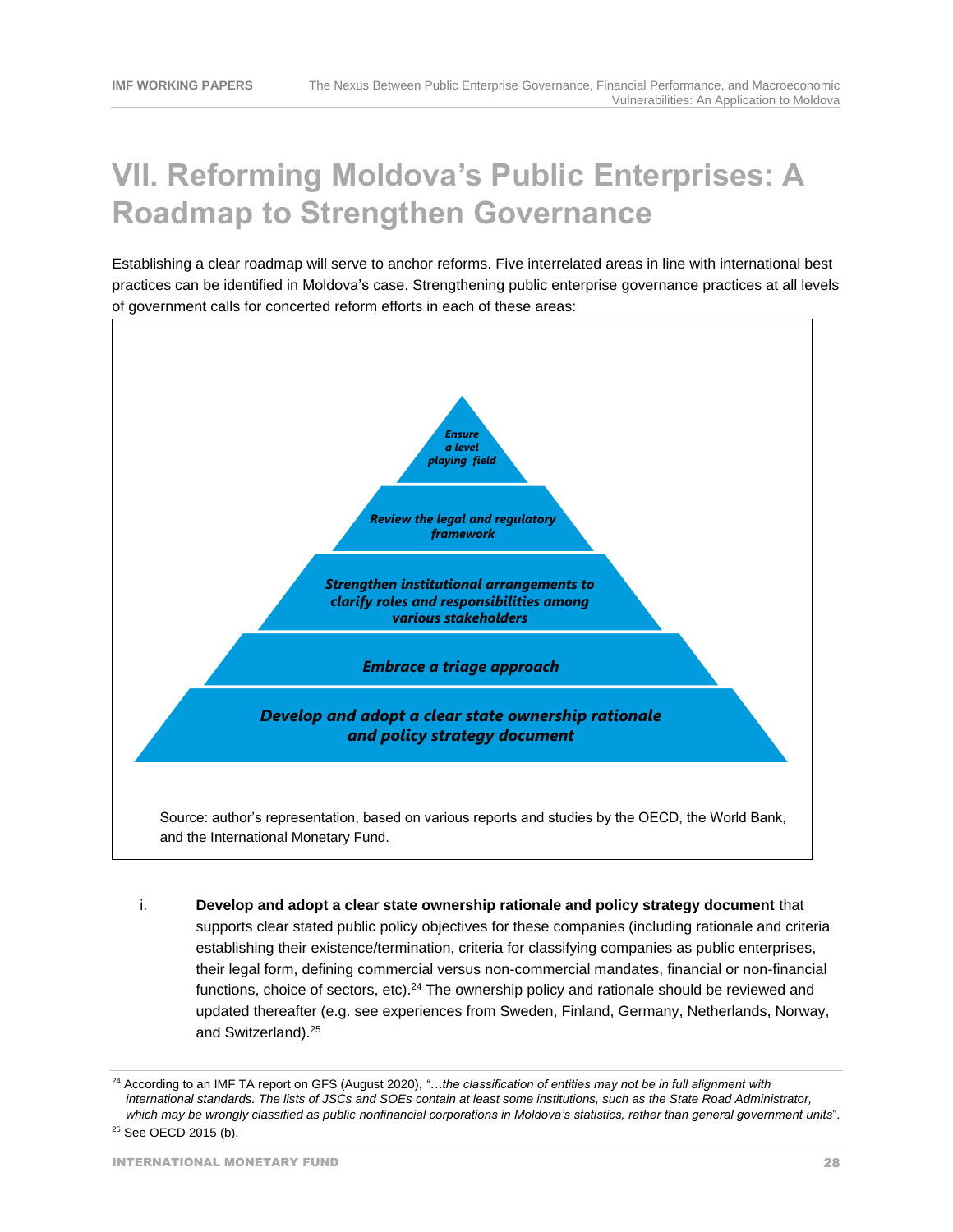- ii. **Embrace a triage approach** to assess the health and viability of enterprises by dividing them into (i) viable and healthy; (ii) viable but unhealthy, and (iii) non-viable entities, and focusing on the justification of state ownership. The triage approach will thus aim to identify enterprises to undergo restructuring by means of reorganization (mergers and acquisitions, or recapitalization), privatization or liquidation, as well as plans to strengthen their governance structures.
- iii. **Strengthen institutional arrangements to clarify roles and responsibilities among various stakeholders, enhance management, performance, and transparency.** Undertake a comprehensive review of existing institutional arrangements to:
	- *Reduce fragmentation in the respective roles and responsibilities of MoF, all line ministries, the legislature, and other relevant bodies* in their management and interactions with stateowned enterprises. This includes clarifying lines of authority and subordination, managerial responsibility and accountability, and the split between oversight responsibilities.
	- *Strengthen MoF's roles with respect to fiscal risk oversight and fiscal cost and risk management functions,* including by expanding the Fiscal Risk Statement (FRS) to include a more detailed assessment and bigger share of public enterprises subject to high and very high risks (at least the 44 "core" companies identified herein, besides other systemically important enterprises in strategic sectors and those having large liabilities), and improving the coverage, monitoring, inter-agency coordination, and reporting of contingent liabilities.
	- *Strengthen managerial (policy making) functions and separate them from ownership, and clearly identify enterprise management structures* (including private and controlling ownership), address opaqueness in institutional set-ups, and establish and ensure clear codes of conduct for management to hold them accountable for actions and performance.
	- *Strengthen oversight over the PPA's role and function*; hold its management accountable; and upgrade its institutional capacity with necessary resources (human and financial) for it to be able to execute its mandate effectively. This also includes adopting a strategy to strengthen accountability over the use and management of public funds, and undertaking a cost/benefit analysis of the use of state resources to determine the efficiency of the use of the state's assets to improve its management.
	- *Create incentives to improve public enterprise performance.* Critical areas of reform in this context are to *strengthen operational efficiency and incentives to improve company performance*; *strengthen risk management practices* at the company level by requiring companies to set clear forward-looking performance targets (KPIs) and limits on liabilities to allow for scenario analysis, stress testing, and adequate continencies in their budgets; *enforce accounting standards and sound data and record keeping*; *hire and retain* members of BoDs and BoAs through *transparent processes* upholding the highest levels of merit-based competencies; and ensure that *remuneration* is commensurate with expertise.
	- *Enhance and enforce best practice transparency and disclosure principles*, starting with *strengthening the PPA's annual consolidated report*: expand the analysis of companies to include information on employment; key changes to company ownership policy (state shares in capital); a synopsis on intended reforms to be implemented in selected enterprises (in line with ownership policy and sectoral reform priorities); strengthen the breakdown of analysis between commercial and non-commercial enterprises; disclose website links to all companies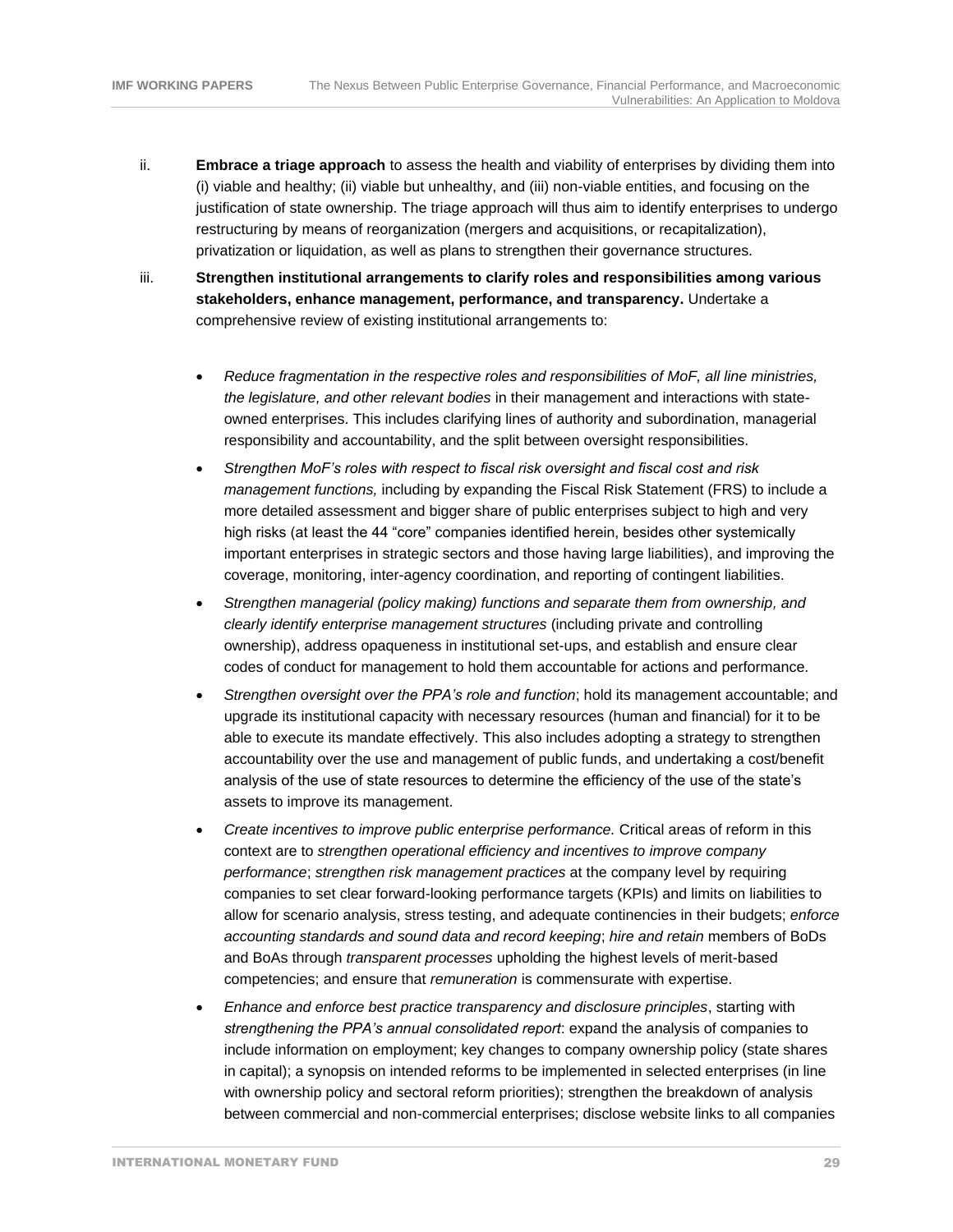analyzed in the report, and report instances of mismanagement in any company during the year alongside proposed remedies to address it (e.g. conflicts of interests, political interference in decision making, etc.)

- iv. **Undertake a comprehensive review of existing legal and regulatory frameworks** governing public enterprises operating at all levels of government, with a view to:
	- Root out corruption and conflicts of interest by closing loopholes that aid corrupt practices and enforcing stringent penalties to make it more difficult and costly to be corrupt through the use of public office for private gain*.*
	- *Review and clarify rules for remuneration policy of company boards* and for *dividend payout policies.*
	- *Strengthen rules and regulations to safeguard policy independence and integrity in public companies.* Review the heavy presence of state representatives on company boards and management and report to MoF with proposals for reform.
	- *Clarify state aid rules and intervention criteria.* This includes guidelines for what constitutes fiscal or quasi-fiscal activities, linkages between the state and public enterprises and identification of net-financial flows, when state intervention is allowed/prohibited, and rules on bail-out clauses to mitigate state exposure due to extending various kinds of fiscal support (subsidies, other transfers, grants, loans and on-lending schemes, government guarantees and loan criteria, and other debts).
- v. **Enable a level playing field** between public enterprises and private corporations to raise market efficiency, boost competition and nurture a vibrant private business sector as the main engine of growth, via concerted efforts to:
	- *Review and amend relevant legislation to address the extent of over or under-regulation* that governs privileged access to government resources by public companies. This includes access to land, utilities, infrastructure, other irregularities related to lack of transparency and complicated procedures in public procurement contracts and project selection—including weak follow-up and inspections—and in the extension of loans, credit, grants and other forms of support.
	- *Review and amend relevant laws to enhance domestic and foreign private investments*.
	- *Review relevant anti-monopoly legislation* to cut down on harmful and inefficient practices of monopolistic (and oligopolistic) activity.
	- *Balance the merits of economic vs. social returns* in public companies vis-à-vis their private counterparts.

Proper sequencing of reform objectives and priorities, in addition to political will and stability, and ownership of the reform process, will be key to its success. A comprehensive assessment of the financial position of all public enterprises operating at all levels of government is a key first step to identify public corporations at risk of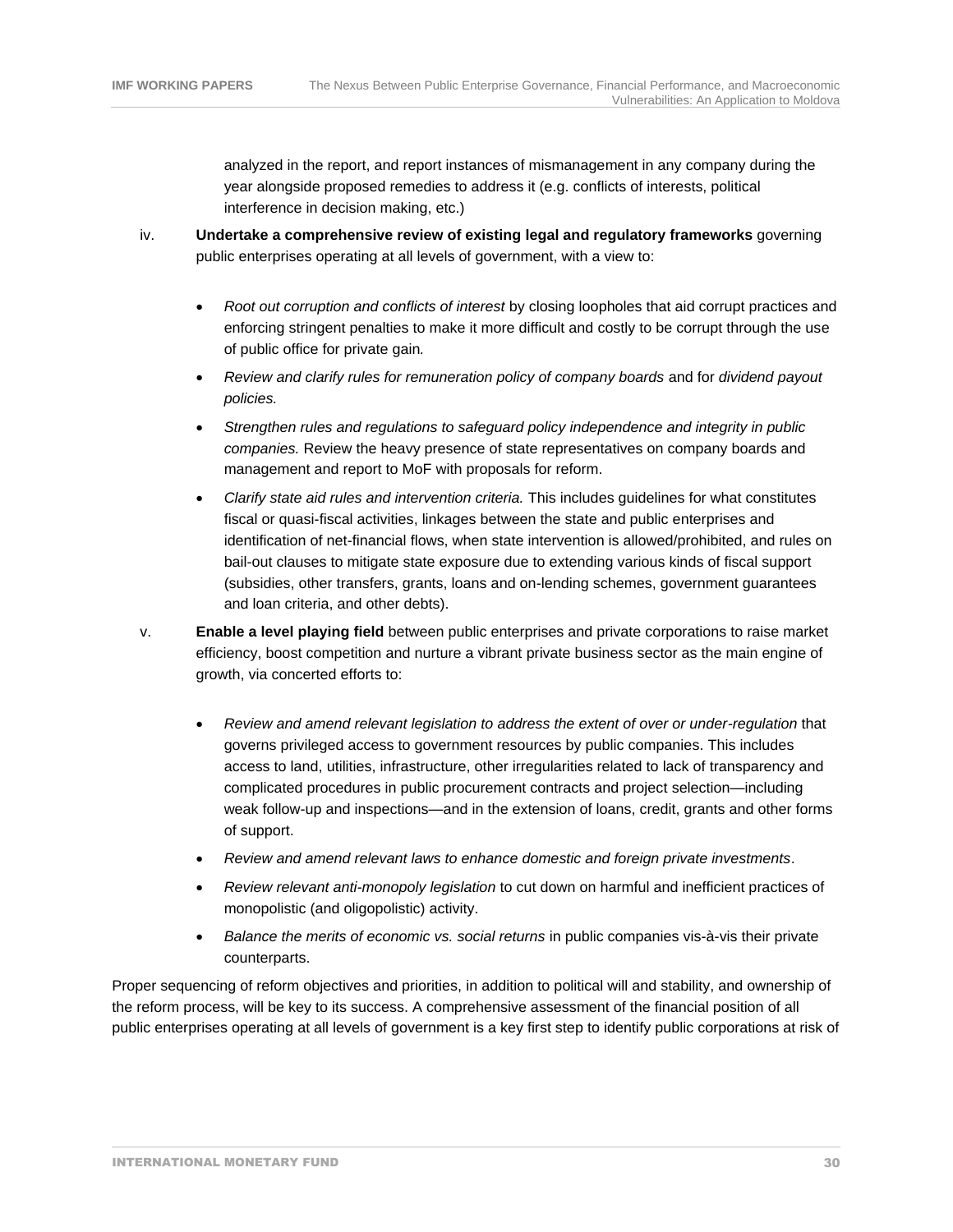generating fiscal costs.<sup>26</sup> Results should feed into and inform the development and adoption of a time-bound and explicit state-ownership strategy. This document will identify enterprises chosen to undergo restructuring by means of reorganization (mergers and acquisitions, or recapitalization), privatization<sup>27</sup> or liquidation, as well as plans to strengthen their governance structures. Given the long tenure often associated with reforming public enterprises and the scope of reforms likely to be needed in Moldova (Annex II), a stable political environment and a government that owns the reform process and oversees its completion is vital.

Moldova stands to gain from leveraging international best practices and learning from reform experiences in other countries, including on mitigating measures (Annex III). Experience elsewhere indicates gains to productivity of between 6-14 percent in strategic sectors and labor cost savings of up to 2.5 percent as a result of public corporate governance reforms.<sup>28</sup> Reform policies that may have socio-economic implications on labor or commodity markets (e.g. relocating furloughed or overstaffed workers, redesigning tariffs or abolishing administered or below-market prices) are often based on an upfront detailed assessment and review of the potential effects of restructuring public companies. This helps to mitigate costs and ensures that adequate safety nets are in place. In all cases, Moldova will not need to reinvent the wheel, and should rely on the existing abundance of international expertise.

<sup>&</sup>lt;sup>26</sup> Imperative to such an assessment will be efforts aimed at (i) strengthening disclosure of critical missing data and narrowing key data gaps in public enterprises identified a survey used in a cross-country study of SOEs (such as on employment and remuneration—see IMF, November 2019); (ii) deepening the analysis of net financial flows between the government and all public enterprises in Moldova, for all enterprises at all levels of government, which is vital to help identify the degree of dependence of such enterprises on government funding, the role of the government in their financial management, and the best approach to reform; and (iii) strengthening the understanding on intra-company debts, which could pose serious financial risks across sectors (such as between companies providing a service and others providing a commodity as input to such a service, e.g. the telecommunications sector). In the future, it will be important to undertake a comprehensive *Public Sector Balance Sheet (PSBS) approach* to provide a complete assessment of the financial performance and net worth of all public enterprises operating at various levels of government in Moldova, in addition to all other entities that the government controls (e.g., pension funds) to give a fuller picture of total public wealth (or fiscal solvency). See IMF, Georgia TA report (July 2020).

<sup>&</sup>lt;sup>27</sup> Moldova's existing regulations allow for privatization via sales through commercial or investment competition, auction, or via the stock exchange. Natural and legal persons in Moldova; private foreign natural and legal persons; stateless persons; and certain associations are allowed to participate in the privatization process as buyers.

<sup>28</sup> IMF Fiscal Monitor (April 2020).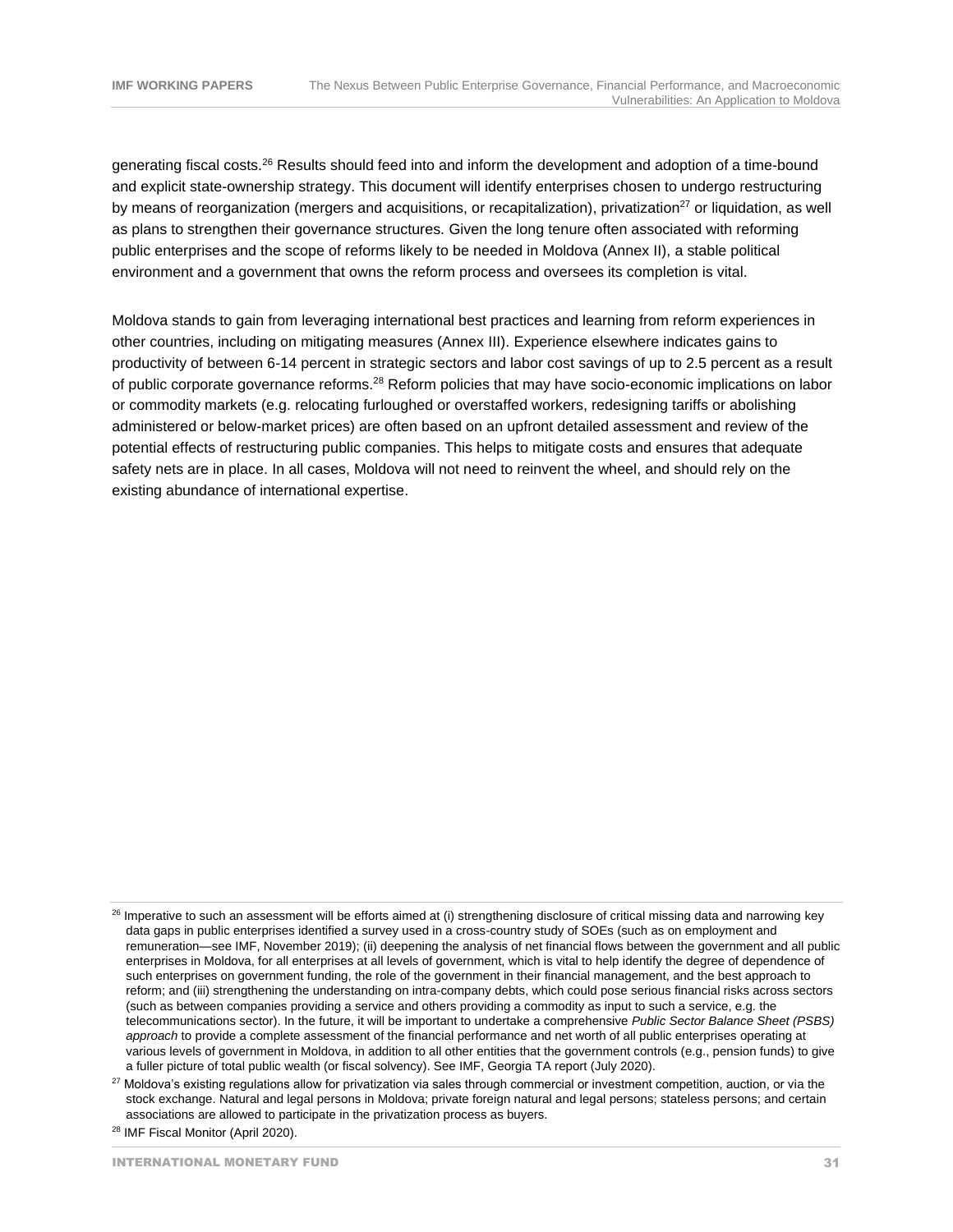### <span id="page-31-0"></span>**Annex I. Benchmarking Methodology**

To determine the profitability, liquidity and solvency risks of public enterprises, the following risk thresholds have been assumed in the analysis. The thresholds were provided by an expert in the IMF's Fiscal Affairs Department (FAD) as part of an FAD-led Technical Assistance (TA) workshop delivered to the Moldovan authorities in November 2020.

| <b>Thresholds</b>             |                      |                 |                      |                  |                |  |
|-------------------------------|----------------------|-----------------|----------------------|------------------|----------------|--|
| Profitability                 | <b>Very Low Risk</b> | <b>Low Risk</b> | <b>Moderate Risk</b> | <b>High Risk</b> | Very High Risk |  |
| Return on Assets              | greater than         | 8.00            | 4.00                 | 0.00             | $-5.00$        |  |
| Return on Equity              | greater than         | 15.00           | 8.00                 | 0.00             | $-10.00$       |  |
| Cost Recovery                 | greater than         | 1.50            | 1.25                 | 1.00             | 0.75           |  |
| Liqudity                      |                      |                 |                      |                  |                |  |
| <b>Current Ratio</b>          | greater than         | 2.00            | 1.50                 | 1.25             | 1.00           |  |
| Quick Ratio                   | greater than         | 1.20            | 1.00                 | 0.80             | 0.70           |  |
| Debtor Turnover Days          | less than            | 30.00           | 40.00                | 50.00            | 75.00          |  |
| <b>Creditor Turnover Days</b> | less than            | 30.00           | 60.00                | 90.00            | 120.00         |  |
| Solvency                      |                      |                 |                      |                  |                |  |
| Debt to Assets                | less than            | 0.25            | 0.50                 | 0.75             | 1.00           |  |
| Debt to Equity                | less than            | 0.50            | 1.00                 | 1.50             | 2.00           |  |
| Debt to EBITDA                | less than            | 1.50            | 2.00                 | 3.00             | 5.00           |  |
| Interest Coverage             | greater than         | 2.00            | 1.50                 | 1.20             | 1.00           |  |
| Cash Interest Coverage        | greater than         | 3.00            | 2.00                 | 1.50             | 1.00           |  |
| Debt Coverage                 | greater than         | 0.50            | 0.30                 | 0.20             | 0.10           |  |

#### **Definitions**

- Return on assets = earnings before interest, tax, depreciation, amortization (EBITDA) / assets
- Return on equity = net profit (loss) after tax / equity
- Cost recovery = total revenue / (cost of goods sold + other expenses)
- $\bullet$  Current ratio = current assets / current liabilities
- Quick ratio = (current assets inventory) / current liabilities
- Debtor turnover (days) = trade receivables\*365 / total revenue
- Creditor turnover (days) = trade payables\*365 / cost of goods sold
- $\bullet$  Debt to assets = liabilities / assets
- Debt to equity  $=$  liabilities / equity
- Debt to EBITDA = liabilities / EBITDA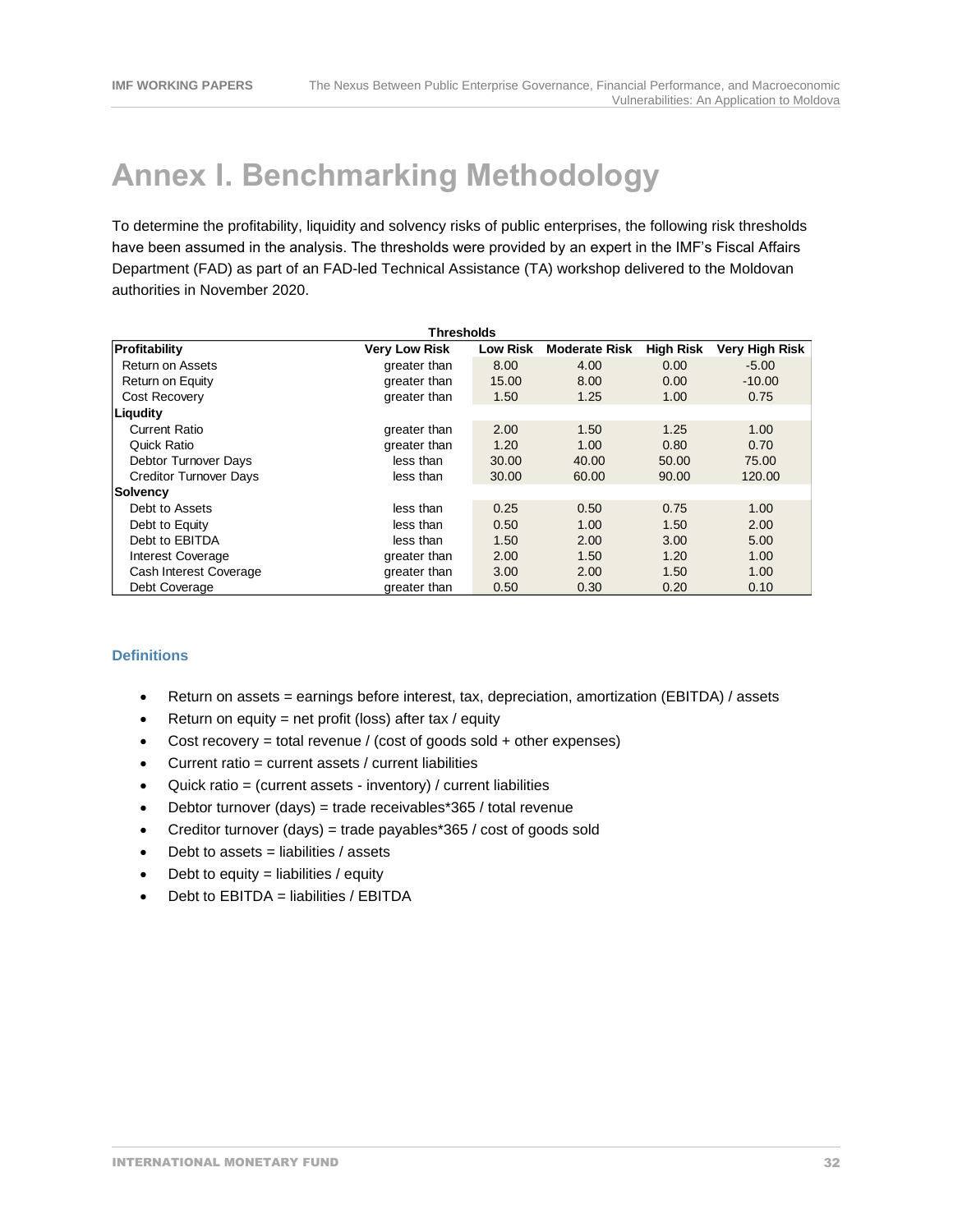### **Annex II. How Does Moldova's Existing Governance Framework Compare to International Best Practices?**

<span id="page-32-0"></span>

|                                                                                   | <b>Moldova's status</b> |                            |         | <b>Comments</b>                                                                                                                                                                                                                                                                                                                                                                                                                                                                                                                                                                                                                                                                                                                                                                                                                                                                                                                                                                                                                                                                                          |                                                                                                                                                                                                                                                                                                                                                                        |  |
|-----------------------------------------------------------------------------------|-------------------------|----------------------------|---------|----------------------------------------------------------------------------------------------------------------------------------------------------------------------------------------------------------------------------------------------------------------------------------------------------------------------------------------------------------------------------------------------------------------------------------------------------------------------------------------------------------------------------------------------------------------------------------------------------------------------------------------------------------------------------------------------------------------------------------------------------------------------------------------------------------------------------------------------------------------------------------------------------------------------------------------------------------------------------------------------------------------------------------------------------------------------------------------------------------|------------------------------------------------------------------------------------------------------------------------------------------------------------------------------------------------------------------------------------------------------------------------------------------------------------------------------------------------------------------------|--|
| <b>Governance Area and Best</b><br><b>Practice Principle</b>                      |                         | relative to best practices |         |                                                                                                                                                                                                                                                                                                                                                                                                                                                                                                                                                                                                                                                                                                                                                                                                                                                                                                                                                                                                                                                                                                          |                                                                                                                                                                                                                                                                                                                                                                        |  |
|                                                                                   | <b>Aligned</b>          | <b>Partially Not</b>       |         |                                                                                                                                                                                                                                                                                                                                                                                                                                                                                                                                                                                                                                                                                                                                                                                                                                                                                                                                                                                                                                                                                                          |                                                                                                                                                                                                                                                                                                                                                                        |  |
|                                                                                   |                         | aligned                    | aligned |                                                                                                                                                                                                                                                                                                                                                                                                                                                                                                                                                                                                                                                                                                                                                                                                                                                                                                                                                                                                                                                                                                          |                                                                                                                                                                                                                                                                                                                                                                        |  |
| <b>State ownership</b>                                                            |                         |                            |         |                                                                                                                                                                                                                                                                                                                                                                                                                                                                                                                                                                                                                                                                                                                                                                                                                                                                                                                                                                                                                                                                                                          |                                                                                                                                                                                                                                                                                                                                                                        |  |
| Adopt an explicit ownership<br>policy (define objective of state<br>ownership)    |                         |                            |         | The authorities have been developing a strategy document to look into ownership policy, which is under discussion. Its alignment to best practices is yet to be fully determined (see IMF,<br>March 2021 report).                                                                                                                                                                                                                                                                                                                                                                                                                                                                                                                                                                                                                                                                                                                                                                                                                                                                                        |                                                                                                                                                                                                                                                                                                                                                                        |  |
| Rationale for establishing and<br>terminating SOEs                                |                         |                            |         | The legal framework is clear on steps and requlations to terminate public enterprises but is less clear on the rationale for establishing companies.                                                                                                                                                                                                                                                                                                                                                                                                                                                                                                                                                                                                                                                                                                                                                                                                                                                                                                                                                     |                                                                                                                                                                                                                                                                                                                                                                        |  |
|                                                                                   |                         |                            |         | Reorganization or dissolution of SOEs and JSCs is governed by (Articles 12-15 of Law 246 and chapters 19 and 20 for JSCs) (voluntarily or forced dissolution) as well as distribution of<br>company assets at the liquidation stage. For SOEs, Liquidations require a liquidator (liquidation commission of minimum 3 people appointed by the PPA. The decision to liquidate by<br>the commission is adopted by majority vote. Reorganization or dissolution is by government decision Based on the PPA's request, in some instances an enterprise can be subject to<br>forced dissolution by a court decision (e.g. an enterprise has no assets or has not operated or reported financial statements for three years).                                                                                                                                                                                                                                                                                                                                                                                  |                                                                                                                                                                                                                                                                                                                                                                        |  |
|                                                                                   |                         |                            |         | For JSCs, their law stipulates reorganization according to mergers, split up of enterprises, transforming their legal form (e.g. from non-commercial to commercial), and<br>dissolution/liquidation. The decision following general meeting of shareholders on the reorganization or dissolution of the enterprise is grounded in the Charter.                                                                                                                                                                                                                                                                                                                                                                                                                                                                                                                                                                                                                                                                                                                                                           |                                                                                                                                                                                                                                                                                                                                                                        |  |
|                                                                                   |                         |                            |         | Special provisions apply in case of privatization (Article 100 of JSC law).                                                                                                                                                                                                                                                                                                                                                                                                                                                                                                                                                                                                                                                                                                                                                                                                                                                                                                                                                                                                                              |                                                                                                                                                                                                                                                                                                                                                                        |  |
|                                                                                   |                         |                            |         | In line with the Laws for SOEs and JSCs, Dissolution is possible if "the entity's equity reported in the yearly balance sheet, for three years in a row, is lower than its share capital, in which<br>case the PPA shall take action under the law (cut the share capital, contribute funds to share capital, close down the company, etc.)."                                                                                                                                                                                                                                                                                                                                                                                                                                                                                                                                                                                                                                                                                                                                                            |                                                                                                                                                                                                                                                                                                                                                                        |  |
|                                                                                   |                         |                            |         |                                                                                                                                                                                                                                                                                                                                                                                                                                                                                                                                                                                                                                                                                                                                                                                                                                                                                                                                                                                                                                                                                                          | Circumstances under which a JSC can be dissolved (Article 53 of the law): "The non-convening by the company for 2 consecutive years of the general meeting of shareholders constitutes<br>a ground for dissolution of the company based on the decision of the court". Also, "Any shareholder has the right to apply to the court for the dissolution of the company". |  |
| Aggregate reporting, including<br>audits (facilitate transparency,<br>disclosure) |                         |                            |         | The Law on SOEs mandates disclosure of annual financial reports of enterprises, as well as the audit report to be published both on the enterprises' webpage and on the website of the<br>PPA (chapter VI, and Article 18).                                                                                                                                                                                                                                                                                                                                                                                                                                                                                                                                                                                                                                                                                                                                                                                                                                                                              |                                                                                                                                                                                                                                                                                                                                                                        |  |
|                                                                                   |                         |                            |         | However, it is unclear if all companies abide by such mandates or if such legal requirements on financial and non-financial disclosures are met in practice (according to a media article<br>many companies do not. See also IMF, March 2021 report).                                                                                                                                                                                                                                                                                                                                                                                                                                                                                                                                                                                                                                                                                                                                                                                                                                                    |                                                                                                                                                                                                                                                                                                                                                                        |  |
|                                                                                   |                         |                            |         | On financial audits: (Article 7) of the law notes that the BoD selects the audit entity, which may be strengthened by delegating such a responsibility to the PPA as the oversight body.<br>Article 8 (5) notes that "the member of the board of directors shall be exempt from compensation for damage caused during the performance of his duties if he has acted in<br>accordance with the written instructions of the founder", which needs to be reviewed in light of mitigating any likelihood of top down corruption. While (Article 10) notes that the Audit<br>report includes an evaluation/assessment of activity/performance relative to the preceding year, it would be prudent for the assessment to be conducted relative to pre-set<br>targets/objectives. (Article 11) states: "The annual financial statements of the state / municipal enterprises that have been subject to the audit of the Court of Accounts of the Republic of<br>Moldova shall not be subject to the mandatory audit provided in paragraph (1) for the audited year", which weakens the objective of the audits. |                                                                                                                                                                                                                                                                                                                                                                        |  |
|                                                                                   |                         |                            |         | For the Law on JSCs—on accounting, reporting, audits and disclosure of information—the law explicitly ascribes responsibility to the company and its officers for negligence in keeping<br>accounting records and/or preparation and submission of financial and other reports, inclusive of any unauthentic or erroneous data, as well as the publication (or the lack thereof) of<br>untrue information about the enterprise's activities (Chapters 16 to 18; Article 87).                                                                                                                                                                                                                                                                                                                                                                                                                                                                                                                                                                                                                             |                                                                                                                                                                                                                                                                                                                                                                        |  |
|                                                                                   |                         |                            |         | However, the JSC law does not specify regular intervals for performing the audits.<br>Also, in the case of JSCs, the audits are only obligatory to be undertaken in companies where the share of the state exceeds 50 percent of its capital, instead of being mandatory for all<br>other companies as well regardless of the share of the state.                                                                                                                                                                                                                                                                                                                                                                                                                                                                                                                                                                                                                                                                                                                                                        |                                                                                                                                                                                                                                                                                                                                                                        |  |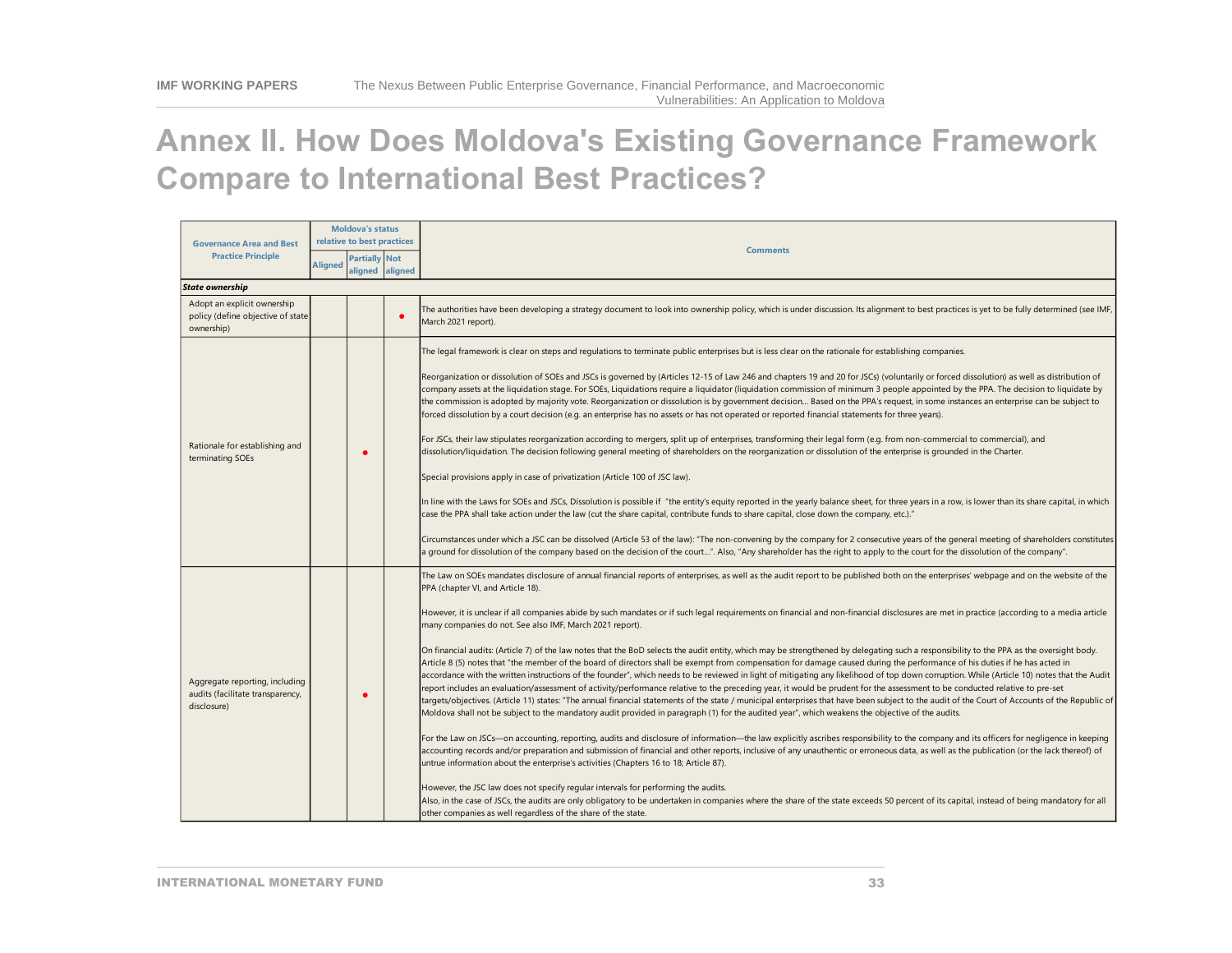#### **IMF WORKING PAPERS** The Nexus Between Public Enterprise Governance, Financial Performance, and Macroeconomic Vulnerabilities: An Application to Moldova

| <b>Governance Area and Best</b>                                                                                                          | <b>Moldova's status</b><br>relative to best practices     |  |  |                                                                                                                                                                                                                                                                                                                                                                                                       |  |  |
|------------------------------------------------------------------------------------------------------------------------------------------|-----------------------------------------------------------|--|--|-------------------------------------------------------------------------------------------------------------------------------------------------------------------------------------------------------------------------------------------------------------------------------------------------------------------------------------------------------------------------------------------------------|--|--|
| <b>Practice Principle</b>                                                                                                                | <b>Partially Not</b><br><b>Aligned</b><br>aligned aligned |  |  | <b>Comments</b>                                                                                                                                                                                                                                                                                                                                                                                       |  |  |
| Competitive Neutrality: Ensuring a Level-playing Field and Fair Competition                                                              |                                                           |  |  |                                                                                                                                                                                                                                                                                                                                                                                                       |  |  |
| Separate responsibilities for<br>ownership and regulation                                                                                |                                                           |  |  | The involvement of—and role playing among—the PPA, the MoF, and line ministries blurs lines of responsibility between ownership and regulation, fragmenting the overall institutional<br>arrangement (see IMF, March 2021 report).                                                                                                                                                                    |  |  |
| Separate competitive from non-<br>competitive activity                                                                                   |                                                           |  |  | Unknown / unclear from relevant legislation.                                                                                                                                                                                                                                                                                                                                                          |  |  |
| Fiscal (tax) and regulatory<br>treatment akin to private<br>companies                                                                    |                                                           |  |  | Unknown / unclear from relevant legislation.                                                                                                                                                                                                                                                                                                                                                          |  |  |
| Clear basis for financing<br>decisions                                                                                                   |                                                           |  |  | Unknown / unclear from relevant legislation.                                                                                                                                                                                                                                                                                                                                                          |  |  |
| Access to debt financing from<br>the market is non-preferential                                                                          |                                                           |  |  | Unknown / unclear from relevant legislation.                                                                                                                                                                                                                                                                                                                                                          |  |  |
| Set clear financial performance<br>targets (e.g. establish or align<br>required rates of return close to<br>those in the private sector) |                                                           |  |  | While the law on SOEs mandates the BoDs to establish performance indicators for the enterprise (Article 8, sub-bullet 7b) and regulates procedures related to post-operational<br>management of bottom line results (e.g. distribution and use of the net profit and the manner of covering losses—Article 2, sub bullet 4;), the Law on JSCs is less clear on the setting of<br>performance targets. |  |  |
|                                                                                                                                          |                                                           |  |  | Both laws are vaque on the extent of alignment of expected rates of returns in public corporations with those in the private sector.                                                                                                                                                                                                                                                                  |  |  |
| Direct state support calibrated<br>to the cost of fulfilling public<br>policy objectives                                                 |                                                           |  |  | Unknown / unclear from relevant legislation                                                                                                                                                                                                                                                                                                                                                           |  |  |
| Separate accounts of<br>commercial and non-<br>commercial activities                                                                     |                                                           |  |  | Unknown / unclear from relevant legislation                                                                                                                                                                                                                                                                                                                                                           |  |  |
| Dividend payout: align levels<br>with private sector                                                                                     |                                                           |  |  | Not mentioned in the Law on SOEs.<br>The Law on JSCs has several articles outlining in detail dividend payouts depending on asset classes (e.g. Articles 15, 25, 35, 48, 49), but does not have provisions in relation to aligning<br>dividend payments with the private sector.                                                                                                                      |  |  |
| Dividend payout: set in<br>guidelines vs. negotiated<br>annually                                                                         | $\bullet$                                                 |  |  | Negotiated.                                                                                                                                                                                                                                                                                                                                                                                           |  |  |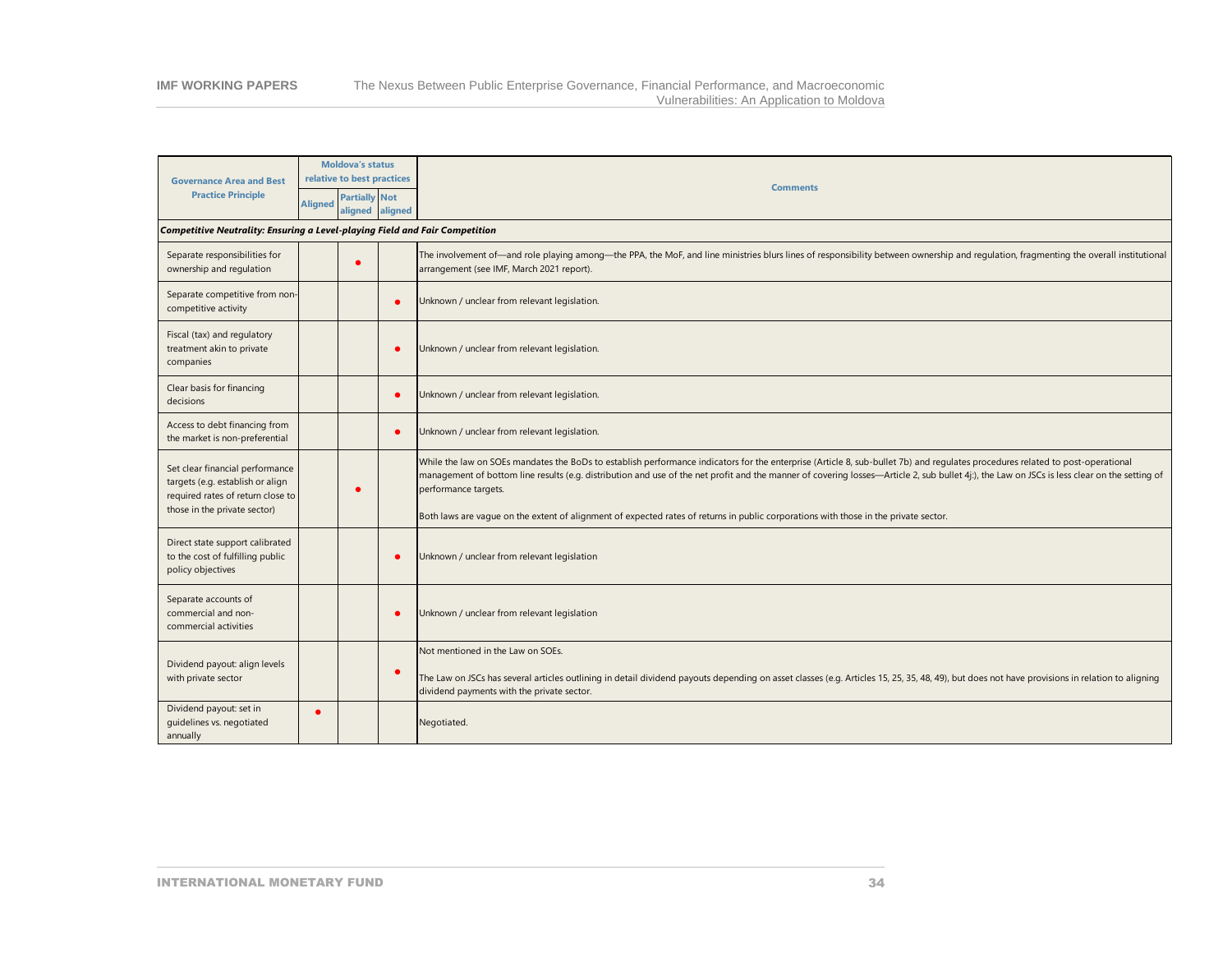#### **IMF WORKING PAPERS** The Nexus Between Public Enterprise Governance, Financial Performance, and Macroeconomic Vulnerabilities: An Application to Moldova

| <b>Governance Area and Best</b>                                                                                  | <b>Moldova's status</b><br>relative to best practices |  |         | <b>Comments</b>                                                                                                                                                                                                                                                                                                                                                                                                                                                                                                                                                                                                                                                                                                                                                                                                                                                                                                                                                                                                                                                                                                                                                                                                                                                            |
|------------------------------------------------------------------------------------------------------------------|-------------------------------------------------------|--|---------|----------------------------------------------------------------------------------------------------------------------------------------------------------------------------------------------------------------------------------------------------------------------------------------------------------------------------------------------------------------------------------------------------------------------------------------------------------------------------------------------------------------------------------------------------------------------------------------------------------------------------------------------------------------------------------------------------------------------------------------------------------------------------------------------------------------------------------------------------------------------------------------------------------------------------------------------------------------------------------------------------------------------------------------------------------------------------------------------------------------------------------------------------------------------------------------------------------------------------------------------------------------------------|
| <b>Practice Principle</b>                                                                                        | <b>Partially Not</b><br><b>Aligned</b><br>aligned     |  | aligned |                                                                                                                                                                                                                                                                                                                                                                                                                                                                                                                                                                                                                                                                                                                                                                                                                                                                                                                                                                                                                                                                                                                                                                                                                                                                            |
| <b>Professionalizing the Board of Directors</b>                                                                  |                                                       |  |         |                                                                                                                                                                                                                                                                                                                                                                                                                                                                                                                                                                                                                                                                                                                                                                                                                                                                                                                                                                                                                                                                                                                                                                                                                                                                            |
| Set clear (minimum)<br>qualifications for board<br>members                                                       |                                                       |  |         | The Law on SOEs sets minimum qualifications for member of BoAs (audit committee—Article 10), but not for members companies' BoDs.<br>The Law on JSCs provides for minimum qualifications for members of companies' audit committees (article 71), but not for members of BoDs.                                                                                                                                                                                                                                                                                                                                                                                                                                                                                                                                                                                                                                                                                                                                                                                                                                                                                                                                                                                             |
| Rules governing board<br>representation and<br>composition (including<br>diversity)                              |                                                       |  |         |                                                                                                                                                                                                                                                                                                                                                                                                                                                                                                                                                                                                                                                                                                                                                                                                                                                                                                                                                                                                                                                                                                                                                                                                                                                                            |
| Establish criteria for executive<br>remuneration (mark-to-market,<br>limits, etc)                                |                                                       |  |         | Unknown / unclear from relevant legislation                                                                                                                                                                                                                                                                                                                                                                                                                                                                                                                                                                                                                                                                                                                                                                                                                                                                                                                                                                                                                                                                                                                                                                                                                                |
| Regular board evaluations                                                                                        | $\bullet$                                             |  |         |                                                                                                                                                                                                                                                                                                                                                                                                                                                                                                                                                                                                                                                                                                                                                                                                                                                                                                                                                                                                                                                                                                                                                                                                                                                                            |
| Adopt and apply prudent<br>financial and operational risk<br>management systems (tools)<br>and internal controls |                                                       |  |         | The Law on SOEs and the Law on JSCs do not explicitly provide clarity on application of relevant financial and operational risk management tools or systems in public enterprises.                                                                                                                                                                                                                                                                                                                                                                                                                                                                                                                                                                                                                                                                                                                                                                                                                                                                                                                                                                                                                                                                                         |
| <b>Other</b>                                                                                                     |                                                       |  |         |                                                                                                                                                                                                                                                                                                                                                                                                                                                                                                                                                                                                                                                                                                                                                                                                                                                                                                                                                                                                                                                                                                                                                                                                                                                                            |
| Asset management                                                                                                 |                                                       |  |         | While the Law on SOEs provides a number of articles dealing with management of state assets, it leaves operational aspects to be established by other undefined legislation (e.g.<br>Chapter Two, Article 3 (3): "possession, use and disposition over the assets of the state / municipal enterprise shall be established by the legislation"; and Article 3 (5): "transmission,<br>commercialization, leasing / leasing or loaning and scrapping of the state / municipal enterprise assets shall be carried out in the manner established by the Government".)<br>The law on JSCs has several references to assets in the context of definitions of operational nature (e.g. types of asset classes for the purposes of dividend pay-outs) but lacks<br>specificities as far as prudent management of state assets are concerned.                                                                                                                                                                                                                                                                                                                                                                                                                                       |
| Combating corruption and<br>resolving conflicts of interest                                                      |                                                       |  |         | The Law on SOEs has a number of articles dealing with resolving conflict of interests (Chapter One, Article 2 sub-bullet 4k; Chapter Five, Articles 16-17).<br>The Law on JSCs (Article 74) covers conflict of interest from the lens of personal liability, i.e. damage to the company e.g. due to premeditated actions that led to bankruptcy, willfully<br>distorting or concealing or furnishing misleading information, contravention of requlations (e.g. payment or failure to pay dividends/interest), over-pricing of securities purchased,<br>(mis)abuse of company assets, allowing or willfully violating other procedures (e.g. concluding large transactions that exceed 25 percent of company assets in value (Article 83 and<br>Chapters 15 and 18). The law provides some safequards such as protection of whistleblowers who vote against violation of procedures, the prevalence of joint liability of persons in the<br>event of adoption of joint decisions in violation of company charters, and the non-release of liability in the event of a delegation of decision making power.<br>On disclosure, the Law mandates financial reports to include information on large transactions and others where there is a conflict of interest (Article 91) |

Source: OECD (2018).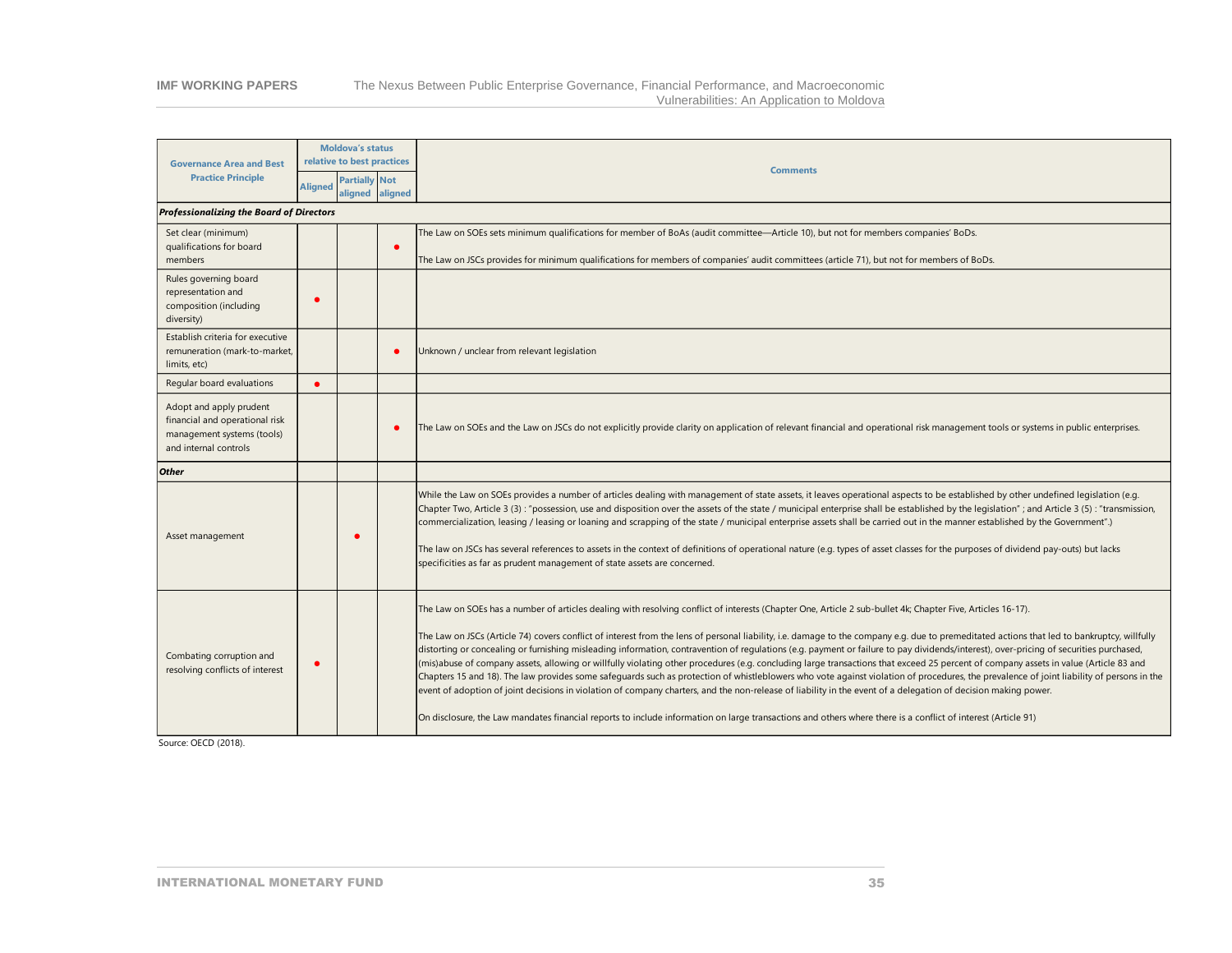### <span id="page-35-0"></span>**Annex III. Cross Country Experiences in Public Enterprise Reforms**

Cross-country experiences in reforming public enterprises focused on targeted policies to strengthen governance and financial performance, deepen private sector participation, and mitigate externalities from reforms (annex table). A number of countries targeted to achieve clarity on their ownership policy (rationale) following a comprehensive review of all enterprises. Countries such as Morocco, Barbados, and Uzbekistan revamped governance through strengthening their legal frameworks and management and separating management from supervision, while enhancing oversight and audit functions, financial reporting and oversight, and continuous monitoring. Others reduced state interference and strengthened independence of company boards to uproot corruption, and improved internal controls and transparency (disclosure) requirements. Countries such as North Macedonia, Serbia, Belarus and Georgia tackled the viability of corporate financial performance ("commercial viability") through both operational revenue enhancements<sup>1</sup> and cost-effectiveness (e.g., structural reduction in expenditure financed through central government funding or support, in addition to risk mitigation measures like better monitoring and management of fiscal risks and liabilities). Poland included in its reforms improvements in asset management; putting state assets to the better productive use to earn higher returns. To strengthen the level playing field, some countries introduced a stronger role for competition councils, and decisive reforms often involved restructuring enterprises via mergers and divestments, selling state assets, and increasing private sector participation.

Experiences have shown that improvements in corporate governance can enhance SOE performance, both operationally and institutionally. Lithuania's experience during its phase of corporate governance reform of SOEs during 2012-13 is one example. Other studies have also asserted the degree to which strengthened governance is instrumental to overall improvements in public corporate efficiency and performance.<sup>2</sup> Strengthening the governance of public enterprises in Moldova is particularly relevant given the systemic underperformance of the majority of enterprises, their elevated financial risk profiles, dominance across all levels of government and sectors, and the magnitude of assets invested in these companies and managed by the state.

<sup>1</sup> For example, in Barbados, a comprehensive review of all tariffs and fees charged by SOEs was conducted. <sup>2</sup> See IMF study (November 2019).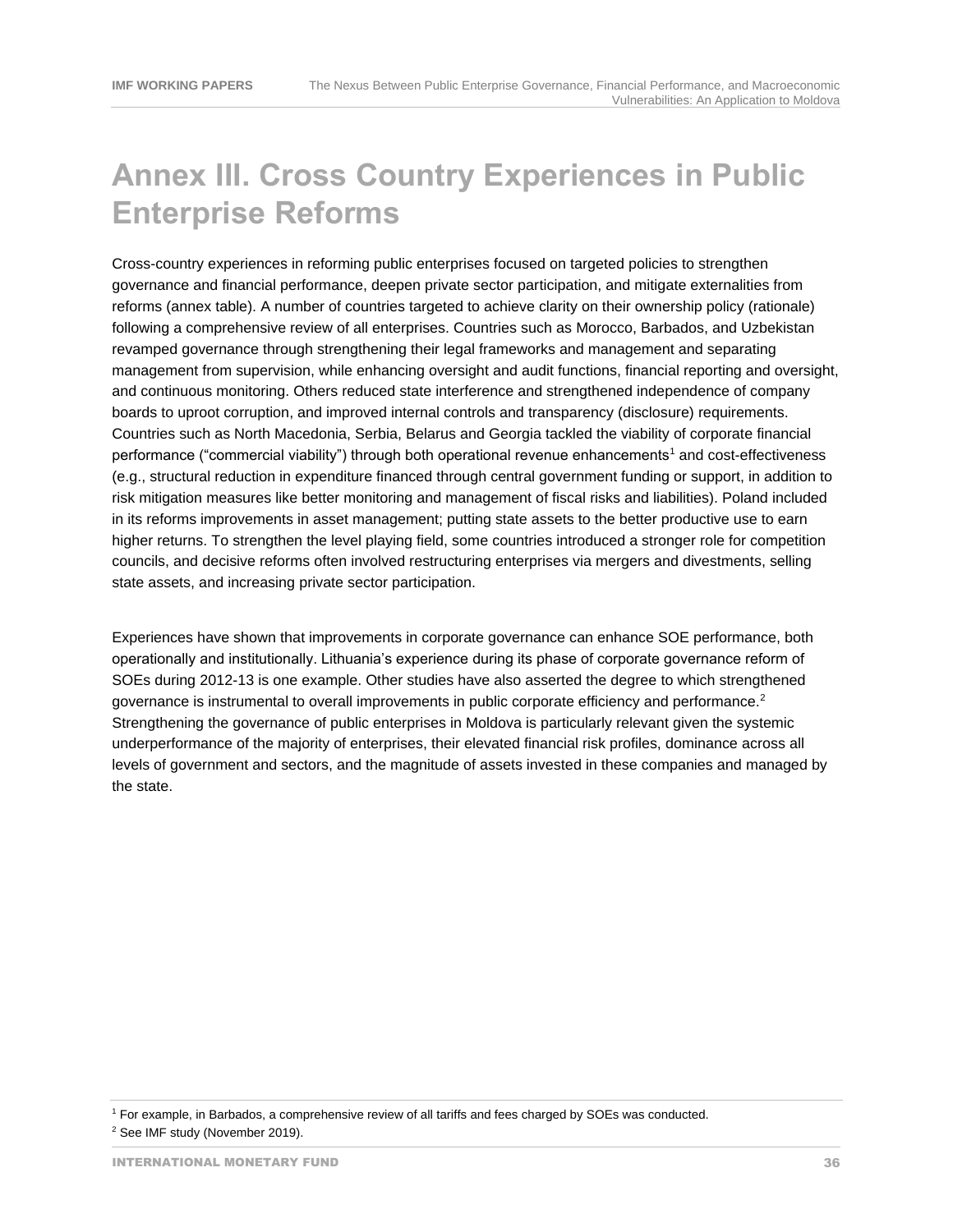#### **IMF WORKING PAPERS** The Nexus Between Public Enterprise Governance, Financial Performance, and Macroeconomic Vulnerabilities: An Application to Moldova

| <b>Country</b>  | <b>Reform Priority Area(s)</b>                                                                                                                                                                                             |
|-----------------|----------------------------------------------------------------------------------------------------------------------------------------------------------------------------------------------------------------------------|
| Morocco         | Restructure SOEs through two draft laws, aiming at eliminating enterprises "deemed no longer essential" and merging others operating within their sector to exploit synergies.                                             |
|                 | Introducing a "National Agency responsible for the valorization and strategic management of SOEs, as well as the continuous monitoring of their performance".                                                              |
|                 | Efforts to strengthen the national anti-corruption strategy and to reform public administration.                                                                                                                           |
|                 | A stronger role for the Competition Council to address anti-competitive behavior. <sup>[1]</sup>                                                                                                                           |
|                 | Improve governance through restructuring of non-financial SOEs.                                                                                                                                                            |
| Uzbekistan      | Strengthen and clearly separate management and supervision.                                                                                                                                                                |
|                 | Potential set-up of an Agency to "monitor and provide financial oversight of all SOEs". <sup>[2]</sup>                                                                                                                     |
|                 | Improve commercial viability and strengthen monitoring and oversight.                                                                                                                                                      |
| Barbados        | Mergers and divestment                                                                                                                                                                                                     |
|                 | SOE reforms already implemented include staff layoffs at SOEs, renegotiation of supplier contracts, an increase in some tariffs (bus fares, water rates), and new levies on sanitation, health services, and tourism. [3]  |
|                 | Introduced several governance reforms such as a Management by objective framework in railway sector to enhance supervision and strengthen and centralize internal audit functions.                                         |
| Poland          | Sold real estate assets and created a company tasked with property development.                                                                                                                                            |
|                 | Eventually restructured failing railways through cost-cutting measures (labor shedding), followed by legal reforms to (a) establish a holding company, and (b) allow private sector participation in provision of selected |
|                 | rail services. [4]                                                                                                                                                                                                         |
| Slovak republic | Corporate governance reform that focused on strengthened management practices via a private investment in a large state-owned monopoly (aluminum). [5]                                                                     |
| North           | Reform of institutional and requlatory frameworks governing the operations of a state owned electricity company, including via improved internal management systems, reporting and monitoring, restructuring the           |
| Macedonia       | tariff system and strengthening collection rates, investments, privatization of assets, and enhanced competition by acceding to best practice EU directives on energy.                                                     |
|                 | Reform areas were advised in areas related to:                                                                                                                                                                             |
|                 | Adopting an ownership policy document.                                                                                                                                                                                     |
| Serbia          | Appointing permanent professional management.                                                                                                                                                                              |
|                 | Publishing a comprehensive list of SOEs.                                                                                                                                                                                   |
|                 | Expanding capacity to analyze fiscal risks from SOEs. [6]                                                                                                                                                                  |
| <b>Belarus</b>  | Reforms covering the following were advised:                                                                                                                                                                               |
|                 | A systematic, risk-based assessment of SOEs' viability, followed by an actionable plan to quide restructuring, including through strengthened corporate governance, reduced transfers, and better monitoring of            |
|                 | contingent fiscal risks.                                                                                                                                                                                                   |
|                 | Enhanced social safety nets to cushion the impact of restructuring on vulnerable groups.                                                                                                                                   |
|                 | Improving the business environment to ensure a level playing field between public and private companies and facilitate private sector activity were also deemed important. [7]                                             |
| Georgia         | Finalize an SOE Governance Law.                                                                                                                                                                                            |
|                 | Strengthen the fiscal risk statement to better cover SOE risks, including by reviewing the sectoral classification of SOEs and including a risk analysis of the top 10 SOEs.                                               |
|                 | Determine the extent to which restructuring of SOEs (including recapitalizations) are reflected in the fiscal envelope. [8]                                                                                                |
| South Africa    | Address SOE weaknesses (e.g. indebtedness, structural inefficiencies and governance-related) via an improved governance framework and promoting competition and private sector participation.                              |
|                 | A case in point is reforms to the macro-critical national electricity company, which underwent clean up efforts, including for the company's Board and Management. [9]                                                     |

[1] Morocco, Staff Report for the 2020 Article IV Consultation. IMF, January 2021.

[2] Uzbekistan, Staff Concluding Statement of an IMF Staff Visit, July 31, 2018.

[3] Barbados, Staff Report for the Fourth Review under the Extended Arrangement. IMF, November 2020. As part of the IMF program with Barbados, a structural benchmark was proposed to prepare a dashboard to analyze financial 19 priority oversight SOEs as input to quarterly progress updates to Cabinet.

[4] IMF (November 2019).

[5] IMF (November 2019).

[6] Serbia: Concluding Statement of the Mission for the 2019 Article IV Consultation and the Second Review under the Policy Coordination Instrument (PCI). IMF, May 2019.

[7] Belarus, 2018 Article IV Consultation Report. IMF, January 2019.

[8] Georgia, Technical Assistance Report on the Public Sector Balance Sheet and State Owned Enterprises. IMF, July 2020.

[9] South Africa, 2019 Article IV Consultation. IMF, January 2020.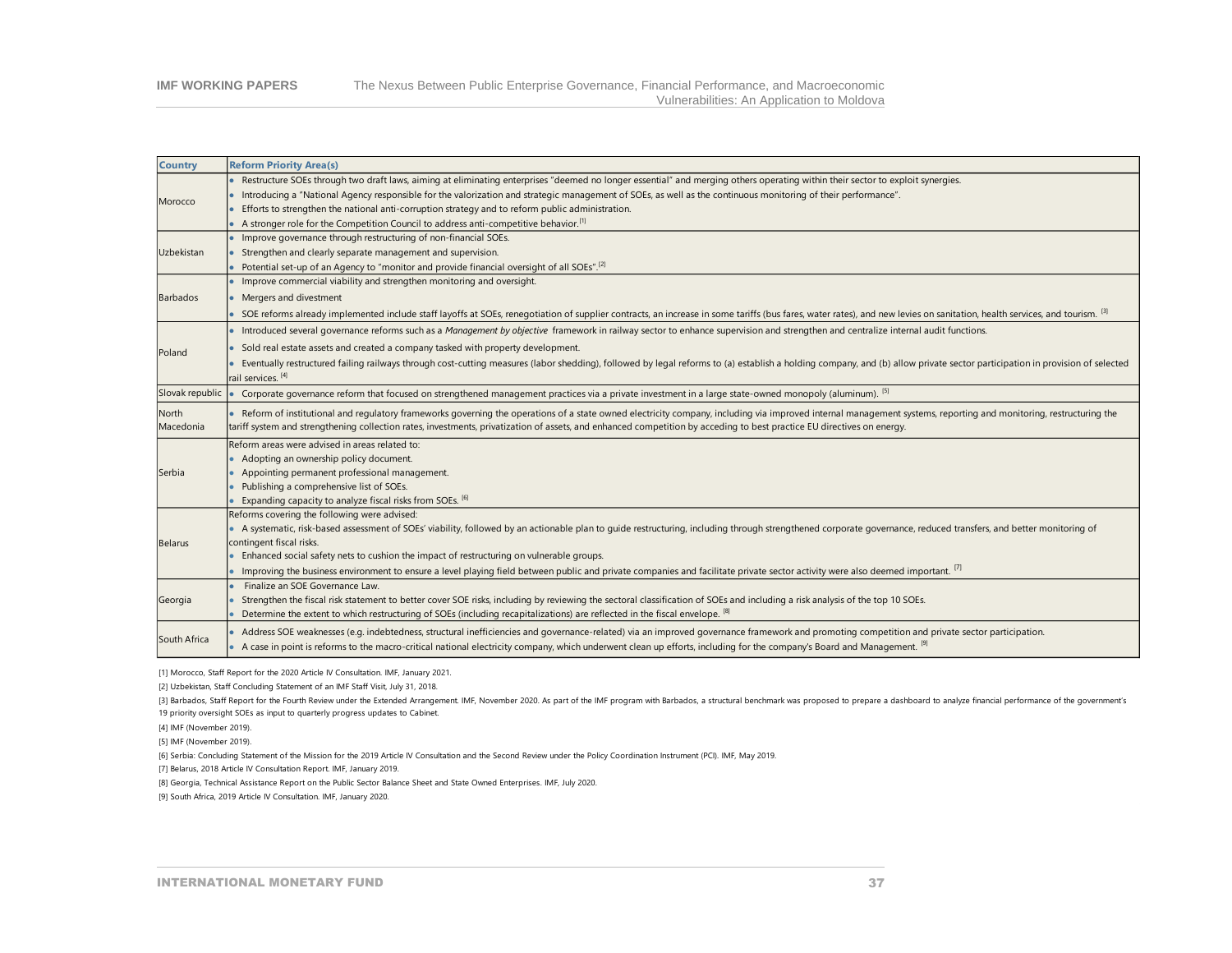### **References**

International Monetary Fund, March 2021. *Moldova Country Governance Assessment—Technical Report* (joint LEG/FAD/MCM report, Washington, DC: IMF).

International Monetary Fund, September 2020. *Managing Fiscal Risks from State-Owned Enterprises*. IMF Working Paper WP/20/213 (Washington, DC: IMF).

International Monetary Fund, August 2020. *Republic of Moldova, Technical Assistance Report— Government Finance Statistics* (Washington, DC: IMF).

International Monetary Fund, July 2020. *Georgia: Technical Assistance Report on Public Sector Balance Sheet and State-owned Enterprises.* (Washington, DC: IMF).

International Monetary Fund, April 2020. *State-Owned Enterprises: The Other government*. Fiscal Monitor— Chapter 3 (FAD, Washington, DC: IMF).

International Monetary Fund, March 2020, *Republic of Moldova, Staff Report for the 2020 Article IV Consultation and Sixth Reviews under the Extended Credit Facility and Extended Fund Facility Arrangements* (Washington, DC: IMF).

International Monetary Fund, June 2019. *Reassessing the Role of State-Owned Enterprises in Central, Eastern, and Southeastern Europe.* EUR Departmental Paper No. 19/11. (Washington, DC: IMF).

International Monetary Fund, November 2016. *Fiscal Policy: How to Improve the Financial Oversight of Public Corporations.* How To Notes. Fiscal Affairs Department (FAD, Washington, DC: IMF).

International Monetary Fund, June 2016. *Analyzing and Managing Fiscal Risks—Best Practices* (Washington, DC: IMF).

International Monetary Fund, 2014. *Government Finance Statistics Manual (GFSM)*.

International Monetary Fund. *SOE Health Check Toolkit.* Fiscal Affairs Department (FAD, Washington, DC: IMF).

International Monetary Fund. *SOE Fiscal Risks and Stress Test tool.* Fiscal Affairs Department (FAD, Washington, DC: IMF).

Public Property Agency (PPA, 2019). *Annual Report on the Administration of State Public Property.*

EBRD, 2020, *Economic Performance of State-owned Enterprises in Emerging Economies: A Cross-Country Study*.

World Bank Group, 2019, Moldova Country Economic Memorandum: *Moldova, Rekindling Economic Dynamism* (Washington, DC: World Bank).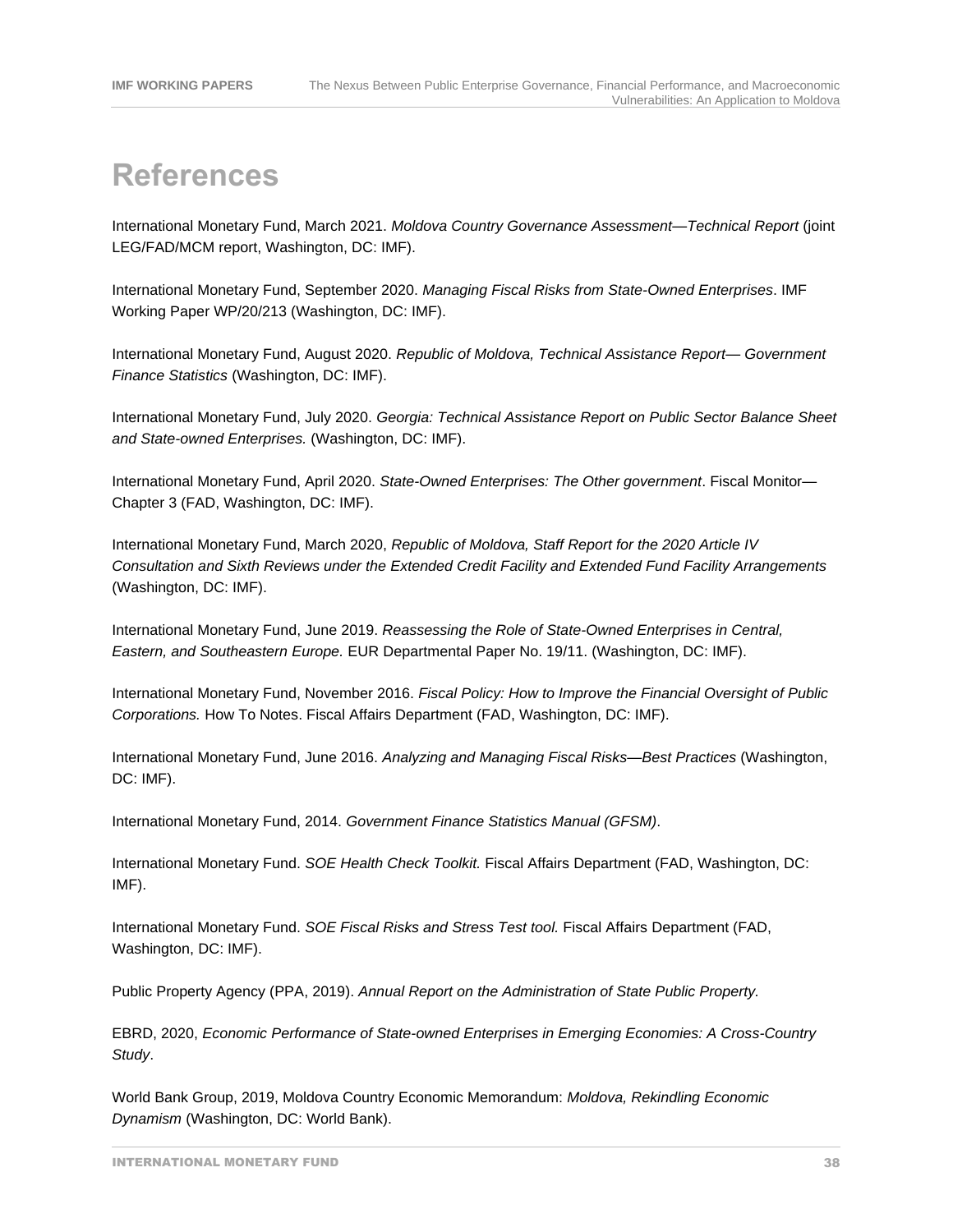World Bank Group, 2017, *Support to State-Owned Enterprises (SOE) Preliminary Diagnostics and Reform Assessment: Phase 1* (Washington, DC: World Bank).

World Bank Group, 2015, *Middle East and North Africa, Governance Reforms of State-Owned Enterprises (SOEs)—Lessons from four case studies (Egypt, Iraq, Morocco and Tunisia).*

OECD, 2020, *Review of the Corporate Governance of State-Owned Enterprises—Brazil*.

OECD, 2019, *Review of the Corporate Governance of State-Owned Enterprises—Bulgaria*.

OECD, 2019, *Guidelines on Anti-Corruption and Integrity in State-Owned Enterprises*.

OECD, 2018, *Ownership and Governance of State-Owned Enterprises: A Compendium of National Practices*.

OECD, 2015 (a), *Guidelines on Corporate Governance of State-owned Enterprises*.

OECD, 2015 (b), *State-Owned Enterprise Governance: A Stocktaking of Rationales for State Ownership*.

Lithuania, 2017, *State-owned Enterprises, Annual Report*.

OECD, Indicators of Product Market Regulation [\(https://www.oecd.org/economy/reform/indicators-of-product](https://www.oecd.org/economy/reform/indicators-of-product-market-regulation/)[market-regulation/\)](https://www.oecd.org/economy/reform/indicators-of-product-market-regulation/).

#### **Selected Legal Resources**

Law No. 246 regarding the state enterprise and the municipal enterprise (Nov 2017).

Law No. 1134 (1997) on Joint Stock Companies.

Republic of Moldova, Public Property Agency (PPA) website, [http://www.app.gov.md.](http://www.app.gov.md/)

Decision No. 902 on the organization and functioning of the Public Property Agency (Nov 2017).

Law 149 (2012) on Insolvency.

Law 183 (2012) on Competition.

Moldova's Civil Code 1107–XV (2002).